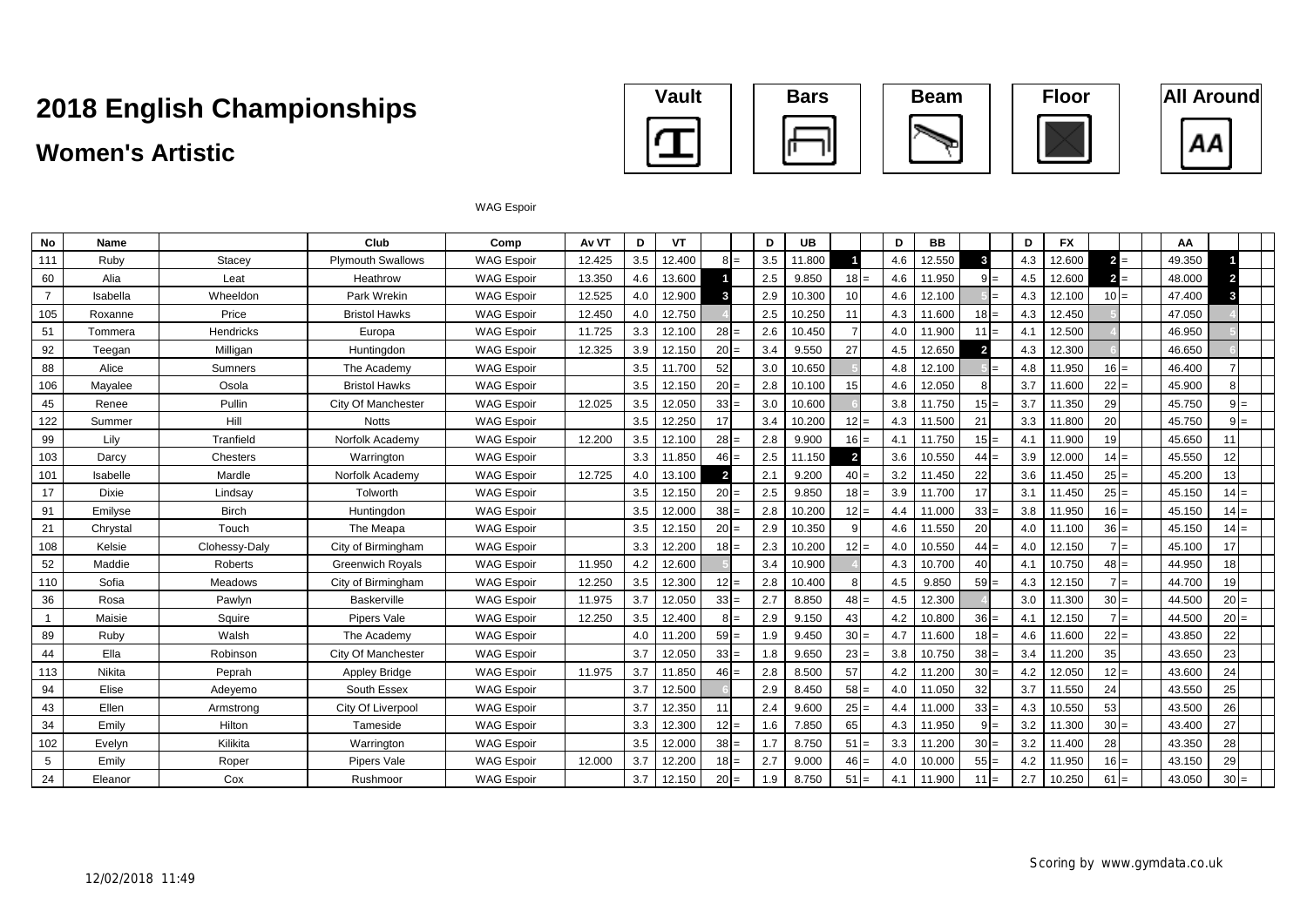|     |                         | <b>2018 English Championships</b> |                          |                   |        |     | <b>Vault</b> |                 |     | <b>Bars</b> |        |     | <b>Beam</b> |        |     | <b>Floor</b> |                 |        | <b>All Around</b> |
|-----|-------------------------|-----------------------------------|--------------------------|-------------------|--------|-----|--------------|-----------------|-----|-------------|--------|-----|-------------|--------|-----|--------------|-----------------|--------|-------------------|
|     | <b>Women's Artistic</b> |                                   |                          |                   |        |     |              |                 |     |             |        |     |             |        |     |              |                 | ΑА     |                   |
| 2   | Mya                     | Patel                             | Pipers Vale              | WAG Espoir        |        | 3.3 | 12.300       | $12 =$          | 2.7 | 9.700       | 22     | 2.9 | 10.750      | $38 =$ | 3.3 | 10.300       | $56 =$          | 43.050 | $30 =$            |
| 16  | Harriet                 | Gibson                            | South Durham             | <b>WAG Espoir</b> |        | 3.7 | 12.450       |                 | 1.5 | 9.800       | 20     | 2.9 | 9.650       | 64     | 3.4 | 11.100       | 36:             | 43.000 | 32                |
| 97  | Emma                    | Wilkinson                         | South Essex              | <b>WAG Espoir</b> |        | 3.5 | 11.300       | 58              | 1.7 | 9.250       | 39     | 3.6 | 10.400      | 48     | 3.8 | 12.000       | $14 =$          | 42.950 | 33                |
| 23  | Ruby                    | Doherty                           | The Wire                 | <b>WAG Espoir</b> |        | 3.5 | 12.100       | 28              | 2.4 | 9.650       | 23     | 3.4 | 9.850       | 59     | 3.3 | 11.300       | $30 =$          | 42.900 | 34                |
| 14  | Charlotte               | Moralee                           | South Durham             | <b>WAG Espoir</b> |        | 3.7 | 11.100       | 62              | 1.5 | 9.500       | 28     | 3.3 | 11.300      | 27     | 3.0 | 10.950       | $41 =$          | 42.850 | $35 =$            |
| 61  | Olivia                  | Cham                              | Dronfield                | <b>WAG Espoir</b> | 12.075 | 3.3 | 12.300       | 12              | 2.7 | 8.800       | 50     | 4.2 | 10.650      | 41     | 3.8 | 11.100       | $36 =$          | 42.850 | $35 =$            |
| 104 | Katie                   | Swann                             | Warrington               | <b>WAG Espoir</b> |        | 3.5 | 11.750       | 51              | 1.2 | 9.000       | 46     | 3.5 | 11.300      | 27     | 2.7 | 10.750       | $48 =$          | 42.800 | 37                |
| 98  | Paige                   | Moroney                           | South Essex              | <b>WAG Espoir</b> |        | 3.3 | 11.850       | 46              | 2.8 | 7.150       | 69     | 4.5 | 10.800      | $36$ = | 4.4 | 12.900       | $\mathbf{1}$    | 42.700 | 38                |
| 57  | Katie                   | Marsh                             | City of Birmingham       | <b>WAG Espoir</b> | 12.125 | 3.3 | 12.050       | 33              | 2.5 | 9.900       | $16 =$ | 4.1 | 9.400       | 66     | 4.0 | 11.250       | $33 =$          | 42.600 | 39                |
| 112 | Ayesha                  | Abdullahi                         | Appley Bridge            | <b>WAG Espoir</b> |        | 3.3 | 12.050       | 33              | 1.9 | 9.450       | 30:    | 3.5 | 8.950       | 70     | 3.9 | 12.100       | $10 =$          | 42.550 | 40                |
| 6   | Isabelle                | Lamb                              | Leatherhead & Dorking    | <b>WAG Espoir</b> |        | 3.5 | 12.000       | 38              | 2.2 | 9.300       | 38     | 3.3 | 10.300      | 51     | 3.4 | 10.900       | 45              | 42.500 | 41                |
| 120 | Laura                   | Nelson                            | City Of Newcastle        | <b>WAG Espoir</b> |        | 3.5 | 12.150       | 20              | 1.3 | 9.200       | 40     | 4.0 | 9.100       | 69     | 4.1 | 12.050       | 12:             | 42.500 | 41                |
| 12  | Isobel                  | Gosling                           | South Durham             | <b>WAG Espoir</b> |        | 3.5 | 10.850       | 66              | 2.6 | 9.350       | 35     | 4.6 | 11.400      | 23     | 3.2 | 10.800       | 46:             | 42.400 | 43                |
| 33  | Alexandra               | Coulthard                         | Tameside                 | WAG Espoir        |        | 3.3 | 11.600       | 55              | 1.8 | 9.100       | 44     | 4.0 | 10.600      | 42     | 2.9 | 10.950       | $41 =$          | 42.250 | 44                |
| 11  | Sacha                   | Bailey                            | Uttoxeter                | <b>WAG Espoir</b> |        | 3.5 | 11.500       | 57              | 1.1 | 8.350       | $60 =$ | 3.8 | 11.400      | $23 =$ | 3.3 | 11.000       | 40              | 42.250 | $44 =$            |
| 3   | Ruby                    | Keeley                            | Pipers Vale              | <b>WAG Espoir</b> |        | 2.4 | 11.200       | 59              | 1.9 | 8.650       | 54     | 4.1 | 11.250      | 29     | 3.1 | 11.100       | 36:             | 42.200 | 46                |
| 35  | Paige                   | Carder                            | Aylesbury                | <b>WAG Espoir</b> |        | 3.3 | 11.800       | 50              | 2.7 | 8.250       | 63     | 4.3 | 10.200      | 53     | 3.9 | 11.750       | 21              | 42.000 | 47                |
| 117 | Sophie                  | Westwood                          | <b>City Of Newcastle</b> | <b>WAG Espoir</b> |        | 3.5 | 10.950       | 65              | 0.9 | 8.300       | 62     | 3.8 | 11.400      | 23     | 3.4 | 11.250       | 33              | 41.900 | 48                |
| 116 | Anna                    | <b>Bridge</b>                     | Portsmouth               | <b>WAG Espoir</b> | 12.100 | 3.7 | 12.150       | 20              | 2.7 | 9.800       | 20     | 4.3 | 8.450       | 73     | 3.5 | 11.450       | 25:             | 41.850 | $49 =$            |
| 38  | Isobel                  | Martin                            | <b>Baskerville</b>       | <b>WAG Espoir</b> | 11.150 | 3.7 | 11.950       | 42              | 2.5 | 7.550       | 66     | 4.2 | 11.900      | 11     | 4.0 | 10.450       | 54              | 41.850 | $49 =$            |
| 115 | Anais                   | Saunders                          | Portsmouth               | <b>WAG Espoir</b> | 11.325 | 3.5 | 11.000       | 64              | 2.1 | 9.400       | 33     | 4.0 | 10.350      | 50     | 3.2 | 10.950       | 41              | 41.700 | 51                |
| 50  | Freya                   | <b>Burns</b>                      | Europa                   | <b>WAG Espoir</b> |        | 3.5 | 12.100       | 28              | 1.9 | 9.350       | 35     | 3.2 | 10.500      | 46     | 3.1 | 9.550        | 68              | 41.500 | 52                |
| 32  | Summer                  | Harris                            | Portsmouth               | <b>WAG Espoir</b> | 12.400 | 3.5 | 12.300       | 12              | 1.3 | 8.750       | 51     | 3.8 | 10.050      | 54     | 3.2 | 10.300       | $56 =$          | 41.400 | 53                |
| 19  | Leasha                  | Pengkerego Ravenscroft            | Robin Hood               | <b>WAG Espoir</b> |        | 3.3 | 11.850       | $46 =$          | 1.3 | 7.200       | 68     | 4.1 | 11.350      | 26     | 3.3 | 10.800       | $46 =$          | 41.200 | 54                |
| 8   | Anna                    | <b>Browne</b>                     | Pinewood                 | <b>WAG Espoir</b> |        | 3.5 | 11.950       | 42              | 2.4 | 9.350       | 35     | 4.0 | 10.300      | 51     | 2.5 | 9.500        | 69              | 41.100 | 55                |
| 59  | Daisy                   | Hart                              | Heathrow                 | <b>WAG Espoir</b> |        | 3.3 | 12.000       | 38 <sup>l</sup> | 1.9 | 9.200       | $40 =$ | 3.7 | 9.600       | 65     | 4.0 | 10.250       | $61 =$          | 41.050 | 56                |
| 10  | Clodie                  | Bainbridge                        | Redcar                   | <b>WAG Espoir</b> |        | 3.7 | 12.400       | $8 =$           | 1.4 | 7.050       | 70     | 3.2 | 10.900      | 35     | 3.0 | 10.600       | 52              | 40.950 | 57                |
| 42  | Olivia                  | Phillips                          | Basingstoke              | <b>WAG Espoir</b> |        | 3.7 | 12.100       | 28              | 1.5 | 8.850       | 48:    | 3.2 | 10.600      | 42     | 3.1 | 9.350        | 70              | 40.900 | 58                |
| 15  | Ellie                   | Potts                             | South Durham             | <b>WAG Espoir</b> |        | 3.5 | 11.950       | 42              | 1.2 | 8.350       | 60     | 3.3 | 9.900       | 58     | 3.0 | 10.400       | 55              | 40.600 | 59                |
| 31  | Ruby                    | Savage                            | Portsmouth               | <b>WAG Espoir</b> |        | 3.5 | 11.950       | 42              | 1.4 | 8.550       | 56     | 3.3 | 9.700       | 62     | 3.0 | 10.250       | 61              | 40.450 | 60                |
| 30  | Lexie                   | Mullins                           | Portsmouth               | <b>WAG Espoir</b> |        | 2.0 | 11.050       | 63              | 3.0 | 8.600       | 55     | 3.9 | 9.700       | 62     | 3.2 | 10.650       | 50 <sup>1</sup> | 40.000 | 61                |
| 49  | Molly                   | Mcnaugher                         | Dynamo                   | WAG Espoir        |        | 3.3 | 10.650       | 67              | 1.3 | 8.050       | 64     | 3.1 | 10.450      | 47     | 2.9 | 10.050       | 66              | 39.200 | 62                |
| 37  | Esme                    | Mathias                           | Baskerville              | <b>WAG Espoir</b> | 11.800 | 3.5 | 11.600       | 55              | 1.3 | 7.350       | 67     | 3.0 | 9.350       | 67     | 2.9 | 10.650       | 50:             | 38.950 | 63                |
| 58  | Kitty                   | <b>Hitchens</b>                   | Abingdon                 | <b>WAG Espoir</b> |        | 3.5 | 11.650       | 53<br>$=$       | 1.3 | 6.050       | 74     | 4.1 | 10.000      | $55 =$ | 3.4 | 10.150       | 64              | 37.850 | 64                |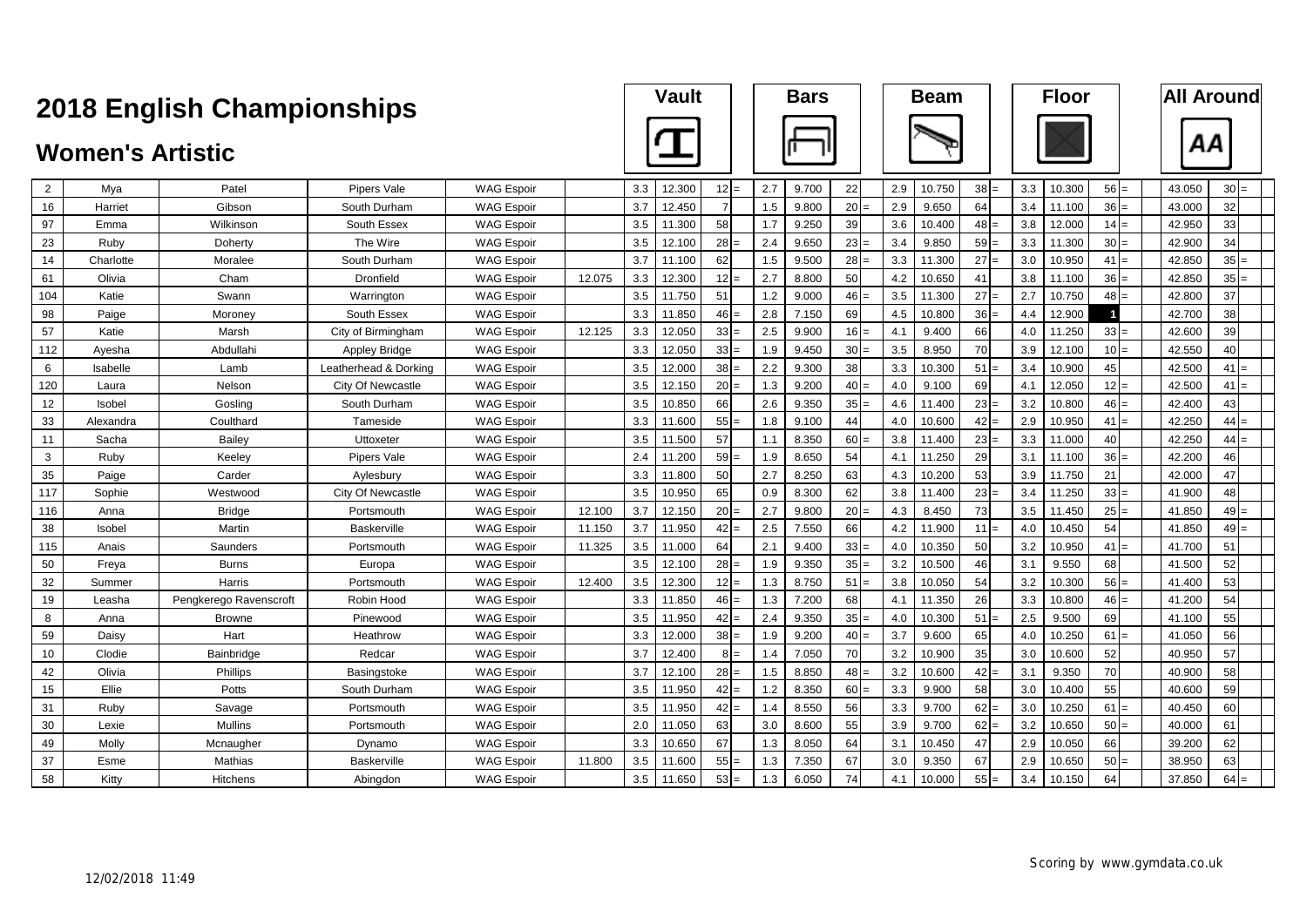|     |                         | <b>2018 English Championships</b> |                    |                   |     | <b>Vault</b> |        |     | <b>Bars</b> |        |     | <b>Beam</b> |        |     | <b>Floor</b> |        |        | <b>All Around</b> |  |
|-----|-------------------------|-----------------------------------|--------------------|-------------------|-----|--------------|--------|-----|-------------|--------|-----|-------------|--------|-----|--------------|--------|--------|-------------------|--|
|     | <b>Women's Artistic</b> |                                   |                    |                   |     |              |        |     |             |        |     |             |        |     |              |        | ΑА     |                   |  |
| 9   | Amber                   | Jo Knight                         | Redcar             | <b>WAG Espoir</b> | 3.7 | 12.150       | $20 =$ |     | 5.650       | $75 =$ | 2.8 | 9.750       | 61     | 2.9 | 10.300       | $56 =$ | 37.850 | $64 =$            |  |
| 28  | Alice                   | Knights                           | Hinckley           | <b>WAG Espoir</b> | 3.3 | 10.600       | $68 =$ | 1.8 | 6.400       | 73     | 3.5 | 10.000      | $55 =$ | 4.0 | 10.300       | $56 =$ | 37.300 | 66                |  |
| 48  | Lila                    | North                             | Dynamo             | <b>WAG Espoir</b> | 3.3 | 1.200        | $59 =$ | 1.7 | 6.700       | 72     | 3.3 | 8.900       | $71 =$ | 3.1 | 10.100       | 651    | 36.900 | 67                |  |
| 47  | Isabelle                | Slinn                             | Crewe & Nantwich   | <b>WAG Espoir</b> | 2.8 | 10.600       | $68 =$ | 1.5 | 6.900       | 71     | 2.7 | 8.100       | 74     | 3.1 | 9.750        | 67     | 35.350 | 68                |  |
| 46  | Molly                   | Griffiths                         | Crewe & Nantwich   | <b>WAG Espoir</b> | 3.0 | 10.250       | 70     | 1.6 | 5.650       | $75 =$ | 2.9 | 8.900       | $71 =$ | 3.2 | 10.300       | $56 =$ | 35.100 | 69                |  |
| 25  | Amv                     | Cook                              | Rushmoor           | <b>WAG Espoir</b> | 3.5 | 11.650       | $53 =$ | 0.0 | 0.000       | $77 =$ | 3.1 | 10.400      | $48 =$ | 2.5 | 8.950        |        | 31.000 | 70                |  |
| 96  | Ellie                   | Petroiu                           | South Essex        | <b>WAG Espoir</b> | 0.0 | 0.000        | $71 =$ | 2.9 | 10.950      |        | 3.7 | 12.100      |        | 0.0 | 0.000        | $72 =$ | 23.050 | 71                |  |
| 95  | Ellie                   | Gargett                           | South Essex        | <b>WAG Espoir</b> | 0.0 | 0.000        | $71 =$ | 2.9 | 9.600       | $25 =$ | 4.6 | 12.700      |        | 0.0 | 0.000        | $72 =$ | 22.300 | 72                |  |
| 107 | Sophia                  | Cabrera                           | City of Birmingham | <b>WAG Espoir</b> | 0.0 | 0.000        | $71 =$ | 2.9 | 9.400       | $33 =$ | 4.7 | 11.800      | 14     | 0.0 | 0.000        | $72 =$ | 21.200 | 73                |  |
| 4   | Abigail                 | Roper                             | Pipers Vale        | <b>WAG Espoir</b> | 0.0 | 0.000        | $71 =$ | 2.4 | 8.450       | $58 =$ | 0.0 | 0.000       | $75 =$ | 3.2 | 10.950       | $41 =$ | 19.400 | 74                |  |
| 90  | Willow                  | Hughes                            | The Academy        | <b>WAG Espoir</b> | 0.0 | 0.000        | $71 =$ | 1.9 | 9.500       | $28 =$ | 0.0 | 0.000       | $75 =$ | 0.0 | 0.000        | $72 =$ | 9.500  | 75                |  |
| 55  | Diaz                    | Mckenzie                          | City of Birmingham | <b>WAG Espoir</b> | 0.0 | 0.000        | $71 =$ | 2.5 | 9.450       | $30 =$ | 0.0 | 0.000       | $75 =$ | 0.0 | 0.000        | $72 =$ | 9.450  | 76                |  |
| 114 | Honor                   | Rouse                             | Harrogate          | <b>WAG Espoir</b> | 0.0 | 0.000        | $71 =$ | 0.0 | 0.000       | $77 =$ | 4.4 | 9.250       | 68     | 0.0 | 0.000        | $72 =$ | 9.250  | 77                |  |
| 13  | Mercedes                | Moore                             | South Durham       | <b>WAG Espoir</b> | 0.0 | 0.000        | $71 =$ | 3.0 | 9.050       | 45     | 0.0 | 0.000       | $75 =$ | 0.0 | 0.000        | $72 =$ | 9.050  | 78                |  |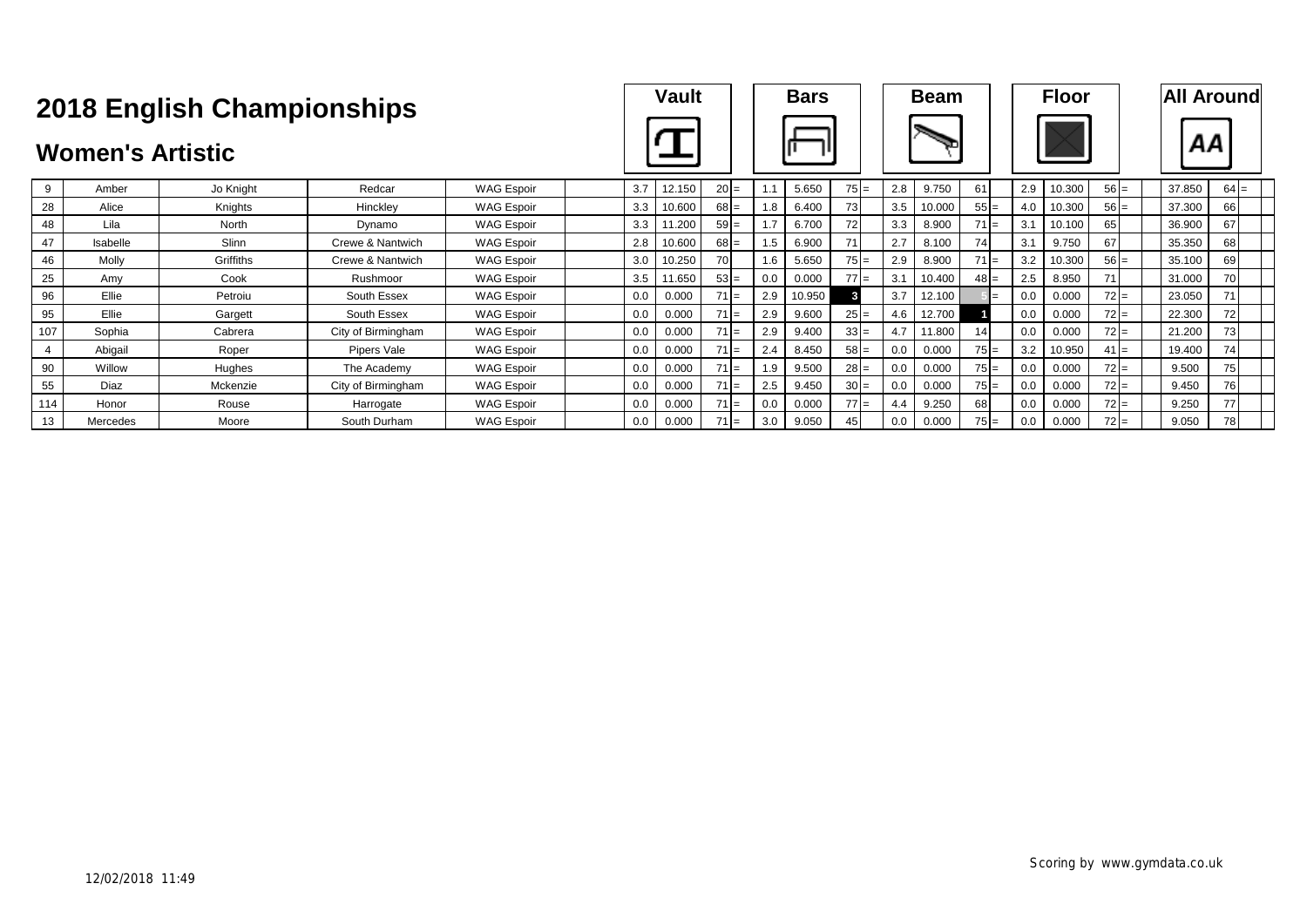## **Women's Artistic**









WAG Senior

| <b>No</b> | Name        |                | Club                  | Comp              | Av VT  | D   | <b>VT</b> |        | D   | <b>UB</b> |        | D   | <b>BB</b> |                | D   | <b>FX</b> |                | ΑА     |                 |  |
|-----------|-------------|----------------|-----------------------|-------------------|--------|-----|-----------|--------|-----|-----------|--------|-----|-----------|----------------|-----|-----------|----------------|--------|-----------------|--|
| 230       | Amy         | Tinkler        | South Essex           | WAG Senior        | 14.350 | 5.4 | 14.700    |        | 5.5 | 13.700    |        | 5.3 | 13.200    | 3              | 5.5 | 13.000    | $\overline{2}$ | 54.600 |                 |  |
| 256       | Claudia     | Fragapane      | <b>Bristol Hawks</b>  | <b>WAG Senior</b> |        | 5.4 | 14.200    |        | 5.2 | 13.650    |        | 5.5 | 13.050    |                | 5.8 | 13.500    |                | 54.400 |                 |  |
| 239       | Georgia-Mae | Fenton         | East London           | <b>WAG Senior</b> |        | 5.0 | 14.050    |        | 5.8 | 13.400    |        | 5.2 | 13.800    |                | 4.5 | 11.800    | 8 I=           | 53.050 |                 |  |
| 240       | Kelly       | Simm           | Dynamo                | <b>WAG Senior</b> |        | 5.2 | 14.000    |        | 5.4 | 13.500    | 3      | 4.9 | 12.950    |                | 5.1 | 12.250    |                | 52.700 |                 |  |
| 257       | Lucy        | Stanhope       | City Of Liverpool     | <b>WAG Senior</b> |        | 5.4 | 14.700    |        | 5.4 | 12.100    | 11     | 5.5 | 12.850    |                | 4.8 | 11.750    | 10             | 51.400 |                 |  |
| 222       | Laura       | Beasley        | Park Wrekin           | <b>WAG Senior</b> |        | 4.6 | 13.500    | 11     | 4.8 | 12,600    |        | 5.0 | 13.100    |                | 4.4 | 11.450    | 18             | 50.650 |                 |  |
| 224       | Alice       | Kinsella       | Park Wrekin           | <b>WAG Senior</b> |        | 5.4 | 14.100    |        | 5.0 | 13.450    |        | 5.0 | 10.600    | $39 =$         | 5.0 | 12.000    |                | 50.150 |                 |  |
| 255       | Taeja       | James          | City of Birmingham    | <b>WAG Senior</b> |        | 4.6 | 13.750    | 10     | 4.9 | 12.350    | 10     | 5.3 | 12.750    |                | 5.1 | 10.700    | 37             | 49.550 |                 |  |
| 229       | Sophie      | Scott          | Leatherhead & Dorking | <b>WAG Senior</b> |        | 4.6 | 13.850    |        | 4.4 | 11.900    | 13     | 4.9 | 12.400    | 15             | 4.5 | 11.400    | $19 =$         | 49.550 |                 |  |
| 245       | Amelia      | Knight         | The Academy           | <b>WAG Senior</b> |        | 4.6 | 11.800    | $49 =$ | 4.6 | 12.600    |        | 5.1 | 13.400    | $\overline{2}$ | 4.4 | 11.600    | 11             | 49.400 | 10 <sup>1</sup> |  |
| 233       | Jessica     | Daykin         | Wiltshire             | <b>WAG Senior</b> |        | 3.7 | 12.300    | $33 =$ | 4.2 | 12.500    |        | 5.0 | 12.500    | 14             | 4.4 | 11.500    | $14 =$         | 48.800 | 11              |  |
| 250       | Alvieana    | Rahim          | Sapphire              | <b>WAG Senior</b> |        | 4.0 | 12.500    | $24 =$ | 3.5 | 11.150    | 20     | 4.5 | 12.750    | $=$            | 4.2 | 11.550    | $12 =$         | 47.950 | $12 =$          |  |
| 242       | Phoebe      | Turner         | The Academy           | <b>WAG Senior</b> |        | 4.6 | 13.200    | $12 =$ | 4.5 | 12.050    | 12     | 4.8 | 11.800    | 21             | 4.7 | 10.900    | $32 =$         | 47.950 | $12 =$          |  |
| 258       | Olivia      | Williams       | City Of Liverpool     | <b>WAG Senior</b> |        | 4.2 | 12.900    | $18 =$ | 4.5 | 11.400    | 17     | 4.7 | 11.750    | 23             | 4.8 | 11.850    |                | 47.900 | 14              |  |
| 175       | Ellee       | Cheetham       | City Of Manchester    | <b>WAG Senior</b> |        | 4.6 | 13.200    | $12 =$ | 4.8 | 10.650    | 26     | 5.0 | 11.950    | $18 =$         | 4.5 | 11.800    | $8 =$          | 47.600 | 15              |  |
| 171       | Lottie      | Smith          | Huntingdon            | <b>WAG Senior</b> |        | 4.0 | 12.850    | 21     | 4.4 | 11.650    | 15     | 3.9 | 11.550    | $24 =$         | 4.1 | 11.150    | $23 =$         | 47.200 | 16              |  |
| 226       | Charlie     | Fellows        | Park Wrekin           | <b>WAG Senior</b> |        | 5.0 | 13.950    |        | 5.1 | 9.900     | 44     | 4.8 | 11.250    | 31             | 5.1 | 12.050    |                | 47.150 | 17              |  |
| 253       | Laura       | Cooke          | Norfolk Academy       | <b>WAG Senior</b> |        | 4.6 | 12.900    | $18 =$ | 4.3 | 11.300    | 18     | 4.5 | 11.300    | 29             | 4.6 | 11.500    | $14 =$         | 47.000 | 18              |  |
| 234       | Megan       | <b>Bridge</b>  | Gymmagic              | <b>WAG Senior</b> | 13.275 | 5.0 | 14.050    |        | 3.4 | 10.050    | 37     | 4.6 | 11.300    | 29             | 4.5 | 11.500    | $14 =$         | 46.900 | 19              |  |
| 232       | <b>Bree</b> | Warren         | Wiltshire             | <b>WAG Senior</b> |        | 3.7 | 12.450    | $28 =$ | 2.4 | 10.550    | 28:    | 4.1 | 11.900    | 20             | 4.0 | 11.550    | $12 =$         | 46.450 | 20              |  |
| 227       | Izzy        | Hilliard       | Leatherhead & Dorking | <b>WAG Senior</b> |        | 4.0 | 13.050    | 16     | 3.0 | 10.800    | 25     | 4.4 | 11.950    | 18             | 4.4 | 10.150    | $45 =$         | 45.950 | 21              |  |
| 178       | Katie       | Meadow         | Southport             | <b>WAG Senior</b> | 12.625 | 4.0 | 12.950    | 17     | 2.7 | 9.450     | 49     | 4.8 | 12.200    | 16             | 4.5 | 11.150    | $23 =$         | 45.750 | 22              |  |
| 169       | Lana        | Chilton        | City Of Newcastle     | <b>WAG Senior</b> |        | 4.0 | 12.750    | $22 =$ | 2.6 | 9.600     | 47     | 4.7 | 12.700    | 12             | 4.2 | 10.500    | $40 =$         | 45.550 | 23              |  |
| 244       | Ellie       | Clements       | The Academy           | <b>WAG Senior</b> |        | 3.5 | 11.850    | $46 =$ | 2.6 | 11.150    | 20     | 4.3 | 11.550    | $24 =$         | 4.6 | 10.950    | $28 =$         | 45.500 | 24              |  |
| 231       | Sophie      | Goodman        | South Essex           | <b>WAG Senior</b> |        | 3.5 | 12.050    | $43 =$ | 4.1 | 11.500    | 16     | 5.1 | 9.850     | 51             | 4.5 | 11.200    | 22             | 44.600 | 25              |  |
| 260       | Zoe         | Harris         | Harrow                | <b>WAG Senior</b> |        | 3.9 | 12.300    | $33 =$ | 3.3 | 11.000    | 23     | 4.7 | 10.800    | $35 =$         | 4.8 | 10.450    | 42             | 44.550 | $26 =$          |  |
| 248       | India       | Sale           | Heathrow              | <b>WAG Senior</b> |        | 3.7 | 12.050    | $43 =$ | 3.4 | 10.100    | 35     | 4.3 | 11.400    | 26             | 4.1 | 11.000    | 27             | 44.550 | $26 =$          |  |
| 177       | Victoria    | Ashworth       | <b>Bristol</b>        | <b>WAG Senior</b> |        | 3.7 | 12.150    | $37 =$ | 2.5 | 10.000    | $40 =$ | 4.6 | 11.250    | $31 =$         | 4.2 | 11.050    | 26             | 44.450 | 28              |  |
| 252       | Tilly       | Hedges         | Sapphire              | <b>WAG Senior</b> |        | 3.7 | 12.250    | 36     | 1.9 | 10.200    | 34     | 3.9 | 10.950    | 33             | 4.2 | 10.950    | $28 =$         | 44.350 | 29              |  |
| 167       | Alisha      | Evanson        | Sandbach              | <b>WAG Senior</b> |        | 4.0 | 12.400    | $30 =$ | 2.7 | 10.000    | 40     | 4.3 | 10.350    | 43             | 4.4 | 11.300    | 21             | 44.050 | 30              |  |
| 246       | Ellie       | <b>Burgess</b> | The Academy           | <b>WAG Senior</b> |        | 3.7 | 11.900    | 45     | 2.3 | 10.050    | $37 =$ | 4.0 | 11.350    | $27 =$         | 3.4 | 10.400    | $43 =$         | 43.700 | 31              |  |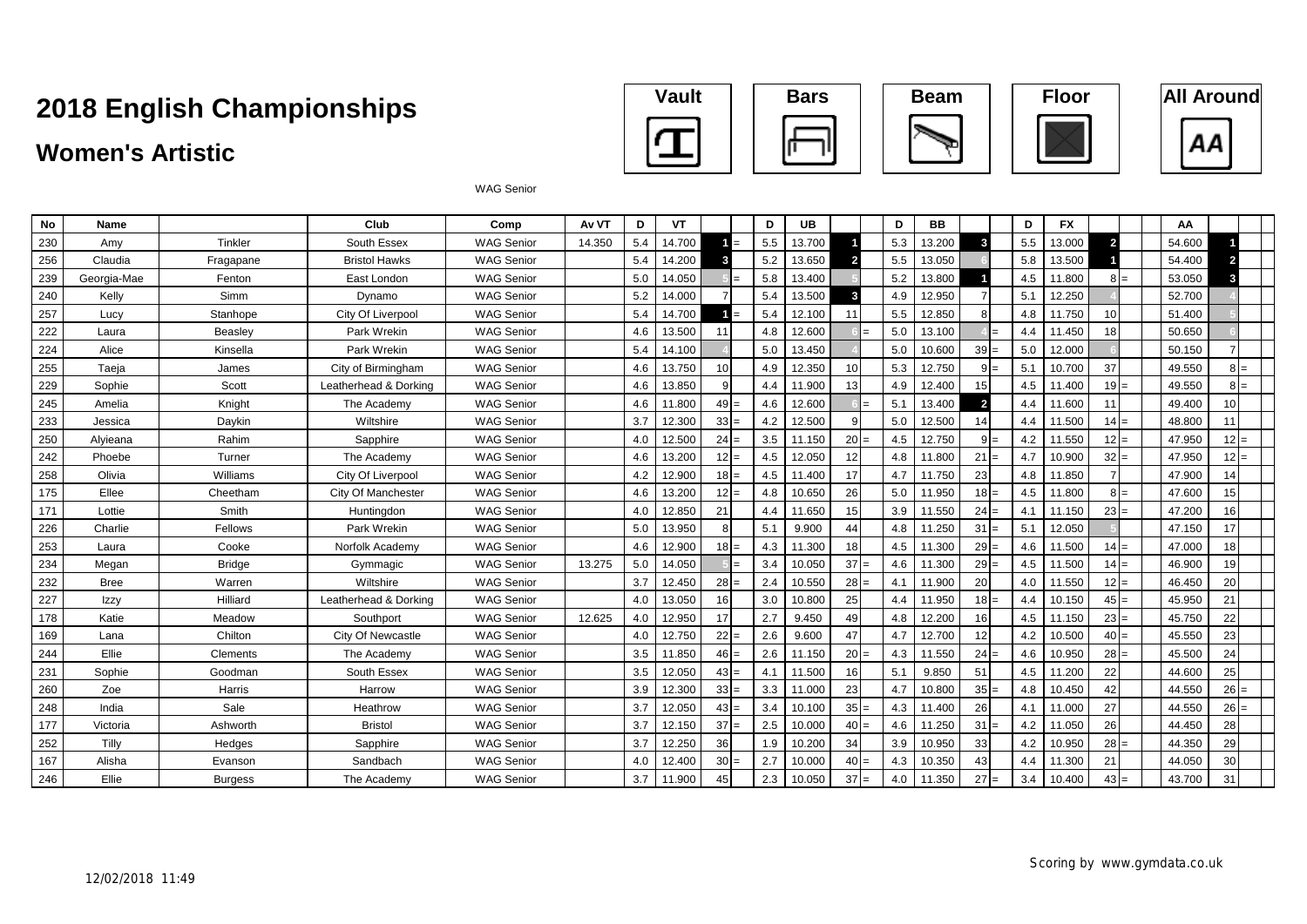|     |                         | <b>2018 English Championships</b> |                       |                   |        |     | Vault  |                 |     | <b>Bars</b> |                 |     | <b>Beam</b> |     |     | <b>Floor</b> |                 |        |    | <b>All Around</b> |
|-----|-------------------------|-----------------------------------|-----------------------|-------------------|--------|-----|--------|-----------------|-----|-------------|-----------------|-----|-------------|-----|-----|--------------|-----------------|--------|----|-------------------|
|     | <b>Women's Artistic</b> |                                   |                       |                   |        |     |        |                 |     |             |                 |     |             |     |     |              |                 |        | ΑА |                   |
| 154 | Georgina                | Moors                             | Uckfield              | <b>WAG Senior</b> |        | 3.9 | 12.400 | 30 <sup>°</sup> | 2.7 | 10.050      | $37 =$          | 3.8 | 10.250      | 45  | 3.9 | 10.950       | $28 =$          | 43.650 |    | 32                |
| 162 | Jess                    | Adamson                           | Warrington            | <b>WAG Senior</b> |        | 3.7 | 12.350 | 32              | 2.0 | 10.100      | 35 <sup>1</sup> | 4.3 | 9.950       | 48  | 3.8 | 11.100       | 25              | 43.500 |    | 33                |
| 238 | Annabel                 | Aqba                              | East London           | <b>WAG Senior</b> |        | 4.6 | 12.750 | 22              | 2.7 | 10.500      | 30              | 4.2 | 10.800      | 35  | 4.2 | 9.300        | 55              | 43.350 |    | 34                |
| 235 | Megan                   | <b>Bramley</b>                    | Gymmagic              | <b>WAG Senior</b> | 12.175 | 4.0 | 12.900 | 18              | 3.2 | 9.700       | 46              | 4.3 | 9.700       | 52  | 4.2 | 10.800       | 35 <sub>1</sub> | 43.100 |    | 35                |
| 172 | Teegan                  | <b>Barnes</b>                     | Huntingdon            | WAG Senior        |        | 3.3 | 11.700 | 51              | 2.7 | 9.200       | 51              | 4.2 | 10.750      | 37  | 4.3 | 11.400       | $19 =$          | 43.050 |    | 36                |
| 160 | Leah                    | Rockett                           | South Durham          | WAG Senior        |        | 4.0 | 12.500 | 24              | 2.9 | 10.250      | 32              | 5.0 | 10.650      | 38  | 4.1 | 9.500        | 54              | 42.900 |    | 37                |
| 228 | Megan                   | Splain                            | Leatherhead & Dorking | <b>WAG Senior</b> |        | 4.0 | 13.100 | 14              | 2.7 | 9.850       | 45              | 4.2 | 9.050       | 56  | 4.3 | 10.850       | 34              | 42.850 |    | 38                |
| 163 | Maya                    | Grant                             | Marriotts             | <b>WAG Senior</b> |        | 3.7 | 12.450 | 28              | 1.4 | 9.550       | 48              | 4.3 | 9.100       | 55  | 4.0 | 11.500       | 14              | 42.600 |    | 39                |
| 173 | Tilly                   | Allen                             | Huntingdon            | <b>WAG Senior</b> |        | 2.0 | 10.950 | 53              | 2.6 | 9.950       | 43              | 3.2 | 10.900      | 34  | 2.8 | 10.400       | $43 =$          | 42.200 |    | 40                |
| 157 | Thalia                  | Spence                            | Tameside              | <b>WAG Senior</b> |        | 3.7 | 12.100 | 39              | 2.7 | 10.600      | 27              | 3.6 | 8.200       | 59  | 4.0 | 10.900       | $32 =$          | 41.800 |    | 41                |
| 186 | Olivia                  | Essex                             | Dynamo                | <b>WAG Senior</b> |        | 3.7 | 12.500 | 24              | 1.6 | 8.950       | 52              | 3.8 | 9.900       | 49: | 3.3 | 10.100       | 47              | 41.450 |    | 42                |
| 170 | Sophie                  | Heeney                            | City Of Newcastle     | <b>WAG Senior</b> |        | 3.5 | 11.850 | 46              | 1.4 | 9.400       | 50              | 4.3 | 10.000      | 47  | 4.0 | 9.800        | 52              | 41.050 |    | 43                |
| 225 | Amv                     | <b>Briscoe</b>                    | Park Wrekin           | <b>WAG Senior</b> |        | 3.5 | 11.850 | 46              | 1.1 | 8.050       | 55              | 3.9 | 10.450      | 41  | 3.3 | 10.050       | 48              | 40.400 |    | 44                |
| 190 | Danielle                | <b>Barnes</b>                     | Dynamo                | WAG Senior        |        | 3.7 | 12.100 | 39              | 4.3 | 7.700       | 59              | 3.5 | 10.300      | 44  | 3.0 | 10.150       | $45 =$          | 40.250 |    | 45                |
| 249 | Polly                   | Hitchings                         | Heathrow              | <b>WAG Senior</b> |        | 3.3 | 11.650 | 52              | 3.0 | 10.550      | <b>28</b>       | 3.3 | 7.100       | 61  | 4.1 | 10.800       | $35 =$          | 40.100 |    | 46                |
| 183 | Emily                   | Cantwell                          | Rushmoor              | <b>WAG Senior</b> |        | 3.7 | 12.100 | 39              | 1.2 | 8.550       | 53              | 4.0 | 8.700       | 57  | 4.2 | 10.500       | $40 =$          | 39.850 |    | 47                |
| 185 | Eleanor                 | Beattie-Edwards                   | Dvnamo                | <b>WAG Senior</b> |        | 3.5 | 12.100 | 39              | 1.9 | 7.850       | 58              | 3.8 | 10.050      | 46  | 3.9 | 9.600        | 53              | 39.600 |    | 48                |
| 221 | Harriet                 | Price                             | Park Wrekin           | <b>WAG Senior</b> | 6.150  | 3.7 | 12.300 | 33              | 1.9 | 8.300       | 54              | 3.9 | 8.200       | 59  | 3.8 | 10.650       | 38              | 39.450 |    | 49                |
| 189 | Tayah                   | Askham                            | Dynamo                | <b>WAG Senior</b> |        | 3.5 | 10.750 | 55              | 2.6 | 7.900       | 57              | 4.3 | 9.900       | 49  | 2.6 | 9.300        | 55              | 37.850 |    | 50                |
| 241 | Abigail                 | Solari                            | The Academy           | <b>WAG Senior</b> |        | 4.4 | 13.100 | 14              | 4.9 | 11.800      | 14              | 4.5 | 12.750      | 9   | 0.0 | 0.000        | $59 =$          | 37.650 |    | 51                |
| 153 | Abigail                 | <b>Brooker</b>                    | Uckfield              | <b>WAG Senior</b> |        | 3.5 | 11.800 | 49              | 1.4 | 5.150       | 61              | 3.9 | 10.600      | 39  | 3.2 | 9.950        | 51              | 37.500 |    | 52                |
| 158 | Harriet                 | Clifford                          | Colchester            | <b>WAG Senior</b> | 12.050 | 3.7 | 12.500 | 24              | 0.9 | 6.350       | 60              | 3.5 | 9.550       | 54  | 4.2 | 8.950        | 57              | 37.350 |    | 53                |
| 236 | Elissa                  | Downie                            | <b>Notts</b>          | <b>WAG Senior</b> |        | 0.0 | 0.000  | 57              | 5.3 | 11.200      | 19              | 4.8 | 13.100      |     | 5.1 | 12.400       | $\mathbf{3}$    | 36.700 |    | 54                |
| 188 | Ellen                   | Martin                            | Dynamo                | <b>WAG Senior</b> |        | 2.4 | 10.900 | 54              | 1.8 | 8.000       | 56              | 3.2 | 8.350       | 58  | 3.4 | 8.500        | 58              | 35.750 |    | 55                |
| 182 | Caitlin                 | Firth                             | The Meapa             | <b>WAG Senior</b> |        | 3.7 | 12.150 | 37              | 0.0 | 0.000       | 62              | 3.2 | 10.450      | 41  | 3.3 | 10.000       | 50              | 32.600 |    | 56                |
| 181 | Zippy                   | <b>Wells Dion</b>                 | Norwich               | <b>WAG Senior</b> |        | 2.0 | 9.850  | 56              | 0.0 | 0.000       | 62              | 4.3 | 9.650       | 53  | 3.4 | 10.050       | 48              | 29.550 |    | 57                |
| 220 | Lauren                  | Jones                             | Vernon Park           | <b>WAG Senior</b> |        | 0.0 | 0.000  | 57              | 4.1 | 11.050      | 22              | 4.6 | 12.650      | 13  | 0.0 | 0.000        | $59 =$          | 23.700 |    | 58                |
| 156 | Eleanor                 | Green                             | Tameside              | WAG Senior        |        | 0.0 | 0.000  | 57              | 3.9 | 10.950      | 24              | 4.3 | 12.150      | 17  | 0.0 | 0.000        | $59 =$          | 23.100 |    | 59                |
| 184 | Carrie                  | Walker                            | Abingdon              | <b>WAG Senior</b> |        | 0.0 | 0.000  | 57              | 0.0 | 0.000       | 62              | 4.9 | 11.350      | 27  | 3.5 | 10.600       | 39              | 21.950 |    | 60                |
| 254 | Megan                   | Parker                            | City of Birmingham    | <b>WAG Senior</b> |        | 0.0 | 0.000  | 57              | 4.3 | 10.000      | 40              | 4.7 | 11.800      | 21  | 0.0 | 0.000        | 59              | 21.800 |    | 61                |
| 179 | Abigail                 | Morris                            | Manchester            | <b>WAG Senior</b> |        | 0.0 | 0.000  | 57              | 4.1 | 10.250      | 32 <sub>l</sub> | 0.0 | 0.000       | 63  | 4.1 | 10.950       | $28 =$          | 21.200 |    | 62                |
| 237 | Rebecca                 | Downie                            | <b>Notts</b>          | WAG Senior        |        | 0.0 | 0.000  | 57              | 5.0 | 12.600      |                 | 0.0 | 0.000       | 63  | 0.0 | 0.000        | $59 =$          | 12.600 |    | 63                |
| 176 | Hollv                   | Curran                            | Basingstoke           | WAG Senior        |        | 0.0 | 0.000  | 57              | 2.6 | 10.450      | 31              | 0.0 | 0.000       | 63  | 0.0 | 0.000        | 59 <sub>l</sub> | 10.450 |    | 64                |
| 187 | Jessica                 | Wells                             | Dynamo                | <b>WAG Senior</b> |        | 0.0 | 0.000  | 57              | 0.0 | 0.000       | 62              | 3.3 | 5.650       | 62  | 0.0 | 0.000        | $59 =$          | 5.650  |    | 65                |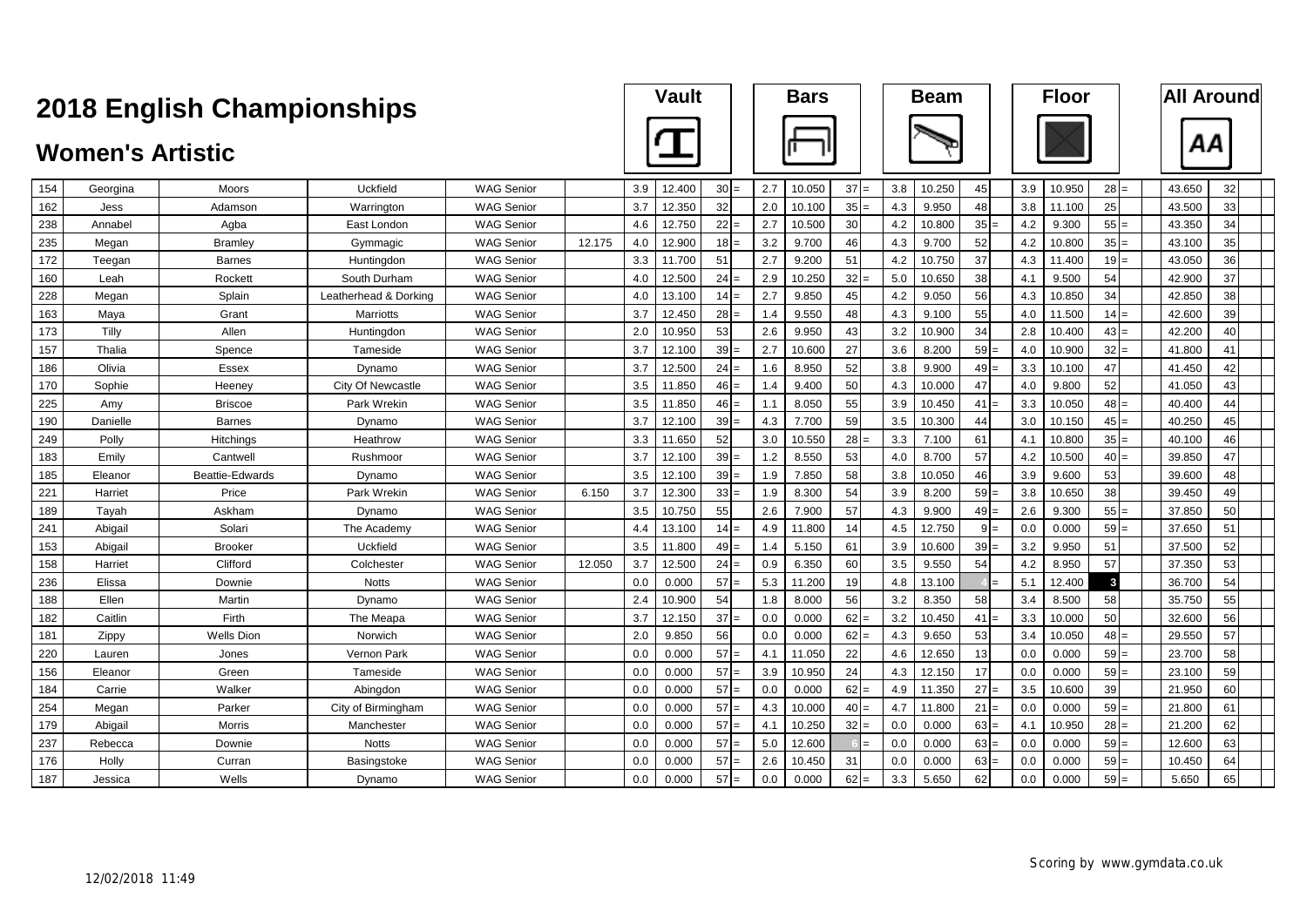## **Women's Artistic**









WAG Junior

|     | Name        |                      | Club                  | Comp              | Av VT  | D   | VT     |                | D   | UB     |                | D   | <b>BB</b> |                 | D                | <b>FX</b> |                | AA     |                 |  |
|-----|-------------|----------------------|-----------------------|-------------------|--------|-----|--------|----------------|-----|--------|----------------|-----|-----------|-----------------|------------------|-----------|----------------|--------|-----------------|--|
| 426 | Amelie      | Morgan               | The Academy           | <b>WAG Junior</b> | 13.400 | 4.6 | 13.600 | $\overline{2}$ | 4.3 | 11.950 | 3              | 5.3 | 13.050    | $\overline{2}$  | 4.7              | 12.650    | $\mathbf{3}$   | 51.250 |                 |  |
| 454 | Ondine      | Achampong            | Sapphire              | <b>WAG Junior</b> |        | 4.0 | 12.600 | $12 =$         | 3.8 | 12.050 | $\overline{2}$ | 5.2 | 13.400    |                 | 4.5              | 12.950    |                | 51.000 |                 |  |
| 428 | Phoebe      | Jakubczyk            | The Academy           | <b>WAG Junior</b> | 13.325 | 4.6 | 13.700 |                | 4.0 | 12.100 |                | 4.2 | 11.950    |                 | 4.2              | 12.700    | $\overline{2}$ | 50.450 |                 |  |
| 456 | Hallie      | Copperwheat          | Sapphire              | <b>WAG Junior</b> |        | 4.6 | 13.500 | 3<br>$=$       | 4.1 | 11.350 | $=$            | 4.9 | 12.000    |                 | 4.4              | 12.500    |                | 49.350 |                 |  |
| 429 | Annie       | Young                | Norfolk Academy       | <b>WAG Junior</b> | 13.150 | 4.6 | 13.450 |                | 4.7 | 11.550 |                | 4.5 | 12.650    |                 | 4.3              | 10.950    | 41             | 48.600 |                 |  |
| 361 | Gabriella   | Connolly             | Berkhamsted           | <b>WAG Junior</b> | 13.175 | 4.8 | 13.350 | $=$            | 2.9 | 10.750 |                | 4.9 | 11.200    | 20              | 4.1              | 11.950    | $12 =$         | 47.250 |                 |  |
| 292 | Chloe       | Storey               | City Of Liverpool     | <b>WAG Junior</b> |        | 4.2 | 12.900 | $8I=$          | 4.5 | 10.350 | $13 =$         | 4.7 | 12.700    | 3               | 3.6              | 11.200    | $33 =$         | 47.150 |                 |  |
| 432 | Mia         | Scott                | South Durham          | <b>WAG Junior</b> |        | 3.5 | 12.300 | 23<br>$=$      | 4.4 | 11.350 |                | 4.6 | 11.150    | 21              | 3.8              | 11.850    | $17 =$         | 46.650 |                 |  |
| 308 | Keira       | Thornton             | Gymmagic              | <b>WAG Junior</b> | 12.125 | 4.0 | 12.850 | 10             | 2.9 | 10.300 | 18             | 4.2 | 11.450    | 15              | 4.5              | 12.000    | 11             | 46.600 |                 |  |
| 448 | Ramivah     | Kofi                 | <b>Notts</b>          | WAG Junior        | 13.150 | 4.6 | 13.500 | 3              | 3.0 | 10.500 |                | 4.0 | 10.100    | 53              | 4.0              | 12.050    | 9<br>$=$       | 46.150 | 10 <sup>1</sup> |  |
| 307 | Nicole      | Coman                | Park Wrekin           | <b>WAG Junior</b> |        | 4.0 | 12.700 | 11             | 2.6 | 10.350 | $13 =$         | 4.8 | 11.250    | 19              | 4.2              | 11.350    | $28 =$         | 45.650 | 11              |  |
| 381 | Jennifer    | Gadirova             | Aylesbury             | <b>WAG Junior</b> |        | 4.0 | 12.900 | $8I=$          | 2.1 | 9.300  | $36 =$         | 4.5 | 11.000    | 25              | 4.3              | 12.400    |                | 45.600 | 12              |  |
| 431 | Charlie     | Turner               | Leeds                 | <b>WAG Junior</b> |        | 3.5 | 12.100 | 36             | 3.2 | 10.950 |                | 4.2 | 11.300    | 17              | 3.8              | 10.850    | 43             | 45.200 | $13 =$          |  |
| 443 | Karis       | Jacomelli            | Heathrow              | <b>WAG Junior</b> |        | 4.0 | 12.600 | 12             | 3.6 | 9.450  | 33             | 4.4 | 11.550    | 10 <sup>1</sup> | 4.2              | 11.600    | 23<br>$=$      | 45.200 | $13 =$          |  |
| 450 | Thea        | Dane                 | <b>Notts</b>          | <b>WAG Junior</b> | 11.950 | 3.7 | 12.350 | $20 =$         | 1.4 | 9.850  | 24             | 4.3 | 10.350    | 42              | 4.4              | 12.550    |                | 45.100 | 15              |  |
| 378 | Samanta     | Katkevica            | East London           | <b>WAG Junior</b> | 13.050 | 4.6 | 13.350 | $=$            | 2.8 | 10.350 | $13 =$         | 4.1 | 9.700     | 59:             | 4.6              | 11.600    | $23 =$         | 45.000 | 16              |  |
| 355 | Lexie-Mae   | Neal                 | Abingdon              | <b>WAG Junior</b> | 12.350 | 3.7 | 12.400 | $17 =$         | 2.1 | 9.700  | 28             | 4.3 | 11.300    | 17              | 4.1              | 11.550    | $25 =$         | 44.950 | $17 =$          |  |
| 376 | Shannon     | <b>Baker</b>         | The Meapa             | <b>WAG Junior</b> | 12.400 | 4.0 | 12.550 | 15             | 3.5 | 9.650  | 29             | 5.0 | 10.800    | 31              | 4.6              | 11.950    | 12<br>l=       | 44.950 | $17 =$          |  |
| 435 | Saffron     | <b>Belfon</b>        | Huntingdon            | <b>WAG Junior</b> | 11.925 | 4.0 | 11.700 | 57             | 2.7 | 10.450 | 10             | 4.1 | 10.900    | 27              | 3.9              | 11.900    | 16             | 44.950 | 17 <sup>1</sup> |  |
| 445 | Oriel       | Powell               | City of Birmingham    | <b>WAG Junior</b> |        | 3.3 | 11.650 | 60             | 1.9 | 10.000 | 21             | 4.7 | 11.550    | 10 <sup>1</sup> | 3.7              | 11.650    | 22             | 44.850 | 20              |  |
| 453 | Sorrel      | <b>Kennedy Dyson</b> | South Essex           | <b>WAG Junior</b> |        | 4.2 | 12.300 | 23             | 2.7 | 10.400 | 11             | 3.4 | 10.750    | 32              | 3.5              | 11.200    | 33             | 44.650 | $21$ :          |  |
| 367 | Jessica     | Seager               | City Of Newcastle     | <b>WAG Junior</b> | 12.200 | 3.5 | 11.900 | $50 =$         | 3.6 | 9.350  | $34 =$         | 5.0 | 11.450    | $15$ :          | 4.4              | 11.950    | 12<br>$=$      | 44.650 | 21              |  |
| 299 | Evie        | Lamb                 | Leatherhead & Dorking | <b>WAG Junior</b> |        | 3.5 | 12.300 | 23<br>$=$      | 2.0 | 10.150 | 19             | 4.0 | 10.700    | 35              | 3.8              | 11.450    | 27             | 44.600 | $23 =$          |  |
| 382 | Jessica     | Gadirova             | Aylesbury             | <b>WAG Junior</b> |        | 3.5 | 12.300 | 23             | 2.0 | 8.400  | 47             | 4.5 | 11.550    | 10:             | 4.0              | 12.350    | $\overline{7}$ | 44.600 | $23-$           |  |
| 312 | Emily       | Elder                | Falcons               | <b>WAG Junior</b> |        | 3.5 | 11.900 | 50             | 2.8 | 10.400 | 11             | 4.2 | 11.600    | q               | 2.9              | 10.700    | 47             | 44.600 | 23              |  |
| 457 | Lauren      | Matthews             | Sapphire              | <b>WAG Junior</b> |        | 3.5 | 12.250 | $28 =$         | 3.5 | 9.200  | 39             | 4.1 | 10.900    | 27              | 4.0              | 11.800    | $19 =$         | 44.150 | 26              |  |
| 427 | Katie       | Jones                | The Academy           | <b>WAG Junior</b> |        | 3.7 | 11.650 | $60 =$         | 2.4 | 10.350 | $13 =$         | 4.3 | 11.800    |                 | 3.3 <sub>2</sub> | 10.200    | 58             | 44.000 | 27              |  |
| 304 | Tamzin      | Hughes               | Park Wrekin           | <b>WAG Junior</b> |        | 3.5 | 12.050 | $40 =$         | 3.6 | 9.800  | 25             | 4.2 | 10.250    | $46 =$          | 4.0              | 11.800    | $19 =$         | 43.900 | 28              |  |
| 446 | Montana     | Leith- Mulley        | City of Birmingham    | <b>WAG Junior</b> |        | 3.5 | 12.050 | 40             | 2.9 | 10.350 | $13 =$         | 4.2 | 10.850    | 29              | 4.2              | 10.600    | 49<br>$=$      | 43.850 | 29              |  |
| 358 | <b>Beth</b> | Giles                | The Wire              | <b>WAG Junior</b> | 12.625 | 3.7 | 12.600 | 12<br>$=$      | 2.7 | 10.000 | 21             | 3.8 | 9.800     | 58              | 3.5              | 11.350    | $28 =$         | 43.750 | 30              |  |
| 455 | Gypsy       | Squires              | Sapphire              | <b>WAG Junior</b> |        | 3.5 | 12.150 | 32<br>$=$      | 2.6 | 9.750  | 26:            | 4.2 | 10.600    | 37              | 3.9              | 11.250    | 32             | 43.750 | 30:             |  |
| 298 | Lucy        | Swann                | Warrington            | <b>WAG Junior</b> |        | 3.7 | 12.050 | $40 =$         | 1.4 | 8.950  | 43             | 4.1 | 11.500    | 14              | 3.7              | 11.050    | 37             | 43.550 | 32              |  |
| 451 | Isla        | Lees                 | <b>Notts</b>          | <b>WAG Junior</b> |        | 3.3 | 11.700 | 57<br>$=$      | 2.1 | 7.700  | 52             | 4.2 | 12.000    |                 | 4.0              | 11.950    | $12 =$         | 43.350 | 33              |  |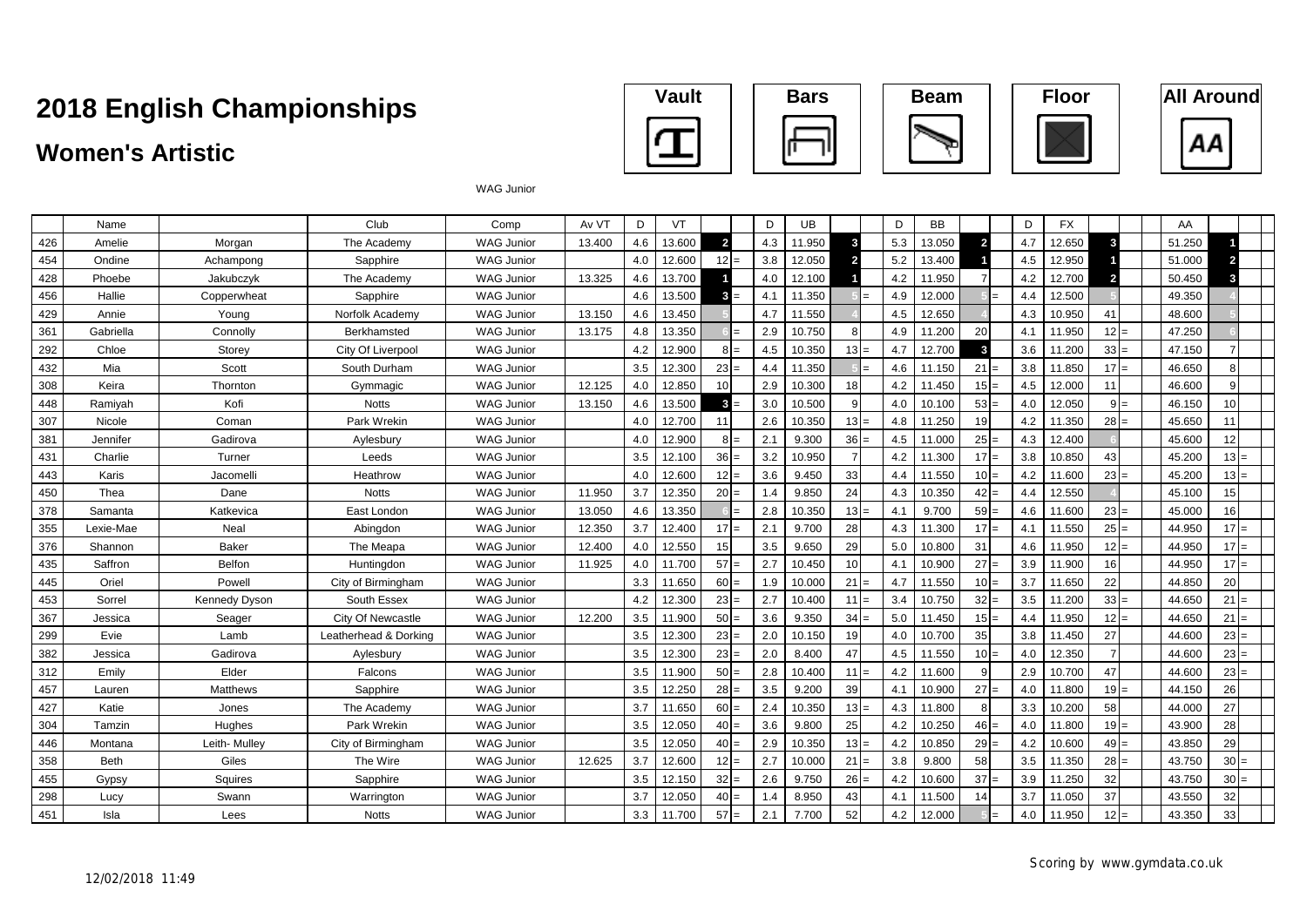|     |                         | <b>2018 English Championships</b> |                          |                   |        |     | <b>Vault</b> |           |     | <b>Bars</b> |                 |     | <b>Beam</b> |        |     | <b>Floor</b> |        |        | <b>All Around</b> |
|-----|-------------------------|-----------------------------------|--------------------------|-------------------|--------|-----|--------------|-----------|-----|-------------|-----------------|-----|-------------|--------|-----|--------------|--------|--------|-------------------|
|     | <b>Women's Artistic</b> |                                   |                          |                   |        |     |              |           |     |             |                 |     |             |        |     |              |        |        | ΑА                |
| 430 | Martha                  | Marsh                             | Norfolk Academy          | <b>WAG Junior</b> |        | 3.7 | 12.150       | 32<br>$=$ | 2.4 | 10.100      | 20              | 3.6 | 10.200      | $48 =$ | 3.9 | 10.800       | $44 =$ | 43.250 | 34                |
| 384 | Emily                   | Edge                              | <b>Bristol Hawks</b>     | <b>WAG Junior</b> |        | 3.7 | 12.200       | 30        | 3.4 | 9.950       | 23              | 4.6 | 10.200      | 48     | 3.4 | 10.650       | 48     | 43.000 | 35                |
| 364 | Rochelle                | Hamilton-Kendall                  | Exeter                   | <b>WAG Junior</b> |        | 3.5 | 12.050       | 40        | 2.8 | 7.850       | 49              | 4.5 | 10.850      | 29     | 4.1 | 12.050       | $9 =$  | 42.800 | 36                |
| 439 | Lucy                    | Robinson                          | <b>Bury Spectrum</b>     | <b>WAG Junior</b> |        | 3.3 | 12.050       | $40 =$    | 2.0 | 9.550       | 30 <sup>1</sup> | 4.6 | 10.150      | 51     | 4.6 | 11.000       | $38 =$ | 42.750 | 37 <sup>l</sup>   |
| 441 | Leila                   | Bennadi                           | Heathrow                 | <b>WAG Junior</b> |        | 3.5 | 11.800       | 55        | 2.6 | 9.000       | 42              | 4.4 | 10.650      | 36     | 4.1 | 11.300       | $30 =$ | 42.750 | $37 =$            |
| 444 | Clara                   | Rimini                            | Harrow                   | <b>WAG Junior</b> |        | 3.7 | 11.800       | 55        | 1.4 | 9.100       | 41              | 4.1 | 11.150      | 21     | 3.3 | 10.600       | $49 =$ | 42.650 | 39                |
| 458 | Liliana                 | Moring                            | Sapphire                 | <b>WAG Junior</b> |        | 3.5 | 11.300       | 63        | 1.4 | 9.750       | 26              | 3.8 | 10.100      | 53     | 3.9 | 11.000       | 38     | 42.150 | 40                |
| 360 | Anna                    | Fenwick                           | Midlands                 | <b>WAG Junior</b> | 11.525 | 3.7 | 12.000       | 47        | 2.0 | 9.300       | 36              | 4.1 | 10.350      | 42     | 3.8 | 10.400       | 53:    | 42.050 | 41                |
| 295 | Lydia                   | Heath                             | Uttoxeter                | <b>WAG Junior</b> |        | 3.7 | 12.200       | 30<br>$=$ | 3.3 | 9.550       | $30 =$          | 4.0 | 9.700       | $59 =$ | 3.1 | 10.600       | $49 =$ | 42.050 | 41                |
| 369 | Poppy                   | Hanscomb                          | Rushmoor                 | <b>WAG Junior</b> |        | 3.7 | 12.100       | 36        | 2.7 | 8.700       | 44              | 3.7 | 10.600      | 37     | 4.1 | 10.350       | 55     | 41.750 | 43                |
| 380 | Abby                    | Meadow                            | Appley Bridge            | <b>WAG Junior</b> | 11.850 | 3.5 | 11.900       | 50        | 2.6 | 7.550       | $53 =$          | 4.0 | 10.750      | 32     | 4.0 | 11.550       | $25 =$ | 41.750 | 43                |
| 310 | Nina                    | Deery                             | Sheffield Workshop       | <b>WAG Junior</b> | 12.250 | 3.7 | 12.400       | 17<br>$=$ | 1.2 | 7.350       | 56              | 4.0 | 11.150      | 21     | 3.4 | 10.600       | $49 =$ | 41.500 | 45                |
| 297 | Amira                   | Hojeij                            | Tolworth                 | <b>WAG Junior</b> |        | 3.7 | 12.350       | 20        | 3.0 | 8.700       | 44              | 3.2 | 10.350      | 42     | 2.9 | 10.050       | 59     | 41.450 | 46                |
| 383 | Mia                     | Perryment                         | Basingstoke              | <b>WAG Junior</b> | 12.000 | 3.7 | 12.150       | 32        | 2.5 | 9.550       | 30              | 3.2 | 8.800       | 63     | 3.3 | 10.750       | 46     | 41.250 | 47                |
| 434 | Lydia-May               | Collins                           | South Durham             | <b>WAG Junior</b> |        | 3.7 | 12.250       | 28        | 1.4 | 9.350       | 34              | 4.3 | 9.250       | 61     | 4.0 | 10.350       | 55     | 41.200 | 48                |
| 437 | Elizabeth               | MacFarlane                        | Huntingdon               | <b>WAG Junior</b> |        | 3.5 | 12.000       | 47        | 2.1 | 7.200       | 57              | 4.2 | 11.000      | 25     | 3.4 | 10.900       | 42     | 41.100 | 49                |
| 368 | Yasmin                  | Lane                              | <b>City Of Newcastle</b> | <b>WAG Junior</b> | 12.000 | 3.7 | 12.150       | 32        | 1.7 | 7.750       | 51              | 4.2 | 9.950       | 57     | 4.1 | 11.200       | 33:    | 41.050 | 50                |
| 302 | Hollie                  | <b>Brimble</b>                    | Liberty                  | <b>WAG Junior</b> |        | 3.5 | 12.100       | 36        | 1.2 | 7.800       | 50              | 3.2 | 10.050      | 56     | 3.2 | 11.000       | $38 -$ | 40.950 | 51                |
| 375 | Poppy                   | Morrison                          | The Meapa                | <b>WAG Junior</b> |        | 3.7 | 12.350       | 20        | 1.6 | 7.550       | 53              | 3.5 | 10.250      | 46     | 3.2 | 10.400       | 53     | 40.550 | 52                |
| 306 | Leticia                 | McCready                          | Park Wrekin              | <b>WAG Junior</b> |        | 3.0 | 11.600       | 62        | 1.7 | 9.300       | 36              | 3.6 | 10.150      | 51     | 3.2 | 9.450        | 65     | 40.500 | 53                |
| 377 | Jessica                 | <b>Boulia</b>                     | East London              | <b>WAG Junior</b> |        | 3.5 | 11.700       | 57        | 1.4 | 7.450       | 55              | 4.3 | 11.100      | 24     | 4.1 | 9.850        | 61     | 40.100 | 54                |
| 366 | Amanda                  | Cook                              | Pegasus                  | <b>WAG Junior</b> |        | 3.5 | 11.000       | 64        | 1.1 | 5.600       | 61              | 4.7 | 10.750      | 32     | 4.0 | 12.300       | 8      | 39.650 | 55                |
| 440 | Amelia                  | Richards                          | <b>Bury Spectrum</b>     | <b>WAG Junior</b> |        | 3.7 | 12.500       | 16        | 1.1 | 5.750       | 60              | 4.6 | 8.700       | 64     | 4.3 | 11.850       | $17 =$ | 38.800 | 56                |
| 357 | Holly                   | Allen                             | Abingdon                 | <b>WAG Junior</b> |        | 3.7 | 12.050       | 40        | 1.2 | 8.200       | 48              | 4.0 | 8.650       | 65     | 3.2 | 9.250        | 66     | 38.150 | 57                |
| 365 | Kiera                   | Williams                          | Baskerville              | <b>WAG Junior</b> |        | 3.3 | 10.950       | 65        | 2.1 | 9.150       | 40              | 4.2 | 6.400       | 68     | 3.2 | 11.150       | 36     | 37.650 | 58                |
| 373 | Elise                   | <b>Blissett</b>                   | Dynamo                   | <b>WAG Junior</b> |        | 3.5 | 11.850       | 54        | 1.5 | 5.400       | 62              | 3.1 | 8.850       | 62     | 3.2 | 10.800       | $44 =$ | 36.900 | 59                |
| 374 | Isabelle                | Prinsep                           | Dynamo                   | <b>WAG Junior</b> |        | 3.3 | 11.950       | 49        | 1.2 | 7.000       | 59              | 3.6 | 7.700       | 67     | 3.6 | 9.700        | $63 =$ | 36.350 | 60                |
| 301 | Ellie-Mae               | Kondratowicz                      | Liberty                  | <b>WAG Junior</b> |        | 3.5 | 12.100       | 36        | 1.4 | 3.450       | 63              | 3.7 | 10.200      | 48     | 3.0 | 10.300       | 57     | 36.050 | 61                |
| 296 | Harriet                 | Knight                            | <b>Greenwich Royals</b>  | <b>WAG Junior</b> |        | 3.5 | 12.300       | 23        | 0.0 | 0.000       | $65 =$          | 4.7 | 11.550      | $10 =$ | 3.5 | 11.300       | $30 =$ | 35.150 | 62                |
| 294 | Caitlyn                 | Sutherland                        | Uttoxeter                | <b>WAG Junior</b> |        | 3.5 | 10.500       | 66        | 1.6 | 7.100       | 58              | 3.2 | 8.450       | 66     | 2.4 | 9.000        | 67     | 35.050 | 63                |
| 436 | Takara                  | Sides                             | Huntingdon               | <b>WAG Junior</b> |        | 3.7 | 12.400       | 17        | 1.1 | 2.350       | 64              | 3.5 | 10.100      | 53     | 2.8 | 9.900        | 60     | 34.750 | 64                |
| 314 | Amber                   | McCarthy                          | Marriotts                | <b>WAG Junior</b> |        | 3.5 | 12.050       | 40<br>$=$ | 0.0 | 0.000       | 65              | 3.7 | 10.500      | 40     | 3.9 | 11.800       | $19 =$ | 34.350 | 65                |
| 305 | Kitty                   | Scholes-Pryce                     | Park Wrekin              | <b>WAG Junior</b> |        | 3.5 | 11.900       | 50        | 0.0 | 0.000       | $65 =$          | 3.7 | 10.450      | 41     | 2.4 | 9.700        | $63 =$ | 32.050 | 66                |
| 447 | Caitlin                 | Williams                          | <b>Notts</b>             | <b>WAG Junior</b> |        | 0.0 | 0.000        | 67        | 0.0 | 0.000       | 65              | 3.3 | 10.550      | 39     | 4.1 | 9.800        | 62     | 20.350 | 67                |
| 303 | Sarah                   | Fard                              | Vernon Park              | <b>WAG Junior</b> |        | 0.0 | 0.000        | 67<br>$=$ | 1.1 | 8.450       | 46              | 3.4 | 10.300      | 45     | 0.0 | 0.000        | 68     | 18.750 | 68                |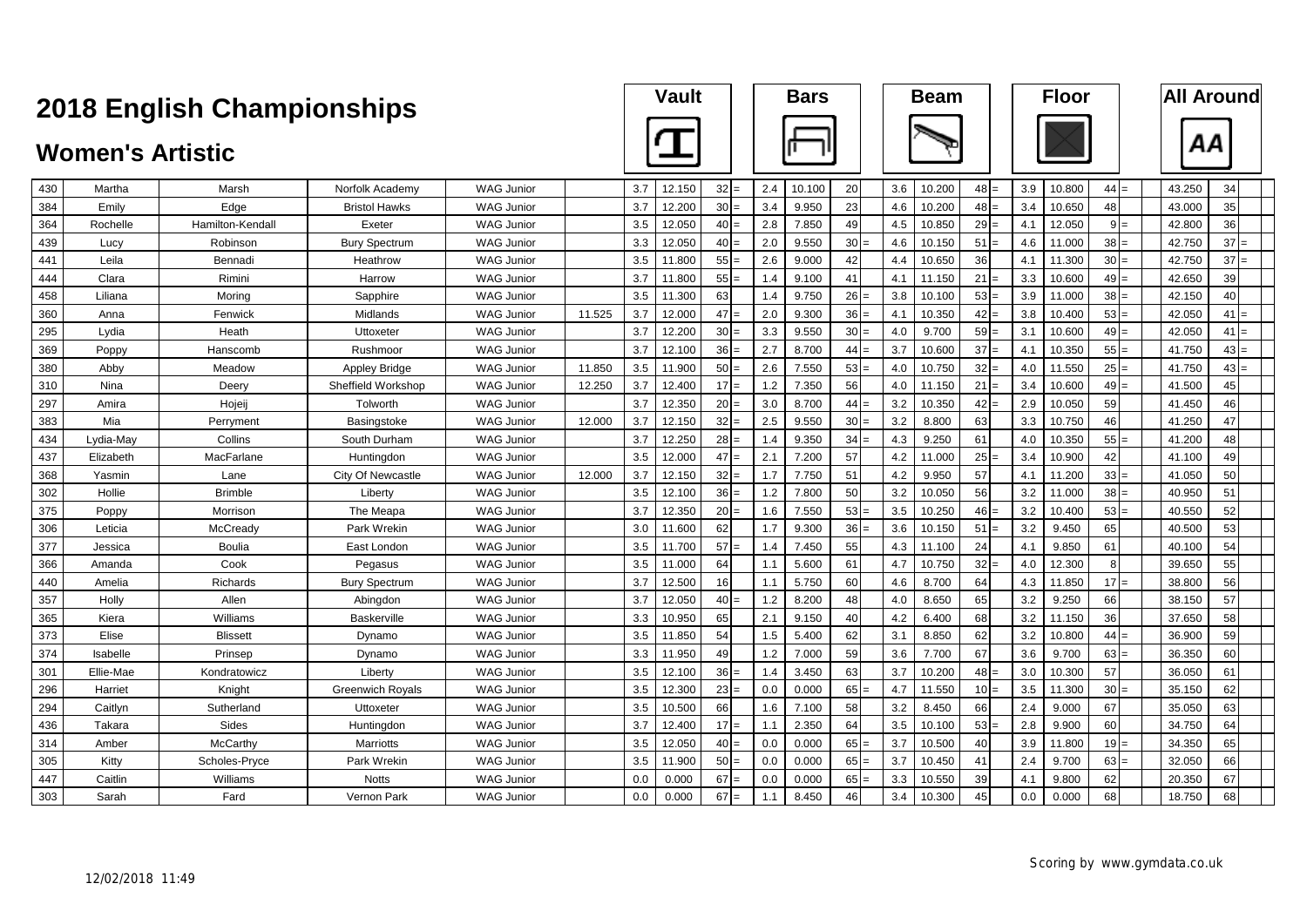### **Women's Artistic**











WAG Espoir Gst

| No  | <b>Name</b> |          | Club         | Comr                  | Av VT |     | $\overline{1}$                | D                         | UB                                          | D              | BB     |   | D     | <b>EV</b> |  | ΑA     |        |  |
|-----|-------------|----------|--------------|-----------------------|-------|-----|-------------------------------|---------------------------|---------------------------------------------|----------------|--------|---|-------|-----------|--|--------|--------|--|
|     | Racher      | Quinn    | Dynamic      | <b>WAG Espoir Gst</b> |       | 2.4 | $\overline{A}$ $\overline{A}$ | 2.0                       | 8.250                                       | $\overline{A}$ | 12.100 |   |       | 11.200    |  | 42.850 |        |  |
| 121 | Jasmine     | Whitaker | <b>Notts</b> | <b>WAG Espoir Gst</b> |       | 2.4 | .440E                         | 0.9                       | 8.450                                       | $2.3 \mid$     | 10.150 |   |       | 10.800    |  | 40.650 | $\sim$ |  |
| 40  | Caoimhe     | Donahoe  | Renmore      | <b>WAG Espoir Gst</b> |       | 0.0 | 0.000                         | $\sim$ $\sim$<br><u>.</u> | $\rightarrow$ $\rightarrow$ $\sim$<br>7.700 | 0.0            | 0.000  | 3 | - 0.0 | 0.000     |  | 7.700  |        |  |

|           |             |           |             | WAG Senior Gst        |     |        |     |            |        |  |              |           |  |     |            |  |        |  |  |
|-----------|-------------|-----------|-------------|-----------------------|-----|--------|-----|------------|--------|--|--------------|-----------|--|-----|------------|--|--------|--|--|
|           |             |           |             |                       |     |        |     |            |        |  |              |           |  |     |            |  |        |  |  |
| <b>No</b> | <b>Name</b> |           | Club        | Comp                  | D   | VT     | D   |            | UB     |  | ט            | <b>BB</b> |  |     | <b>FX</b>  |  | AA     |  |  |
| 243       | Zoe         | Simmons   | The Academy | <b>WAG Senior Gst</b> | 5.0 | 13.600 |     | 4.6 11.400 |        |  | 5.0          | 13.100    |  | 4.8 | 10.750     |  | 48.850 |  |  |
| 152       | Jessica     | Castles   | Pinewood    | <b>WAG Senior Gst</b> | 4.0 | 12.700 | 2.6 |            | 10.600 |  | -4.5         | 11.750    |  | 4.8 | 12.000     |  | 47.050 |  |  |
| 164       | Yoana       | Yankova   | Hinckley    | <b>WAG Senior Gst</b> | 4.0 | 12.800 | 4.3 | 11.100     |        |  | 9.200<br>4.8 |           |  |     | 4.5 11.000 |  | 44.100 |  |  |
| 159       | Rachelle    | Flambard  | Regent      | <b>WAG Senior Gst</b> | 3.7 | 12.450 | 1.4 |            | 9.150  |  | 9.450<br>4.3 |           |  | 4.1 | 9.200      |  | 40.250 |  |  |
| 165       | Aisling     | Fuller    | Renmore     | <b>WAG Senior Gst</b> | 3.7 | 12.150 | 2.8 |            | 9.200  |  | 9.750<br>4.5 |           |  | 0.0 | 0.000      |  | 31.100 |  |  |
| 168       | Emmeline    | Anghileri | Tolworth    | <b>WAG Senior Gst</b> |     | 11.100 |     | 0.0 0.000  |        |  | 0.0<br>0.000 |           |  | 4.1 | 11.300     |  | 22.400 |  |  |

WAG Junior Gst

| No  | Name      |           | Club     | Comp                  |        |     | $\mathbf{H}$ | D   | UB     | D   | ВB     | D   |       | <b>FX</b> |  | AA     |  |
|-----|-----------|-----------|----------|-----------------------|--------|-----|--------------|-----|--------|-----|--------|-----|-------|-----------|--|--------|--|
| 318 | Emma      | Slevin    | Renmore  | <b>WAG Junior Gst</b> |        | 4.0 | 12.800       | 4.3 | 11.950 | 4.5 | 10.550 | 4.3 |       | 11.100    |  | 46.400 |  |
| 316 | Kate      | Molloy    | Renmore  | <b>WAG Junior Gst</b> |        | 3.5 | 12.350       | 3.4 | 10.000 | 4.6 | 11.600 | 3.8 |       | 11.300    |  | 45.250 |  |
| 319 | Blathnaid | Higgins   | Renmore  | <b>WAG Junior Gst</b> |        | 3.5 | 12.150       | 2.2 | 9.650  | 4.3 | 11.100 |     |       | 11.800    |  | 44.700 |  |
| 313 | Ellie     | Patrick   | Dynamic  | <b>WAG Junior Gst</b> | 12.150 | 3.5 | 12.200       | 1.9 | 9.550  | 4.4 | 10.150 |     |       | 11.550    |  | 43.450 |  |
| 317 | Jane      | Heffernan | Renmore  | <b>WAG Junior Gst</b> |        | 3.5 | 11.550       | 3.6 | 10.800 | 4.8 | 10.650 | 2.9 | 9.800 |           |  | 42.800 |  |
| 442 | Lena      | Novikova  | Heathrow | <b>WAG Junior Gst</b> |        | 0.0 | 0.000        | 2.7 | 9.050  |     | 10.100 | 0.0 |       | 0.000     |  | 19.150 |  |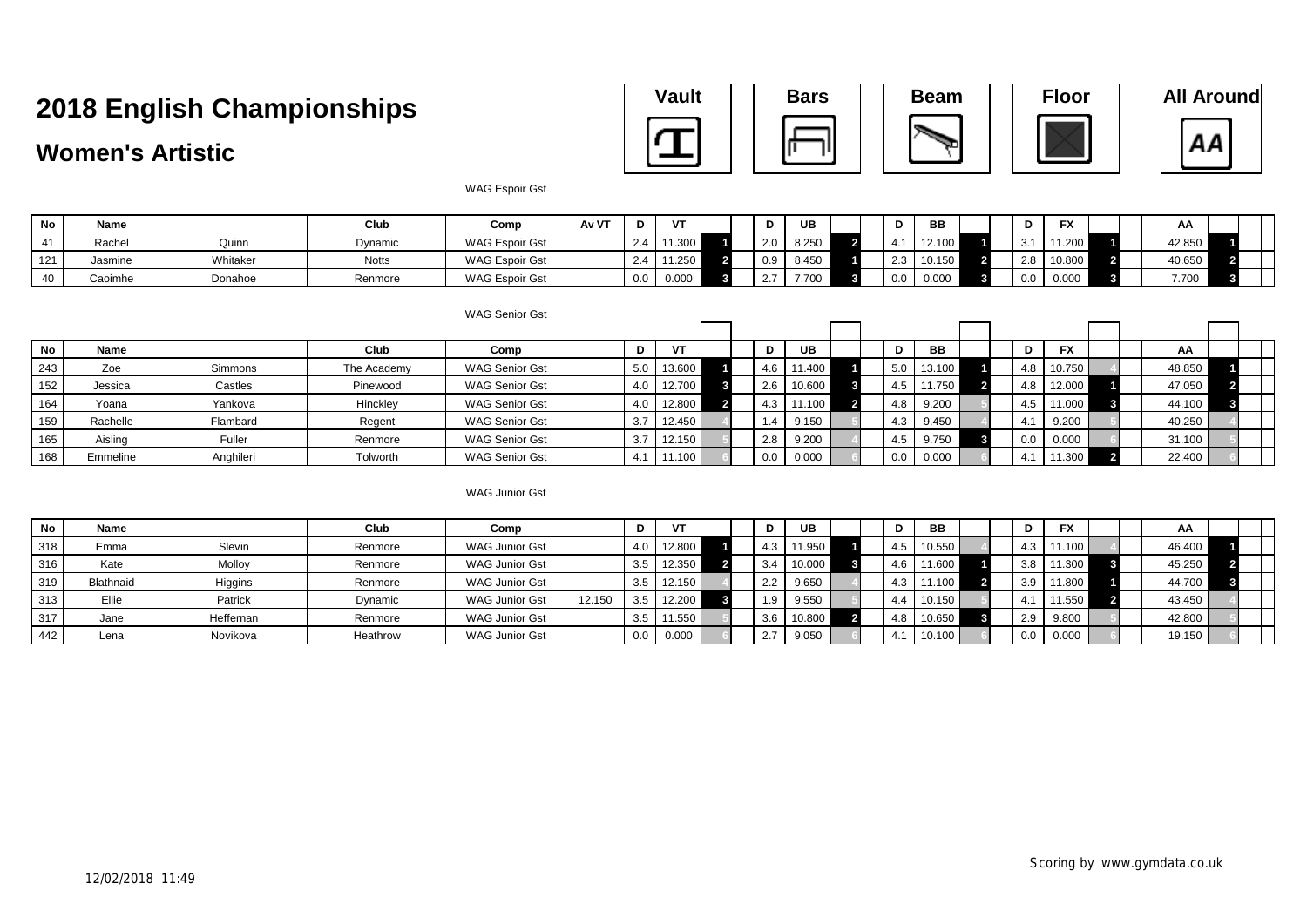

MAG 12 & Under

| No  | Name          |                  | Club                 | Comp           | D   | <b>FX</b> |                 | D   | PH     |                         | D   | <b>SR</b> |                | D   | VT     |              | D   | <b>IPB</b> |                 | D   | <b>HB</b> |                | AA     |    |
|-----|---------------|------------------|----------------------|----------------|-----|-----------|-----------------|-----|--------|-------------------------|-----|-----------|----------------|-----|--------|--------------|-----|------------|-----------------|-----|-----------|----------------|--------|----|
| 125 | Joseph        | Feery            | Bury                 | MAG 12 & Under | 3.5 | 12.700    |                 | 3.3 | 11.150 |                         | 2.6 | 11.350    |                | 2.4 | 11.850 |              | 3.7 | 12.850     |                 | 2.5 | 10.400    | 13             | 70.300 |    |
| 128 | Daniel        | Leighton-Scott   | <b>Pipers Vale</b>   | MAG 12 & Under | 3.9 | 13.100    |                 | 3.2 | 10.150 | 18                      | 2.5 | 11.200    | 10             | 4.0 | 12.500 |              | 3.6 | 12.050     | 11              | 2.4 | 11.000    |                | 70,000 |    |
| 151 | Michael       | Goddard          | Leeds                | MAG 12 & Under | 3.4 | 11.700    | 25              | 2.8 | 11.200 | ĸ                       | 2.6 | 10.650    | 28             | 2.2 | 11.550 |              | 3.2 | 12.750     | $\overline{2}$  | 2.9 | 11.450    |                | 69.300 |    |
| 129 | Brandon       | King             | City of Birmingham   | MAG 12 & Under | 3.2 | 11.850    | 21:             | 2.7 | 11.400 | $\overline{\mathbf{2}}$ | 2.5 | 11.400    |                | 2.2 | 11.050 | $19 =$       | 3.3 | 12.700     |                 | 1.9 | 10.700    |                | 69.100 |    |
| 85  | Thomas        | O'Connor         | Woking               | MAG 12 & Under | 3.2 | 12.450    |                 | 2.3 | 10.650 |                         | 2.5 | 11.100    | 11             | 2.2 | 11.300 | 11           | 3.1 | 12.250     | $\overline{7}$  | 2.3 | 10.800    |                | 68.550 |    |
| 141 | Jonas         | Rushworth        | Leeds                | MAG 12 & Under | 3.4 | 12.500    | -3              | 2.8 | 11.100 |                         | 2.6 | 11.350    |                | 2.2 | 10.300 | $\mathbf{A}$ | 3.2 | 11.750     | 22              | 2.2 | 11.200    | $\mathbf{3}$   | 68,200 |    |
| 140 | Jamiah        | Richards-Leacock | City Of Manchester   | MAG 12 & Under | 3.5 | 12.200    | 10              | 2.5 | 10.750 |                         | 2.5 | 10.950    | 15             | 2.2 | 11.150 | $15 =$       | 2.9 | 12.150     | $8 =$           | 2.4 | 10.600    | 10             | 67.800 |    |
| 132 | Zion          | Aserie           | City of Birmingham   | MAG 12 & Under | 2.8 | 11.200    | 41              | 2.6 | 10.900 |                         | 2.9 | 11.650    | $\overline{2}$ | 4.0 | 12.500 |              | 2.9 | 11.450     | 37              | 2.3 | 9.950     | 25             | 67.650 |    |
| 147 | Josh          | Graham           | South Essex          | MAG 12 & Under | 3.1 | 11.900    | $15 =$          | 2.3 | 10.600 | 10                      | 2.7 | 11.350    |                | 2.2 | 10.350 | 40           | 3.0 | 12.150     | -8              | 2.2 | 11.250    | $\overline{2}$ | 67.600 |    |
| 84  | Santo         | Fuoco            | Woking               | MAG 12 & Under | 3.7 | 12.400    |                 | 2.6 | 10.000 | 23                      | 2.3 | 10.600    | 29             | 2.8 | 12.000 | $\mathbf{3}$ | 2.9 | 11.150     | 44              | 2.3 | 10.450    | 12             | 66,600 | 10 |
| 123 | Max           | Goodwin          | Europa               | MAG 12 & Under | 2.9 | 10.450    | 46              | 3.6 | 11.950 |                         | 2.2 | 10.800    | 20             | 1.6 | 11.300 | 11           | 2.9 | 11.750     | 22              | 1.9 | 10.150    | 21             | 66.400 | 11 |
| 76  | Ricco         | Regini-Moran     | Pegasus              | MAG 12 & Under | 3.9 | 11.350    | 38              | 2.9 | 10.350 | 14                      | 2.7 | 11.350    |                | 2.8 | 11.650 |              | 3.2 | 11.350     | 39              | 2.0 | 10.150    | 21             | 66.200 | 12 |
| 75  | Valo          | Marttila         | Pegasus              | MAG 12 & Under | 3.6 | 11.650    | 28              | 2.9 | 9.600  | 29                      | 2.6 | 11.100    | 11             | 2.4 | 11.550 |              | 2.9 | 11.750     | 22              | 2.0 | 10.400    | $13 =$         | 66.050 | 13 |
| 148 | Sean          | Dalton           | South Essex          | MAG 12 & Under | 3.4 | 12.250    | 8               | 1.7 | 7.950  | 40                      | 2.2 | 10.600    | 29             | 3.2 | 11.450 |              | 3.3 | 12.750     | $\overline{2}$  | 2.2 | 10.950    |                | 65.950 |    |
| 145 | Cohen         | Stanley          | Colchester           | MAG 12 & Under | 3.5 | 11.900    | 15              | 2.5 | 10.000 | 23                      | 2.2 | 10.800    | 20             | 2.2 | 10.600 | 33           | 2.5 | 11.550     | 33              | 2.0 | 10.350    | 17             | 65.200 | 15 |
| 146 | Harry         | White            | Colchester           | MAG 12 & Under | 3.3 | 11.500    | 35              | 2.7 | 9.800  | 25                      | 2.2 | 10.800    | 20             | 2.2 | 11.300 | 11           | 2.5 | 11,900     | $17-$           | 2.3 | 9.850     | 26             | 65.150 | 16 |
| 77  | Sol           | Scott            | Huntingdon           | MAG 12 & Under | 3.9 | 12.450    |                 | 1.8 | 10.300 | 16                      | 2.2 | 10.850    | 18             | 2.8 | 11.850 |              | 3.5 | 10.750     | 45              | 2.6 | 8.650     | 35             | 64.850 | 17 |
| 139 | Owen          | Craig            | City Of Manchester   | MAG 12 & Under | 3.2 | 12.050    | 13              | 2.5 | 10.400 | 13                      | 2.1 | 10.000    | 48             | 2.2 | 11.050 | 19           | 2.5 | 12.000     | 14              | 2.0 | 9.300     | 30             | 64.800 | 18 |
| 124 | Oliver        | Condon           | Europa               | MAG 12 & Under | 3.8 | 10.350    | 47              | 3.9 | 10.150 | 18                      | 3.0 | 11.700    |                | 2.2 | 11.100 | $17 =$       | 3.3 | 11.800     | 20              | 2.4 | 9.650     | 28:            | 64.750 |    |
| 133 | Mounir        | Bennadi          | Heathrow             | MAG 12 & Under | 3.8 | 10.600    | 45              | 2.9 | 9.700  | 28                      | 2.2 | 10.950    | 15             | 2.2 | 11.150 | $15 =$       | 2.8 | 12.050     | $11 =$          | 1.9 | 10.200    | $18 =$         | 64.650 | 20 |
| 79  | James         | Gilluley         | City Of Manchester   | MAG 12 & Under | 3.1 | 11.750    | 23              | 2.4 | 9.300  | 30                      | 2.1 | 10.700    | 24             | 1.6 | 10.600 | 33           | 2.5 | 11.700     | $26 -$          | 2.1 | 10.150    | $21 =$         | 64.200 | 21 |
| 137 | Benjamin      | Neville          | <b>Bulmershe</b>     | MAG 12 & Under | 3.1 | 12.050    | $13 -$          | 2.5 | 8.700  | 35                      | 2.1 | 10.700    | 24             | 2.4 | 11.400 | 10           | 2.9 | 12.050     | $11 =$          | 1.8 | 9.100     | $31 =$         | 64.000 | 22 |
| 69  | Kieran        | Rockett          | Harrow               | MAG 12 & Under | 3.1 | 11.550    | 32:             | 2.3 | 8.750  | 34                      | 2.5 | 11.250    |                | 2.2 | 10.800 | 26           | 3.2 | 11.200     | $42 =$          | 2.0 | 10.200    | $18 =$         | 63.750 | 23 |
| 134 | Trigg         | Dudley           | Heathrow             | MAG 12 & Under | 3.3 | 11.900    | 15:             | 2.4 | 10.350 | 14                      | 2.1 | 10.350    | 39             | 1.6 | 10.550 | 35           | 2.5 | 12.100     | 10              | 2.1 | 8.400     | 36             | 63.650 | 24 |
| 127 | Jay           | Franklin         | <b>Bristol Hawks</b> | MAG 12 & Under | 3.4 | 10.750    | 44              | 2.3 | 10.250 | 17                      | 2.2 | 10.450    | 36             | 2.2 | 10.700 | 30           | 3.1 | 11,300     | 40              | 2.4 | 10.150    | 21             | 63.600 | 25 |
| 136 | James         | Carmichae        | Portsmouth           | MAG 12 & Under | 3.3 | 11.900    | 15              | 2.5 | 8.500  | 36                      | 2.3 | 10.150    | 42             | 1.6 | 10.750 | $28 =$       | 2.9 | 11.650     | 30              | 2.0 | 10.550    | 11             | 63.500 | 26 |
| 63  | Christian     | Corneal          | Basingstoke          | MAG 12 & Under | 2.8 | 9.850     | 49              | 2.9 | 10.950 |                         | 2.2 | 10.100    | 43             | 1.6 | 10.000 | $46 =$       | 2.9 | 11.950     | $15 =$          | 1.8 | 10.200    | $18 =$         | 63.050 | 27 |
| 86  | Ivanalexander | Donchev          | Woking               | MAG 12 & Under | 3.3 | 12.250    | $8 =$           | 2.3 | 8.500  | 36                      | 2.3 | 10.700    | 24             | 1.6 | 10.900 | $24 =$       | 2.9 | 11.500     | 35 <sub>5</sub> | 2.3 | 9.100     | $31 =$         | 62.950 | 28 |
| 66  | Tyler         | Lane             | City Of Newcastle    | MAG 12 & Under | 3.4 | 11.700    | 25              | 2.8 | 9.300  | 30                      | 2.3 | 10.450    | 36             | 1.6 | 10.400 | $37 =$       | 2.8 | 11.400     | 38              | 2.0 | 9.650     | 28             | 62.900 | 29 |
| 126 | Calum         | Honey            | <b>Bristol Hawks</b> | MAG 12 & Under | 3.6 | 11.600    | 30              | 1.7 | 6.150  | 46                      | 2.3 | 10.600    | 29             | 2.8 | 11.300 | $11 =$       | 2.8 | 11.950     | $15 =$          | 1.8 | 10.400    | 13             | 62.000 | 30 |
| 71  | Mason         | Eldridge         | Harrow               | MAG 12 & Under | 2.8 | 11.700    | 25              | 2.5 | 9.300  | 30                      | 1.9 | 10.600    | 29             | 1.6 | 10.950 | 21           | 2.5 | 11,900     | $17 =$          | 1.9 | 7.400     | 37             | 61.850 | 31 |
| 72  | Christopher   | Chan             | Tolworth             | MAG 12 & Under | 3.3 | 12.100    | 12              | 2.5 | 10.100 | 20                      | 1.9 | 10.600    | 29             | 1.6 | 10.650 | 32           | 2.9 | 11.500     | 35              | 1.8 | 6.700     | 39             | 61.650 | 32 |
| 64  | William       | Johnson          | City Of Newcastle    | MAG 12 & Under | 3.2 | 11.900    | 15 <sup>1</sup> | 2.5 | 9.750  | 26                      | 2.3 | 10.100    | 43             | 2.2 | 10.800 | 26           | 2.7 | 9.900      | 49              | 1.9 | 8.850     | 33             | 61.300 | 33 |
| 78  | Xandon        | Williams         | City Of Manchester   | MAG 12 & Under | 3.0 | 12.150    | 11              | 1.7 | 6.150  | 46                      | 2.2 | 10.500    | 35             | 1.6 | 10.750 | $28 =$       | 2.5 | 11.900     | 17              | 1.8 | 9.750     | 27             | 61.200 | 34 |
| 65  | Luca          | Robinson         | City Of Newcastle    | MAG 12 & Under | 3.4 | 11.250    | 40              | 2.3 | 8.500  | 36                      | 2.4 | 10.100    | 43             | 2.2 | 10.700 | 30           | 2.9 | 11.550     | 33              | 2.0 | 8.750     | 34             | 60.850 | 35 |
| 62  | Christian     | Amison           | Basingstoke          | MAG 12 & Under | 2.9 | 11.850    | 21              | 3.1 | 9.750  | 26                      | 2.2 | 10.800    | 20             | 2.2 | 10.000 | $46 =$       | 2.6 | 11.200     | 42              | 1.2 | 7.200     | 38             | 60.800 | 36 |
| 68  | Kai           | Napier-Mackman   | Harrow               | MAG 12 & Under | 2.9 | 11.900    | 15              | 1.9 | 7.050  | 42                      | 1.8 | 10.850    | 18             | 1.6 | 11.100 | 17L          | 2.5 | 11.700     | 26              | 1.7 | 6.400     | 41             | 59.000 | 37 |
| 74  | Jasper        | Carminger        | Hawth                | MAG 12 & Under | 3.0 | 11.550    | 32              | 1.8 | 8.900  | 33                      | 2.2 | 11.000    | 14             | 2.2 | 10.050 | 43           | 2.5 | 11.600     | 32              | 0.8 | 5.000     | 46             | 58.100 | 38 |
| 73  | Alfie         | <b>Byers</b>     | Hawth                | MAG 12 & Under | 3.0 | 11.600    | 30              | 1.4 | 7.950  | 40                      | 1.9 | 10.350    | 39             | 1.6 | 10.950 | 21           | 2.5 | 10.750     | 45              | 0.8 | 5.150     | 45             | 56.750 | 39 |
| 67  | Noah          | Rawlings         | Harrow               | MAG 12 & Under | 3.0 | 11.500    | 35:             | 1.9 | 6.350  | 44                      | 1.9 | 10.550    | 34             | 1.6 | 10.450 | 36           | 2.7 | 11.650     | 30 <sup>1</sup> | 1.3 | 6.150     | 42             | 56.650 | 40 |
| 131 | Trumaine      | Brown            | City of Birmingham   | MAG 12 & Under | 3.2 | 12,400    |                 | 2.7 | 10.450 | 12                      | 2.2 | 11.050    | 13             | 0.0 | 0.000  | 49           | 3.1 | 11,800     | 20              | 2.4 | 10.850    |                | 56.550 | 41 |
| 130 | Gabriel       | Langton          | City of Birmingham   | MAG 12 & Under | 3.4 | 11.750    | 23              | 1.9 | 10.100 | 20                      | 3.2 | 11.650    | $\overline{2}$ | 0.0 | 0.000  | 49           | 3.3 | 12.450     |                 | 2.0 | 10.400    | $13 =$         | 56.350 |    |
| 82  | Jamaal        | Kashim           | Woking               | MAG 12 & Under | 2.8 | 11.100    | 43              | 2.3 | 6.700  |                         | 2.0 | 10.100    | 43             | 1.6 | 9.950  |              | 2.5 | 11.700     | 26              | 1.4 | 6.500     | 40             | 56.050 |    |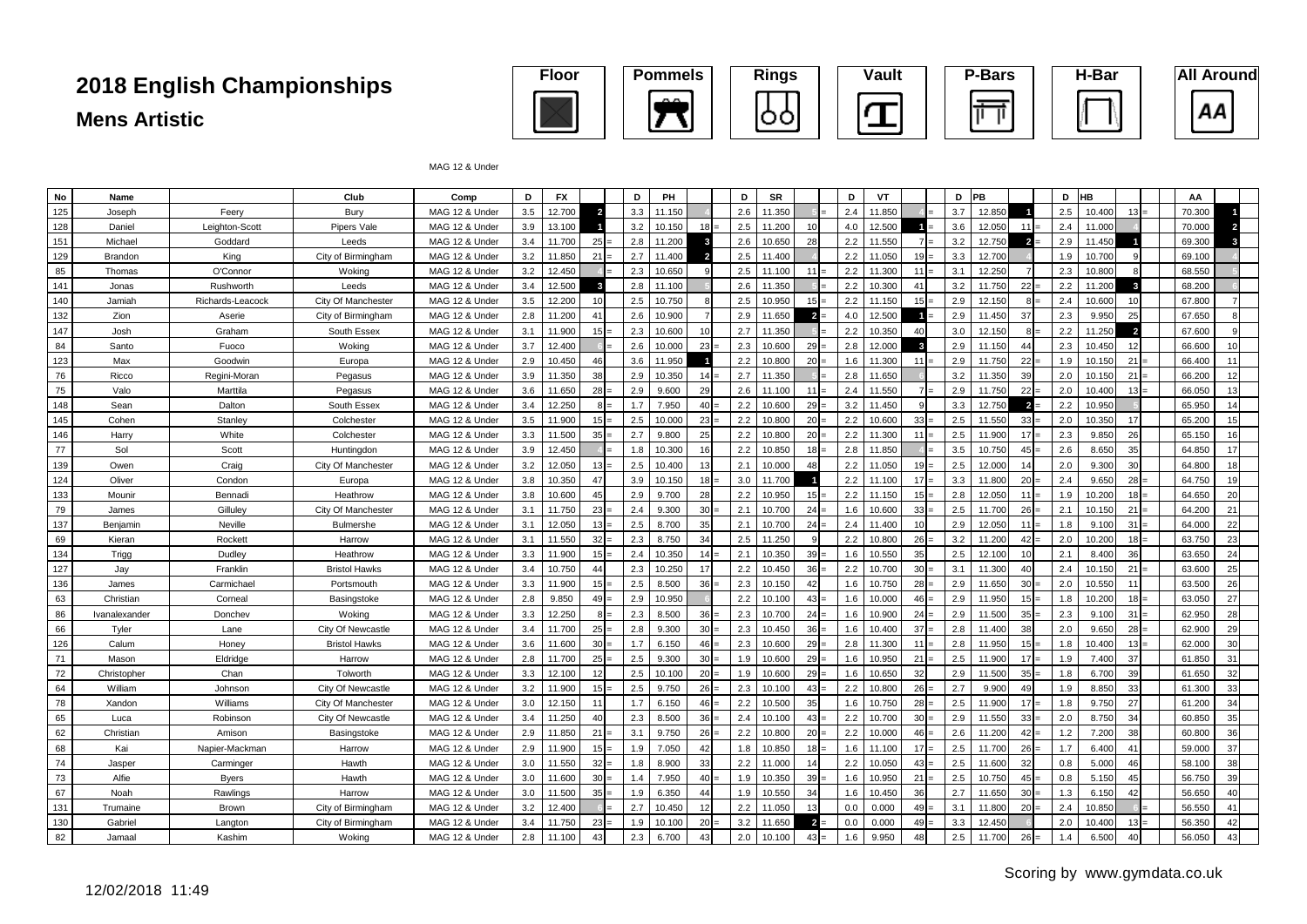|     | <b>Mens Artistic</b> | 2018 English Championships |                    |                |     | <b>Floor</b> |                 |     | <b>Pommels</b><br>$\mathbb{R}^n$ |                |     | <b>Rings</b> |                 |     | <b>Vault</b> |        |     | <b>P-Bars</b><br>π |        |     | H-Bar  |        | <b>All Around</b><br>АA |
|-----|----------------------|----------------------------|--------------------|----------------|-----|--------------|-----------------|-----|----------------------------------|----------------|-----|--------------|-----------------|-----|--------------|--------|-----|--------------------|--------|-----|--------|--------|-------------------------|
| 135 | Faris                | Akhtar                     | Portsmouth         | MAG 12 & Under | 3.1 | 11.650       | 28              |     | 4.800                            | -48            | 1.9 | 10.350       | $39 =$          | 1.6 | 10.400       | $37 =$ | 2.5 | 11.700             | $26 =$ | 1.5 | 5.800  | 54.700 | 44                      |
| 70  | Kinte                | Hayles-Richards            | Harrow             | MAG 12 & Under | 2.6 | 11.300       | 39              | 2.5 | 8.500                            | $36 =$         | 1.9 | 10.400       | 38 <sup>l</sup> | 1.6 | 10.100       | 42     | 2.6 | 10.300             | 48     | 0.7 | 1.050  | 51.650 | 45                      |
| 81  | Ethan                | Handley                    | City Of Manchester | MAG 12 & Under | 2.8 | 10.200       | 48              | 2.3 | 10.050                           | 22             | 2.2 | 9.200        |                 | 1.6 | 10.400       | $37 =$ | 2.5 | 10.400             | 47     | 0.0 | 0.000  | 50.250 |                         |
| 80  | Maison               | Hopkins                    | City Of Manchester | MAG 12 & Under | 3.1 | 11.150       | 42              |     | 6.300                            | 45             | 2.0 | 9.900        |                 | 1.6 | 10.050       | $43 =$ | 2.5 | 11.250             | 41     | 0.0 | 0.000  | 48.650 |                         |
| 142 | Joseph               | Fisher                     | Hinckley           | MAG 12 & Under | 3.7 | 11.500       | 35 <sub>1</sub> | 0.0 | 0.000                            | 4 <sup>c</sup> | 2.8 | 8.950        | 52              | 2.2 | 10.950       | $21 =$ | 2.6 | 9.050              | 50     |     | 5.250  | 45.700 |                         |
| 138 | Jed                  | Solomon                    | City Of Manchester | MAG 12 & Under | 0.0 | 0.000        | 51              | 3.2 | 10.500                           |                | 2.4 | 10.950       | $15 =$          | 0.0 | 0.000        | $49 =$ | 3.5 | 12.550             |        | 2.3 | 10.850 | 44.850 |                         |
| 144 | Wai-Lot              | Wan                        | Hincklev           | MAG 12 & Under | 3.2 | 11.550       | $32 =$          | 0.0 | 0.000                            | $49 =$         | 1.8 | 9.300        | 50              | 2.2 | 10.050       | $43 =$ |     | 7.850              | 51     | 0.0 | 0.000  | 38.750 | 50                      |
| 143 | Reilly               | Crowther                   | Hincklev           | MAG 12 & Under | 3.4 | 9.850        | $49 =$          | 0.0 | 0.000                            |                | 2.4 | 10.100       | $43 =$          | 2.2 | 10.900       | $24 =$ | 2.0 | 6.200              | 52     | 0.0 | 0.000  | 37.050 |                         |
| 150 | Finnley              | Dunning                    | South Essex        | MAG 12 & Under | 0.0 | 0.000        | $51 =$          | 0.0 | 0.000                            |                |     | 10.700       | $24 =$          | 0.0 | 0.000        | $49 =$ | 2.9 | 11.750             | $22 =$ | 0.0 | 0.000  | 22.450 | 52                      |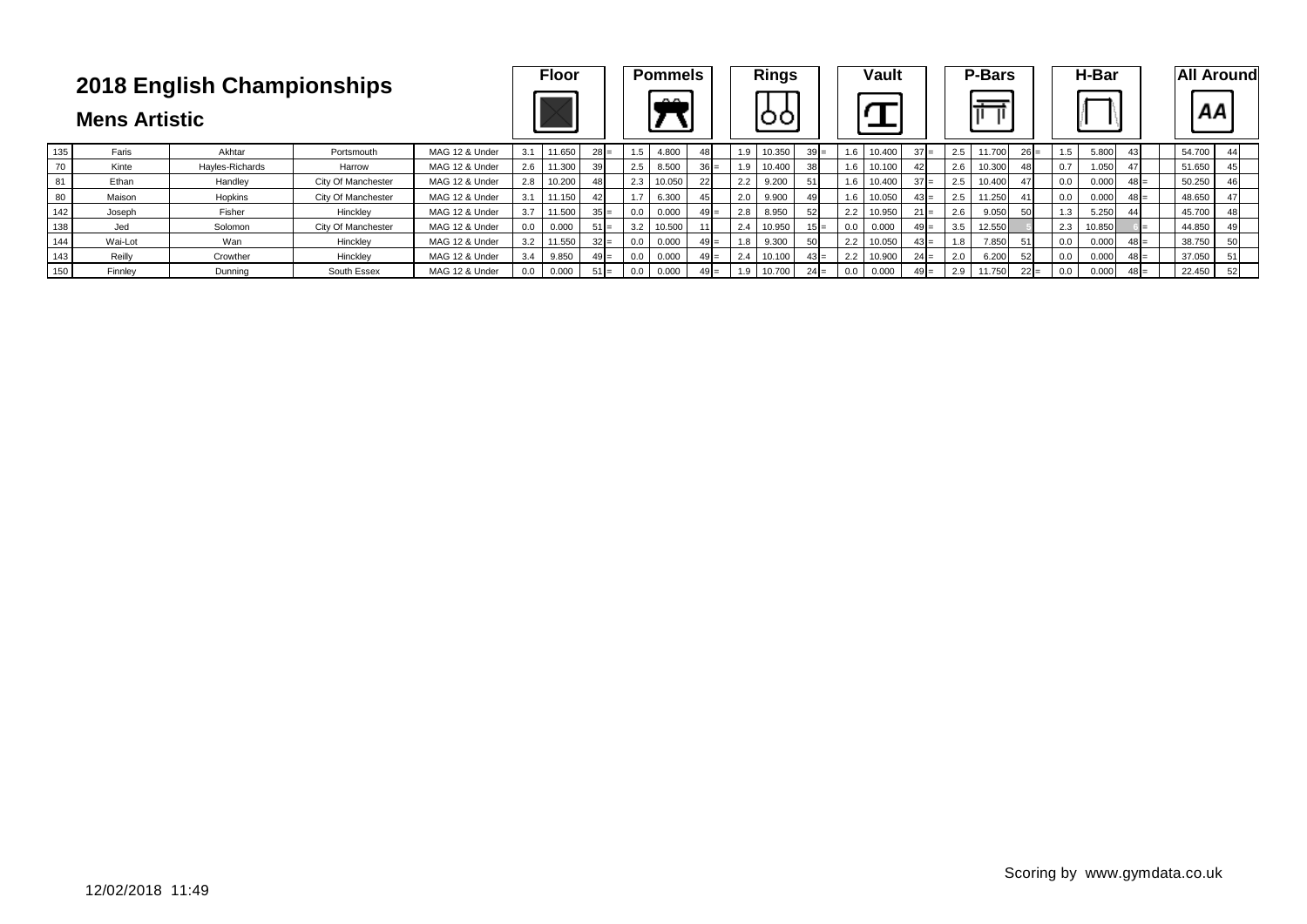

#### MAG 18 & Under

| No  | Name           |             | Club               | Comp           | D.  | <b>FX</b> |        | D   | PH     |                | D   | <b>SR</b> |        | D   | VT     |        | D   | <b>PB</b> |                | D   | <b>HB</b> |        | AA     |    |
|-----|----------------|-------------|--------------------|----------------|-----|-----------|--------|-----|--------|----------------|-----|-----------|--------|-----|--------|--------|-----|-----------|----------------|-----|-----------|--------|--------|----|
| 194 | Jamie          | Lewis       | Woking             | MAG 18 & Under | 5.4 | 13.350    |        | 6.0 | 14.050 |                | 4.5 | 13.600    |        | 5.2 | 14.050 |        | 5.1 | 13.700    |                | 4.2 | 10.900    |        | 79.650 |    |
| 192 | Adam           | Tobin       | Falcons            | MAG 18 & Under | 5.1 | 13.500    | $2 =$  | 4.5 | 12.350 |                | 4.0 | 13.100    |        | 4.8 | 13,000 |        | 4.6 | 12.800    |                | 4.0 | 12.950    |        | 77.700 |    |
| 198 | Jake           | Jarman      | Huntingdon         | MAG 18 & Under | 5.3 | 13.500    | $2 =$  | 4.4 | 12.750 |                | 4.0 | 12.400    |        | 5.2 | 13.200 |        | 4.5 | 10.850    |                | 4.5 | 12.700    |        | 75.400 |    |
| 216 | Dominic        | Bigsby      | Pipers Vale        | MAG 18 & Under | 4.0 | 12.100    | $9 =$  | 2.9 | 10.850 |                | 3.5 | 11.100    |        | 4.0 | 13.100 |        | 3.8 | 11.250    |                | 3.6 | 11.850    |        | 70.250 |    |
| 203 | Caleb          | Stephenson  | Heathrow           | MAG 18 & Under | 4.4 | 12.050    | $11 =$ | 3.4 | 10.700 |                | 3.0 | 10.650    | 14     | 3.2 | 11.950 |        | 2.9 | 12.000    |                | 4.0 | 12.750    |        | 70.100 |    |
| 195 | Lorenzo        | Carrozzo    | Wokina             | MAG 18 & Under | 4.2 | 12.050    | $11 =$ | 3.2 | 9.950  |                | 4.1 | 11.200    | 10     | 4.0 | 12,800 |        | 4.0 | 11.900    |                | 3.3 | 11.300    |        | 69.200 |    |
| 200 | Douglas        | Turnbull    | South Essex        | MAG 18 & Under | 4.3 | 12.100    | $9 =$  | 3.6 | 10.950 |                | 2.9 | 10.800    | 13     | 4.0 | 12.450 | $12 =$ | 3.2 | 11.950    |                | 4.5 | 10.450    |        | 68.700 |    |
| 205 | Michael        | O'Neill     | Heathrow           | MAG 18 & Under | 47  | 12.950    |        | 3.6 | 10.850 |                | 3.1 | 11.600    |        | 2.8 | 12.050 |        | 3.2 | 11.550    |                | 3.0 | 8.950     | 23     | 67.950 |    |
| 209 | Harry          | Harrod      | Hawth              | MAG 18 & Under | 4.7 | 12.650    |        | 2.8 | 7.950  |                | 3.4 | 12.050    |        | 4.0 | 13.100 |        | 3.3 | 10.750    |                | 2.5 | 11.100    |        | 67,600 |    |
| 202 | Thomas         | Jones       | Rugby              | MAG 18 & Under | 4.5 | 11.800    |        | 2.9 | 9.250  |                | 4.1 | 11.050    |        | 4.8 | 13.250 |        | 4.0 | 8.950     | 23             | 3.8 | 11.850    |        | 66.150 |    |
| 217 | Mitchell       | Henshaw     | Hinckley           | MAG 18 & Under | 3.7 | 11.600    |        | 2.7 | 9.300  | 1 <sup>2</sup> | 3.0 | 10.400    | 15     | 3.2 | 10.950 | 20     | 2.9 | 12.150    |                | 2.6 | 10.950    |        | 65.350 |    |
| 219 | Matthew        | McClymont   | Tolworth           | MAG 18 & Under | 3.5 | 11.750    | 15     | 2.5 | 9.900  |                | 4.1 | 11.300    |        | 3.2 | 10.550 | 24     | 3.1 | 10.700    |                | 3.2 | 11.100    | $11 =$ | 65.300 |    |
| 210 | Tom            | Killick     | Hawth              | MAG 18 & Under | 3.8 | 11.950    | 13     | 2.4 | 5.500  | 21             | 3.6 | 12.450    |        | 4.0 | 12.900 |        | 3.4 | 11.600    |                | 2.8 | 10.850    |        | 65.250 |    |
| 197 | Harry          | O'Driscoll  | Huntingdon         | MAG 18 & Under | 4.2 | 12.250    |        | 2.6 | 10.200 |                | 2.2 | 8.950     | 20     | 3.2 | 11.900 |        | 3.8 | 11.250    |                | 2.4 | 10.650    |        | 65.200 |    |
| 199 | <b>Bradlev</b> | Nuttall     | City Of Manchester | MAG 18 & Under | 4.3 | 8.200     | 22     | 4.4 | 10.950 |                | 4.0 | 10.000    | 16     | 4.0 | 12.300 |        | 4.4 | 11.050    |                | 4.2 | 11.000    |        | 63.500 |    |
| 204 | Harvev         | Williams    | Heathrow           | MAG 18 & Under | 3.2 | 10.850    | 19     | 2.8 | 9.850  |                | 2.2 | 9.350     | 19     | 1.6 | 11.000 |        | 2.8 | 10.600    |                | 1.8 | 10.900    |        | 62.550 |    |
| 213 | Issa           | Soul Kalfon | Basingstoke        | MAG 18 & Under | 4.0 | 11.700    |        | 2.9 | 8.800  |                | 2.6 | 3.950     | 23     | 4.0 | 13.250 |        | 3.2 | 12.100    |                | 4.2 | 12.300    |        | 62.100 |    |
| 193 | James          | Miller      | Wokina             | MAG 18 & Under | 3.6 | 11.350    |        | 3.2 | 8.550  |                | 2.6 | 8.700     | 21     | 2.8 | 10.800 | 21     | 3.1 | 11.350    | 12             | 2.2 | 9.950     |        | 60.700 |    |
| 212 | Thomas         | Hassell     | Basingstoke        | MAG 18 & Under | 2.9 | 6.450     | 23     | 3.2 | 8.250  | 1s             | 2.9 | 9.550     | 17     | 2.2 | 10.650 | 23     | 2.7 | 9.600     | 21             | 3.3 | 10.300    | 20     | 54.800 |    |
| 211 | Sebastian      | Herbert     | Basingstoke        | MAG 18 & Under | 3.1 | 9.700     | 21     | 2.7 | 7.350  | 20             | 3.5 | 6.800     | 22     | 3.2 | 11.650 |        | 3.2 | 9.500     | 22             | 1.8 | 4.600     | 24     | 49.600 | 20 |
| 196 | Euan           | Cox         | Pegasus            | MAG 18 & Under | 4.8 | 12.900    |        | 0.0 | 0.000  | 22             | 4.7 | 11.750    |        | 4.0 | 12,800 |        | 0.0 | 0.000     |                | 3.9 | 11.650    |        | 49.100 | 21 |
| 201 | Havden         | Skinner     | South Essex        | MAG 18 & Under | 6.0 | 13.600    |        | 0.0 | 0.000  | 22             | 0.0 | 0.000     | $24 =$ | 5.2 | 13.650 |        | 0.0 | 0.000     | 24             | 3.6 | 11.400    |        | 38.650 | 22 |
| 208 | Cameron        | Baker       | Hawth              | MAG 18 & Under | 0.0 | 0.000     | $24 =$ | 2.5 | 8.800  |                | 1.9 | 9.400     | 18     | 0.0 | 0.000  | 25     | 2.3 | 10.500    | 20             | 2.4 | 9.200     | 22     | 37.900 | 23 |
| 207 | James          | Leaver      | Portsmouth         | MAG 18 & Under | 0.0 | 0.000     | $24 =$ | 0.0 | 0.000  | 22             | 3.5 | 11.700    |        | 4.0 | 12.450 |        | 4.2 | 13.150    | $\overline{2}$ | 0.0 | 0.000     | $25 =$ | 37.300 | 24 |
| 214 | Matthew        | Boardman    | Notts              | MAG 18 & Under | 0.0 | 0.000     | $24 =$ | 0.0 | 0.000  | 22             | 0.0 | 0.000     | $24 =$ | 0.0 | 0.000  | 25     | 4.0 | 12.350    |                | 4.2 | 12.250    |        | 24.600 | 25 |
| 215 | Thomas         | Morley      | <b>Notts</b>       | MAG 18 & Under | 3.7 | 10.650    | 20     | 0.0 | 0.000  | 22             | 0.0 | 0.000     | 24     | 2.8 | 10.700 | 22     | 0.0 | 0.000     |                | 0.0 | 0.000     | 25     | 21.350 | 26 |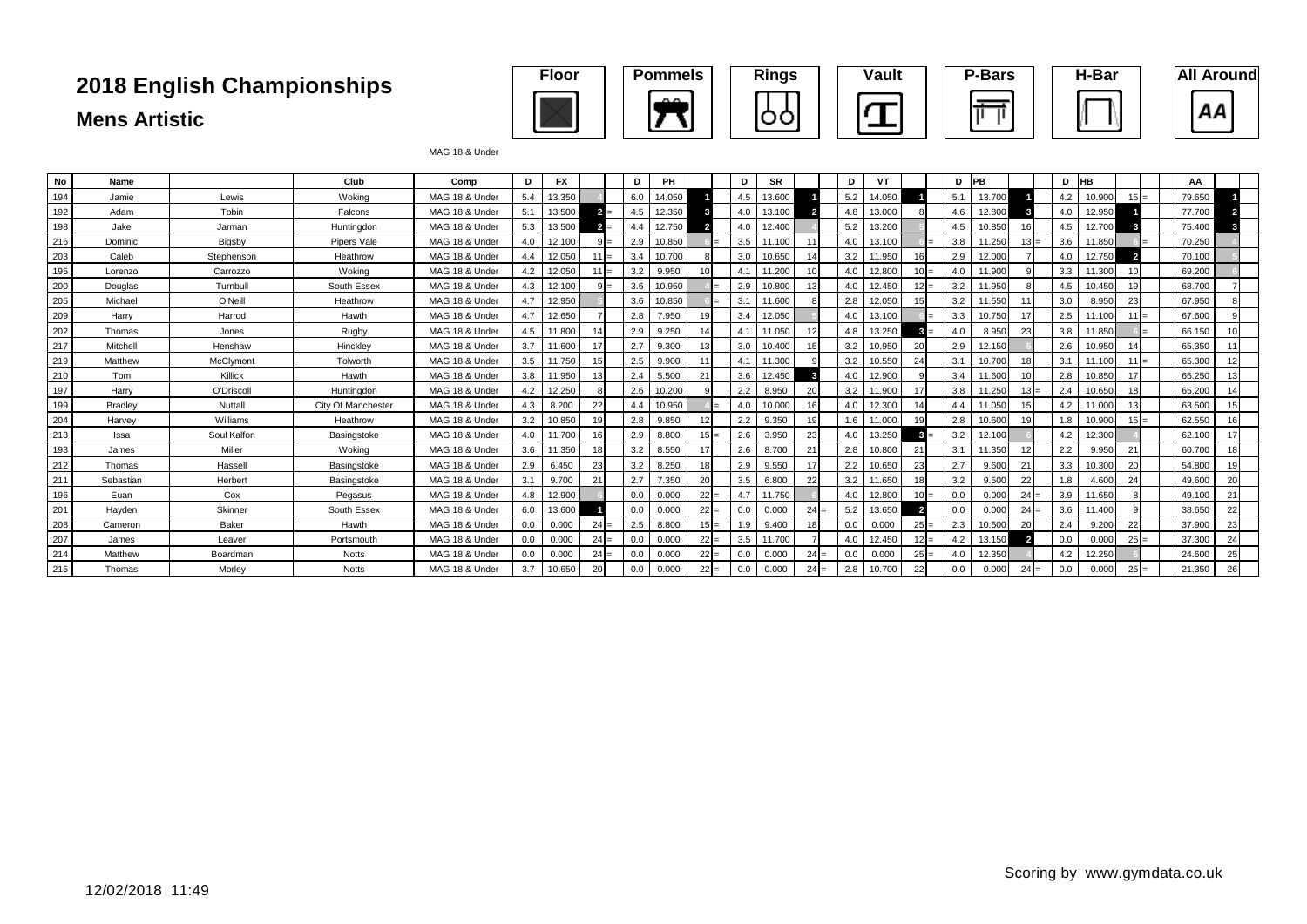

| No  | Name         |                     | Club                  | Comp              | D   | FX     | D   | PH     |    | D   | <b>SR</b> |        | D   | VT     | D   | <b>PB</b> |         |     | HB     | ΑА     |    |
|-----|--------------|---------------------|-----------------------|-------------------|-----|--------|-----|--------|----|-----|-----------|--------|-----|--------|-----|-----------|---------|-----|--------|--------|----|
| 272 | James        | Hall                | Pegasus               | <b>MAG Senior</b> | 5.9 | 13.750 | 6.1 | 13.800 |    | 5.6 | 13.950    |        | 5.2 | 13.700 | 6.0 | 14.500    |         | 5.9 | 14.450 | 84.150 |    |
| 261 | Dominick     | Cunningham          | City of Birmingham    | <b>MAG Senior</b> | 6.1 | 14.500 | 5.1 | 13.550 |    | 5.4 | 13.750    |        | 5.4 | 14.700 | 5.5 | 14.350    |         |     | 13.150 | 84.000 |    |
| 280 | <b>Brinn</b> | Bevan               | South Essex           | <b>MAG Senior</b> | 5.8 | 12.000 | 6.0 | 14.500 |    | 5.1 | 13.950    |        | 5.6 | 14.000 | 5.3 | 12.250    |         | 5.2 | 13.700 | 80.400 |    |
| 270 |              | Oldham              | <b>Notts</b>          | <b>MAG Senior</b> | 5.2 | 12.850 | 4.9 | 11.200 | 12 | 5.1 | 13.500    |        | 4.8 | 13.600 | 5.8 | 14.300    |         | 5.5 | 11.950 | 77.400 |    |
| 278 | Tommy        | Nicolaou            | South Essex           | <b>MAG Senior</b> | 5.1 | 13.700 | 4.9 | 9.800  | 16 | 4.9 | 12.650    |        | 5.2 | 13.850 | 4.8 | 12.800    |         | 4.7 | 13.250 | 76.050 |    |
| 291 | Thomas       | Gibbs               | Independent           | <b>MAG Senior</b> | 4.3 | 11.800 | 4.9 | 11.450 |    | 47  | 12.350    |        | 4.0 | 12.250 | 4.7 | 13.350    |         | 4.3 | 12.300 | 73.500 |    |
| 290 | Sam          | Budden              | Portsmouth            | <b>MAG Senior</b> | 4.9 | 13.000 | 3.8 | 11.250 |    | 3.5 | 11.350    |        | 4.0 | 13.050 | 3.7 | 12.300    |         | 3.1 | 10.900 | 71.850 |    |
| 265 | Elliott      | Cooper              | City Of Manchester    | <b>MAG Senior</b> | 5.2 | 10.900 | 5.0 | 10.600 | 14 | 5.8 | 13.200    |        | 4.8 | 12.650 | 5.2 | 11.750    |         | 4.7 | 12.000 | 71.100 |    |
| 266 | Harry        | Ross                | City Of Newcastle     | <b>MAG Senior</b> | 4.8 | 12.250 | 3.6 | 10.800 |    | 3.2 | 10.450    | 13     | 4.8 | 13.150 | 4.1 | 10.150    |         | 4.0 | 11.200 | 68,000 |    |
| 269 | James        | Hodgson             | <b>Notts</b>          | <b>MAG Senior</b> | 4.6 | 1.400  | 3.2 | 9.400  | 17 | 3.9 | 11.650    |        | 4.0 | 12.450 | 2.6 | 10.000    |         | 4.0 | 12.200 | 67.100 |    |
| 268 | Byron        | Day-Rogers          | Falcons               | <b>MAG Senior</b> | 4.2 | 1.300  | 3.6 | 9.950  | 15 | 3.8 | 10.650    |        | 3.2 | 12.200 | 4.3 | 10.250    |         | 3.8 | 12.000 | 66.350 |    |
| 267 | Owen         | Print               | Rugby                 | <b>MAG Senior</b> | 4.1 | 10.000 | 3.2 | 7.750  | 18 | 4.4 | 11.600    | 10     | 4.8 | 12.600 | 5.1 | 12.250    | - Ji    | 3.1 | 9.650  | 63.850 | 12 |
| 271 | Courtney     | Tulloch             | Pegasus               | <b>MAG Senior</b> | 5.6 | 12.400 | 0.0 | 0.000  |    | 6.2 | 14.950    |        | 5.6 | 14.400 | 5.2 | 13.400    |         | 0.0 | 0.000  | 55.150 | 13 |
| 273 | Gabriel      | Hannah              | Loughborough Students | <b>MAG Senior</b> | 5.3 | 1.600  | 4.9 | 12.000 |    | 0.0 | 0.000     | $14 =$ | 5.2 | 14.150 | 4.3 | 0.800     |         | 0.0 | 0.000  | 48.550 |    |
| 286 | Nile         | Wilson              | Leeds                 | <b>MAG Senior</b> | 5.3 | 13.600 | 0.0 | 0.000  |    | 0.0 | 0.000     |        | 0.f | 0.000  | 6.1 | 14.800    |         | 5.5 | 14.100 | 42.500 |    |
| 264 | Joshua       | Nathan              | City of Birmingham    | <b>MAG Senior</b> | 5.6 | 12.100 | 6.2 | 13.350 |    | 0.0 | 0.000     | $14 =$ | 4.8 | 13.500 | 0.0 | 0.000     |         | 0.0 | 0.000  | 38.950 |    |
| 285 | Timothy      | McCarthy            | Wokina                | <b>MAG Senior</b> | 4.4 | 11.750 | 4.0 | 12.550 |    | 0.0 | 0.000     | $14 =$ |     | 12.600 | 0.0 | 0.000     |         | 0.0 | 0.000  | 36.900 | 17 |
| 277 | Max          | <b>Whitlock MBE</b> | South Essex           | <b>MAG Senior</b> | 5.9 | 13.900 | 6.8 | 15.400 |    | 0.0 | 0.000     | $14 =$ | 0.0 | 0.000  | 0.0 | 0.000     | l 6 I = | 0.0 | 0.000  | 29.300 |    |
| 281 | Gaius        | Thompson            | South Essex           | <b>MAG Senior</b> | 0.0 | 0.000  | 5.7 | 13.850 |    | 0.0 | 0.000     | $14 =$ | 0.0 | 0.000  | 0.0 | 0.000     |         | 5.2 | 12.600 | 26.450 |    |
| 275 | Miki         | Chu                 | Loughborough Students | <b>MAG Senior</b> | 0.0 | 0.00C  | 5.4 | 12.650 |    | 0.0 | 0.000     |        | 0.0 | 0.000  | 0.0 | 0.00(     |         |     | 0.000  | 12.650 | 20 |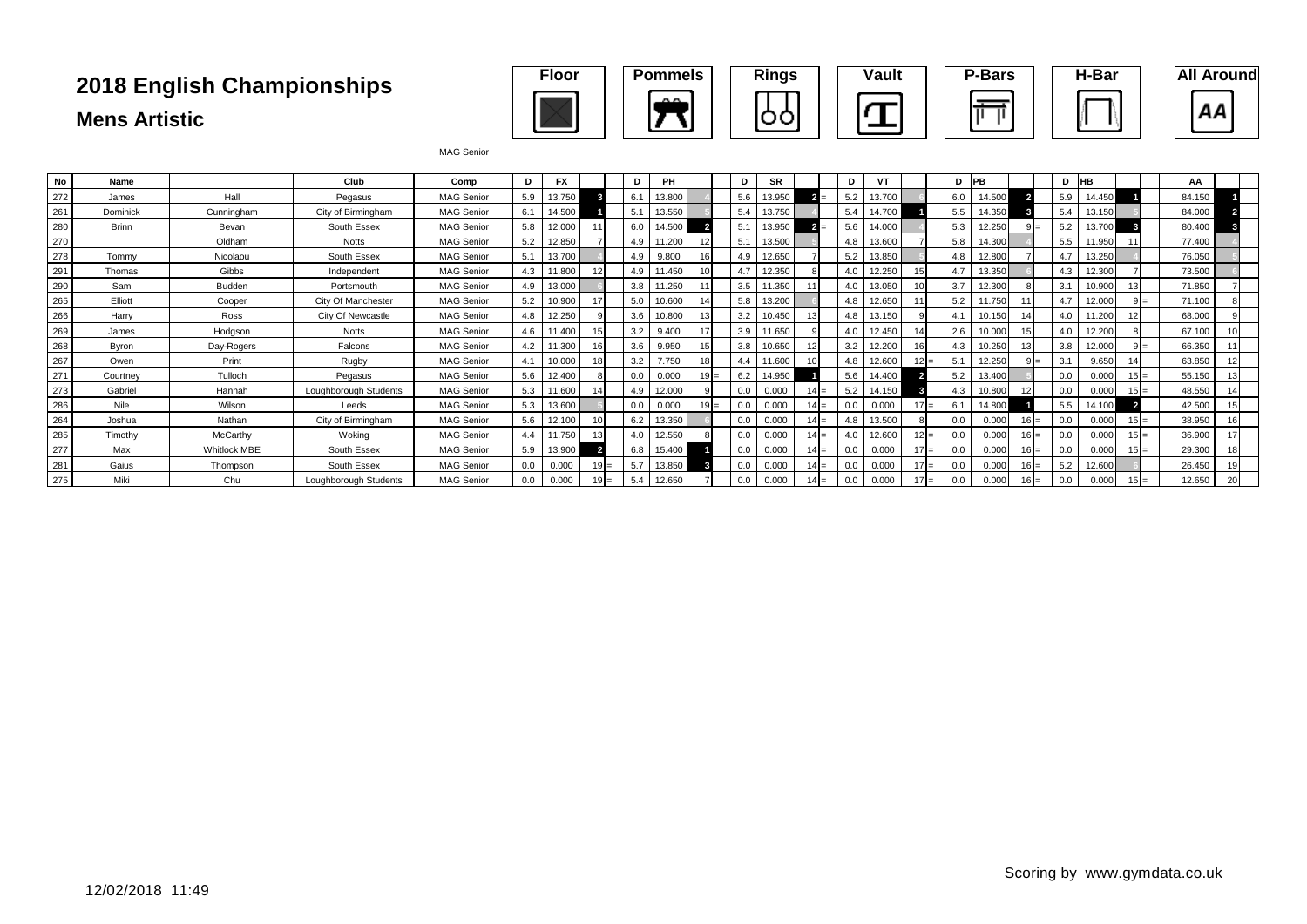

MAG 14 & Under

| No  | Name           |                 | Club               | Comp           | D   | <b>FX</b> |                 | D   | PH     |                | D   | <b>SR</b> |                          | D   | VT     |                 | D   | PB     |                         | D   | HВ     |                          | AA     |                |
|-----|----------------|-----------------|--------------------|----------------|-----|-----------|-----------------|-----|--------|----------------|-----|-----------|--------------------------|-----|--------|-----------------|-----|--------|-------------------------|-----|--------|--------------------------|--------|----------------|
| 402 | Danny          | Crouch          | South Essex        | MAG 14 & Under | 4.4 | 13.750    |                 | 3.5 | 12.100 | -3             | 3.6 | 12.150    |                          | 4.0 | 12.300 |                 | 3.6 | 12,900 |                         | 3.2 | 11.700 |                          | 74.900 |                |
| 388 | Jack           | Stanley         | Leeds              | MAG 14 & Under | 4.0 | 12.800    |                 | 3.8 | 12.550 |                | 3.0 | 12.250    | $\overline{\phantom{a}}$ | 4.0 | 12.900 |                 | 3.6 | 12.500 |                         | 2.7 | 11.450 |                          | 74.450 |                |
| 385 | Anton          | Adewale         | Pegasus            | MAG 14 & Under | 4.3 | 12.700    | 3               | 2.8 | 10.800 | 18             | 4.0 | 12.200    | $\mathbf{3}$             | 4.0 | 12.800 |                 | 3.6 | 12.750 | $\overline{2}$          | 3.1 | 11.500 |                          | 72.750 |                |
| 400 | Charlie        | Harvey-Lloyd    | Pipers Vale        | MAG 14 & Under | 3.6 | 12.500    | 8 <sup>1</sup>  | 2.4 | 11.100 | 13             | 3.3 | 11.600    |                          | 4.0 | 13.200 |                 | 3.7 | 12.15  |                         | 3.1 | 11.750 |                          | 72.300 |                |
| 386 | Oakley         | <b>Banks</b>    | Pegasus            | MAG 14 & Under | 4.2 | 12,600    |                 | 4.1 | 12.300 | $\overline{2}$ | 3.2 | 11.250    | q                        | 4.0 | 12.950 |                 | 3.9 | 12.050 | - 8                     | 3.0 | 10.700 | 22                       | 71.850 |                |
| 333 | Frederick      | Nelson          | City Of Newcastle  | MAG 14 & Under | 4.1 | 12.250    | $11 =$          | 3.7 | 11.600 |                | 4.0 | 11.800    |                          | 4.0 | 12.400 |                 | 3.2 | 11.45  | 17                      | 3.0 | 11.700 |                          | 71.200 |                |
| 397 | Gregor         | Belousov        | Waveney            | MAG 14 & Under | 3.6 | 12.500    | $8 =$           | 2.4 | 11.000 | 15             | 3.1 | 10.950    | 17                       | 4.0 | 12,800 |                 | 3.6 | 11.850 | <b>q</b>                | 2.5 | 11,800 | $\overline{\mathbf{3}}$  | 70,900 |                |
| 390 | Simon          | Toussaint       | Leeds              | MAG 14 & Under | 4.3 | 11.650    | 31              | 3.8 | 11.700 |                | 3.7 | 12.500    | $\overline{\phantom{0}}$ | 2.8 | 11.300 | 15 <sub>l</sub> | 3.3 | 12.45  |                         | 2.0 | 11.300 | 9                        | 70.900 |                |
| 330 | Liam           | Jury            | <b>Notts</b>       | MAG 14 & Under | 4.0 | 12.250    | 11              | 3.8 | 11.350 |                | 2.8 | 11.600    |                          | 4.0 | 13.000 |                 | 3.3 | 11.500 | 16                      | 2.5 | 11.050 | 13                       | 70.750 |                |
| 395 | Scott          | Gordon-Menzies  | Tolworth           | MAG 14 & Under | 3.8 | 11.800    | 26              | 3.3 | 11.350 |                | 2.8 | 11.600    |                          | 2.8 | 11.300 | $15 =$          | 3.6 | 12.600 | $\overline{\mathbf{3}}$ | 2.7 | 12.000 |                          | 70.650 | 10             |
| 409 | Joshua         | Porter          | Woking             | MAG 14 & Under | 2.9 | 12.150    | 15              | 2.4 | 10.350 | 26             | 2.1 | 11.050    | 14                       | 1.6 | 11.300 | 15 <sub>1</sub> | 2.8 | 11.850 | c                       | 2.8 | 11.850 | $\overline{\phantom{a}}$ | 68.550 |                |
| 391 | <b>T'Khai</b>  | Phillips        | Europa             | MAG 14 & Under | 3.9 | 11.950    | 20              | 2.8 | 10.700 | 20             | 2.7 | 11.250    | $\mathbf{Q}$             | 2.8 | 11.350 | 14              | 2.9 | 11.650 | 11                      | 2.7 | 11.050 | 13                       | 67.950 | 12             |
| 387 | Alex           | <b>Morris</b>   | Leeds              | MAG 14 & Under | 3.4 | 12.000    | 18              | 2.9 | 11.050 | 14             | 2.1 | 11.150    | 12                       | 1.6 | 10.700 | 32              | 2.4 | 11.600 | 13                      | 1.9 | 11.050 | 13 <sup>1</sup>          | 67.550 |                |
| 399 | Luca           | Hammond         | <b>Pipers Vale</b> | MAG 14 & Under | 3.7 | 12.100    | $16 =$          | 2.8 | 10.750 | 19             | 2.4 | 11.100    | 13                       | 2.2 | 10.800 | $29 =$          | 2.7 | 11.300 | 22                      | 2.0 | 11.000 | $16 =$                   | 67.050 | 14             |
| 325 | Niall          | Hooton          | Huntingdon         | MAG 14 & Under | 3.9 | 12.250    | 11              | 3.6 | 10.550 | 24             | 2.4 | 10.900    | 20                       | 2.2 | 11.000 | 21              | 3.2 | 11.45  | 17                      | 2.1 | 10.400 | 35                       | 66.550 | 15             |
| 347 | Luke           | Marsh           | Rugby              | MAG 14 & Under | 3.9 | 11.850    | 22              | 3.3 | 10.600 | 23             | 2.9 | 10.350    | 36                       | 2.8 | 11.300 | 15 <sup>1</sup> | 3.8 | 11.350 | 20                      | 2.4 | 10.950 | 18                       | 66.400 |                |
| 401 | Edmund         | Seaborne        | Pipers Vale        | MAG 14 & Under | 3.1 | 11.750    | 28              | 3.3 | 11.900 |                | 2.1 | 10.200    | 39 <sup>1</sup>          | 2.2 | 10.700 | $32 =$          | 3.1 | 11.600 | 13                      | 2.4 | 9.750  | 45                       | 65.900 | 17             |
| 321 | Ryan           | Cirino          | Huntingdon         | MAG 14 & Under | 3.5 | 11.750    | 28              | 3.7 | 10.700 | 20             | 2.6 | 11.250    | 9                        | 2.2 | 9.950  | 50              | 3.8 | 11.000 | 27                      | 2.5 | 11.200 | 12                       | 65.850 | 18             |
| 329 | Mvron          | Francis         | Harrow             | MAG 14 & Under | 2.9 | 11.250    | 42              | 2.9 | 11.200 | 12             | 2.5 | 10.400    | 32                       | 2.2 | 10.650 | 36              | 3.1 | 11.400 | 19                      | 2.4 | 10.800 | 19 <sup>1</sup>          | 65.700 |                |
| 331 | Alexander      | Yolshina Cash   | Notts              | MAG 14 & Under | 3.6 | 10.800    | 49              | 2.9 | 10.850 | 16             | 2.4 | 11.000    | 15                       | 2.8 | 11.100 | 19              | 3.3 | 11.15  | 25                      | 2.5 | 10.600 | $26 =$                   | 65.500 | 20             |
| 416 | Michael        | Ridgway         | <b>Marriotts</b>   | MAG 14 & Under | 3.7 | 11.350    | 39              | 2.8 | 10.850 | 16             | 2.2 | 9.550     | 47                       | 2.2 | 10.850 | 27              | 3.3 | 12.15  |                         | 2.3 | 10.700 | 22                       | 65.450 | 21             |
| 398 | Brodie         | Davis           | Waveney            | MAG 14 & Under | 3.8 | 12.500    | $8 =$           | 2.8 | 11.250 | 11             | 2.1 | 10.400    | 32                       | 3.2 | 11.800 | 10 <sup>1</sup> | 2.8 | 8.900  | 46                      | 2.6 | 10.550 | 29                       | 65.400 | 22<br>$\equiv$ |
| 328 | Samurai        | Gayle           | Harrow             | MAG 14 & Under | 2.8 | 11.850    | $22 =$          | 2.4 | 10.100 | 28             | 2.4 | 10.800    | 22                       | 1.6 | 10.900 | $24 =$          | 3.1 | 11.300 | 22                      | 1.8 | 10.450 | 33 <sub>1</sub>          | 65.400 | 22<br>$\equiv$ |
| 344 | Joshua         | Windebank       | Portsmouth         | MAG 14 & Under | 3.3 | 11.650    | $31 =$          | 2.3 | 9.400  | 33             | 2.3 | 11.000    | 15                       | 2.4 | 11.400 | $11 =$          | 3.2 | 10.900 | 31                      | 2.4 | 10.750 | 21                       | 65.100 | 24             |
| 332 | Thomas         | Copper          | City Of Newcastle  | MAG 14 & Under | 3.3 | 11.300    | $40 -$          | 2.4 | 9.350  | 35             | 2.1 | 10.600    | 29                       | 3.2 | 12.200 | a               | 2.6 | 11.10  | 26                      | 1.9 | 10.500 | 31                       | 65.050 | 25             |
| 393 | Jamie          | Lakin           | Tolworth           | MAG 14 & Under | 3.0 | 11.800    | $26 =$          | 2.4 | 10.650 | 22             | 2.3 | 10.700    | 26                       | 2.2 | 10.450 | 38              | 2.9 | 11.350 | 20                      | 2.4 | 9.800  | 43                       | 64.750 | 26<br>$=$      |
| 424 | Theo           | Jones           | Baskerville        | MAG 14 & Under | 3.4 | 12.000    | $18 -$          | 3.5 | 11.600 |                | 2.3 | 9.350     | 49                       | 2.2 | 10.550 | 37              | 2.6 | 10.95  | 28                      | 2.2 | 10.300 | 37                       | 64.750 | 26<br>$\equiv$ |
| 392 | Jack           | Mower           | Tolworth           | MAG 14 & Under | 3.4 | 11.850    | $22 =$          | 2.3 | 10.200 | 27             | 2.6 | 10.950    | 17                       | 1.6 | 10.400 | $41 =$          | 2.9 | 10.75  | 32                      | 2.1 | 10.600 | $26 =$                   | 64.750 | 26<br>$=$      |
| 389 | Patrick        | Watkinson       | Leeds              | MAG 14 & Under | 3.4 | 12.250    | 11              | 2.9 | 11.400 |                | 2.7 | 10.800    | 22                       | 2.2 | 9.700  | 52              | 2.6 | 9.05   | 45                      | 2.3 | 11.300 | 9                        | 64.500 | 29             |
| 326 | <b>Blake</b>   | Eldridge        | Harrow             | MAG 14 & Under | 3.2 | 11.500    | 38              | 2.6 | 10.500 | 25             | 2.2 | 10.650    | 28                       | 2.2 | 10.900 | 24:             | 2.6 | 9.700  | 41                      | 1.7 | 10.650 | 25                       | 63.900 | 30             |
| 343 | Felix          | Coomber         | Portsmouth         | MAG 14 & Under | 3.7 | 11.150    | 47              | 2.3 | 9.400  | 33             | 2.1 | 10.900    | 20                       | 2.8 | 10.400 | $41 =$          | 2.4 | 10.650 | 33                      | 2.4 | 11.000 | 16 E                     | 63.500 | 31             |
| 415 | James          | Philip          | Marriotts          | MAG 14 & Under | 4.0 | 12.700    | $\mathbf{3}$    | 2.7 | 10.050 | 29             | 2.3 | 6.050     | 55                       | 4.0 | 11.400 | $11 =$          | 3.3 | 11.550 | 15                      | 2.6 | 11.300 | $\mathbf{Q}$             | 63.050 | 32             |
| 352 | Pacev          | Foster          | Heathrow           | MAG 14 & Under | 3.9 | 10.850    | 48              | 2.5 | 9.000  | 38             | 2.7 | 10.550    | 30                       | 2.4 | 11.000 | $21 =$          | 3.3 | 10.95  | 28                      | 2.1 | 10.600 | 26                       | 62.950 | 33             |
| 353 | Luca           | <b>Brunelli</b> | Heathrow           | MAG 14 & Under | 3.5 | 11.250    | $42 =$          | 2.5 | 9.650  | 32             | 2.1 | 10.950    | 17                       | 2.4 | 10.250 | 45              | 2.4 | 11.200 | 24                      | 2.1 | 9.400  | 47                       | 62.700 | 34             |
| 417 | Orlando        | Thompsor        | City of Birmingham | MAG 14 & Under | 3.2 | 11.250    | 42              | 1.8 | 9.150  | 36             | 2.3 | 10.800    | 22                       | 2.2 | 10.900 | 24              | 2.4 | 10.950 | 28                      | 2.1 | 8.350  | 49                       | 61.400 | 35             |
| 335 | Kurtis         | Rutter          | City Of Newcastle  | MAG 14 & Under | 3.3 | 11.750    | 28              | 2.3 | 8.500  | 39             | 2.2 | 9.750     | 45                       | 2.2 | 10.750 | 31              | 2.3 | 10.050 | 37                      | 1.9 | 10.500 | 31                       | 61.300 | 36             |
| 413 | Harry          | Eckersal        | Bulmershe          | MAG 14 & Under | 3.5 | 11.600    | 33 <sub>1</sub> | 2.3 | 8.150  | 41             | 2.3 | 10.700    | 26                       | 2.4 | 10.950 | 23              | 2.6 | 9.900  | 39                      | 1.7 | 9.600  | 46                       | 60.900 | 37             |
| 420 | Cody           | Trueman         | Hawth              | MAG 14 & Under | 3.2 | 10.650    | 50              | 2.3 | 9.150  | 36             | 2.5 | 10.400    | 32                       | 2.4 | 11.050 | 20              | 3.3 | 8.75   | 47                      | 1.8 | 10.150 | 39                       | 60.150 | 38             |
| 322 | <b>Bradlev</b> | Cooper          | Huntingdon         | MAG 14 & Under | 3.7 | 11.850    | 22              | 2.3 | 10.050 | 29             | 2.0 | 8.050     | 52                       | 1.6 | 10.100 | $46 =$          | 2.8 | 9.400  | 42                      | 2.1 | 10.450 | 33 <sup>1</sup>          | 59.900 | 39             |
| 421 | Jake           | <b>Betts</b>    | Hawth              | MAG 14 & Under | 2.8 | 11.250    | 42              | 2.3 | 6.700  | 42             | 2.1 | 10.250    | 37                       | 2.2 | 9.650  | 53              | 2.2 | 9.850  | 40                      | 1.7 | 9.950  | 42                       | 57.650 | 40             |
| 351 | Marcus         | Taylor          | Heathrow           | MAG 14 & Under | 3.6 | 11.550    | 36              | 2.4 | 8.500  | 39             | 2.1 | 9.700     | 46                       | 1.6 | 10.000 | 48              | 3.0 | 9.400  | 42                      | 2.0 | 8.200  | 51                       | 57.350 | 41             |
| 425 | Oliver         | Snook           | Baskerville        | MAG 14 & Under | 4.2 | 12.650    |                 | 0.0 | 0.000  | 49             | 2.8 | 10.150    | 41                       | 4.0 | 10.700 | $32 =$          | 3.3 | 11.650 | 11                      | 2.6 | 10.250 | 38                       | 55.400 | 42             |
| 346 | Dvlan          | Taylor-Walton   | Ruaby              | MAG 14 & Under | 3.0 | 11.300    | 40 <sup>1</sup> | 2.2 | 6.200  | 43             | 2.0 | 7.820     | 53                       | 1.6 | 10.700 | 32              | 2.6 | 8.650  | 48                      | 1.7 | 10.700 | 22                       | 55.370 | 43             |
| 337 | Daniel         | Cockx           | City Of Manchester | MAG 14 & Under | 3.4 | 12.100    | 16              | 1.6 | 4.600  | 45             | 2.4 | 10.200    | 39                       | 2.4 | 10.450 | 38              | 2.5 | 7.90   | 50                      | 1.7 | 9.800  | 43                       | 55.050 |                |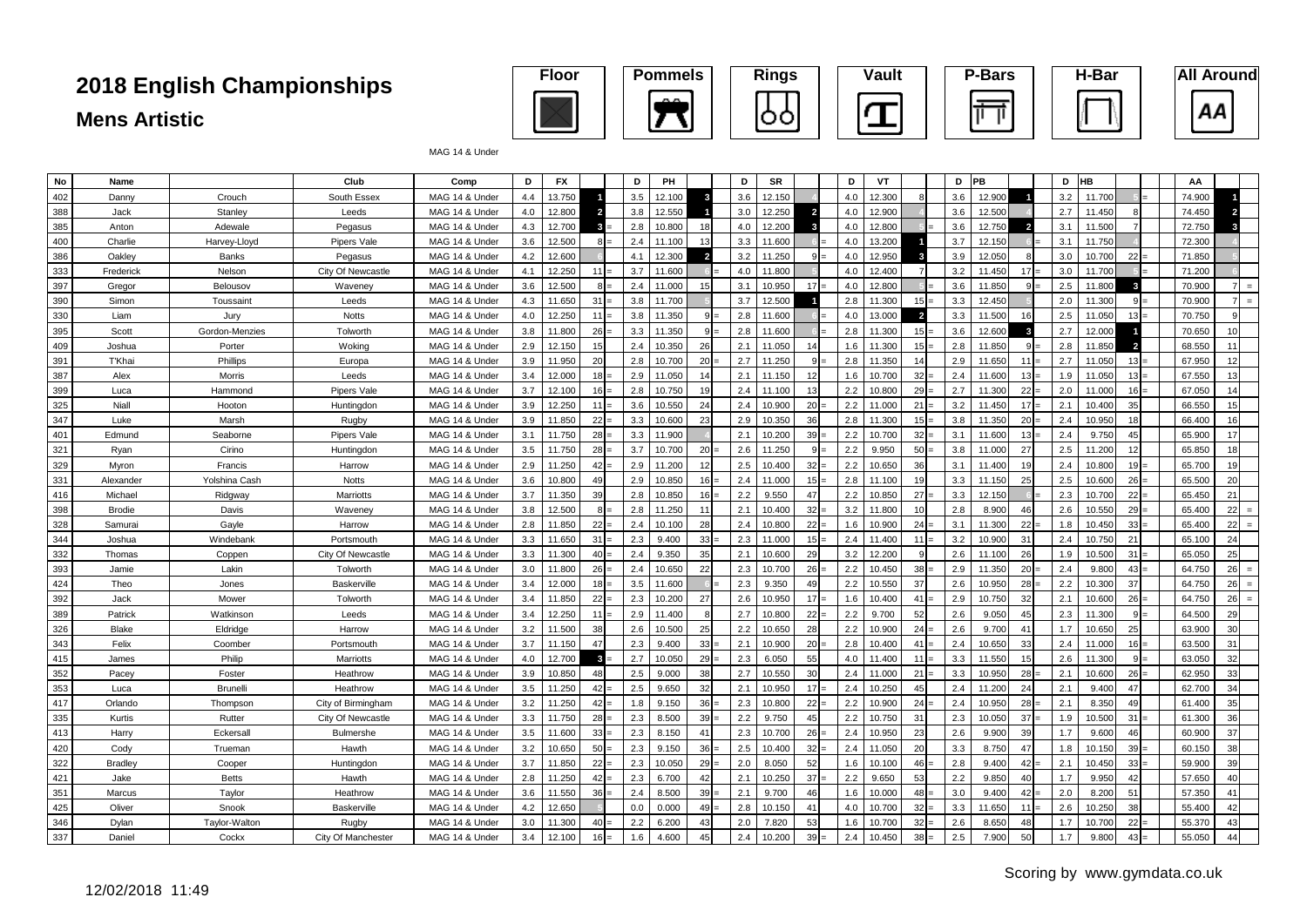|     |           | 2018 English Championships<br>Hawth<br>Besley<br>Reece<br>City Of Manchester<br>Rvan<br>Jacob<br>Ainley<br>George<br>Tolworth                                 |                    |                |     |        |                 |     | <b>Pommels</b> |        |     | <b>Rings</b> |        |     | Vault  |        |           | <b>P-Bars</b> |        |     | H-Bar  |        |        | <b>All Around</b> |
|-----|-----------|---------------------------------------------------------------------------------------------------------------------------------------------------------------|--------------------|----------------|-----|--------|-----------------|-----|----------------|--------|-----|--------------|--------|-----|--------|--------|-----------|---------------|--------|-----|--------|--------|--------|-------------------|
|     |           | <b>Mens Artistic</b><br>Baldwin<br>Bulmershe<br>Josh<br>Pavel<br>Kavaldzhiev<br>Tolworth<br>City Of Manchester<br>Loui<br>Heap<br>Carminger<br>Hawth<br>Linus |                    |                |     |        |                 |     | $\sim$         |        |     |              |        |     |        |        |           |               |        |     |        |        | АA     |                   |
| 419 |           |                                                                                                                                                               |                    | MAG 14 & Under | 3.0 | 11.900 | 211             | 2.0 | 4.850          | 44     | 2.3 | 10.750       | 25     | 2.2 | 9.950  | $50 =$ | 2.2       | 6.800         | $53 =$ | 1.7 | 10.350 | 36     | 54.600 |                   |
| 338 |           |                                                                                                                                                               |                    | MAG 14 & Under | 3.2 | 11.550 | $36 =$          | 1.6 | 3.900          | 46     | 2.1 | 10.250       | $37 =$ | 2.2 | 10.800 | $29 =$ | 1.7       | 5.900         | 55     | 1.7 | 8.900  |        | 51.300 |                   |
| 396 |           |                                                                                                                                                               |                    | MAG 14 & Under | 3.5 | 10.650 | $50 =$          | 0.0 | 0.000          | $49 =$ | 2.3 | 9.450        |        | 2.8 | 10.300 | $43 =$ | 2.2       | 10.400        | 36     | 1.7 | 10.150 | $39 =$ | 50.950 |                   |
| 414 |           |                                                                                                                                                               |                    | MAG 14 & Under | 3.8 | 11.600 | $33 =$          | 0.0 | 0.000          | $49 =$ | 1.7 | 9.800        | $43 =$ | 2.8 | 11.400 | $11 =$ | 2.4       | 10.450        | 35     | 1.6 | 5.650  |        | 48.900 |                   |
| 394 |           |                                                                                                                                                               |                    | MAG 14 & Under | 2.4 | 9.500  | 56              | 0.0 | 0.000          | $49 =$ | 2.1 | 10.400       | $32 =$ | 1.6 | 10.300 | $43 =$ | 2.2       | 9.400         | $42 =$ | 1.7 | 8.250  |        | 47.850 |                   |
| 340 |           |                                                                                                                                                               |                    | MAG 14 & Under | 2.7 | 10.250 | 53              | 2.0 | 3.700          | 47     | 2.0 | 8.250        | 51     | 2.2 | 9.450  | 54     | 2.3       | 10.500        | 34     |     | 2.550  |        | 44.700 | 50                |
| 422 |           |                                                                                                                                                               |                    | MAG 14 & Under | 0.0 | 0.000  | $57 =$          | 2.4 | 10.050         | $29 =$ | 1.9 | 10.500       | 31     | 0.0 | 0.000  | $55 =$ | 2.5       | 10.050        | $37 =$ | 1.7 | 10.550 |        | 41.150 |                   |
| 350 | Callum    | Archer                                                                                                                                                        | Dynamo             | MAG 14 & Under | 2.5 | 11.200 | 46              | 0.0 | 0.000          | $49 =$ | 2.2 | 9.800        | $43 =$ | 2.2 | 10.000 | $48 =$ | 0.0       | 0.000         | $57 =$ | 1.7 | 10.100 |        | 41.100 | 52                |
| 336 | Max       | Davies                                                                                                                                                        | Basingstoke        | MAG 14 & Under | 3.0 | 11.600 | $33 =$          | 0.0 | 0.000          | $49 =$ | 2.2 | 10.100       | 42     | 1.6 | 10.850 | $27 =$ | 2.2       | 8.400         | 49     | 0.0 | 0.000  | $56 =$ | 40.950 | 53                |
| 349 | Finley    | Hughes                                                                                                                                                        | Dynamo             | MAG 14 & Under | 2.9 | 10.350 | 52 <sub>1</sub> | 0.0 | 0.000          | $49 =$ | 2.0 | 6.750        | 54     | 1.6 | 10.100 | $46 =$ | $\cdot$ 3 | 1.400         | 56     | 1.6 | 4.950  |        | 33.550 | 54                |
| 320 | Alex      | Lester                                                                                                                                                        | Hincklev           | MAG 14 & Under | 2.9 | 9.950  | 55              | 0.0 | 0.000          | $49 =$ | 1.5 | 5.250        | 56     | 1.6 | 10.450 | $38 =$ | 2.2       | 6.800         | $53 =$ | 0.0 | 0.000  | $56 =$ | 32.450 | 55                |
| 342 | Camron    | Connelly                                                                                                                                                      | City Of Manchester | MAG 14 & Under | 0.0 | 0.000  | $57 =$          | 1.9 | 1.900          | 48     | 2.1 | 9.200        | 50     | 0.0 | 0.000  | $55 =$ | 2.0       | 7.500         | 52     | 2.1 | 10.800 |        | 29.400 | 56                |
| 348 | Christian | Mobsby                                                                                                                                                        | Rugby              | MAG 14 & Under | 3.3 | 10.000 | 54              | 0.0 | 0.000          |        | 0.0 | 0.000        | $57 =$ | 0.0 | 0.000  | $55 =$ | 3.1       | 7.800         | 51     | 1.6 | 6.750  | 52     | 24.550 | 57                |
| 403 | Joseph    | Waller                                                                                                                                                        | South Essex        | MAG 14 & Under | 3.4 | 12.550 |                 | 0.0 | 0.000          |        | 0.0 | 0.000        | $57 =$ | 0.0 | 0.000  | $55 =$ | 0.0       | 0.000         | $57 =$ | 0.0 | 0.000  |        | 12.550 | 58                |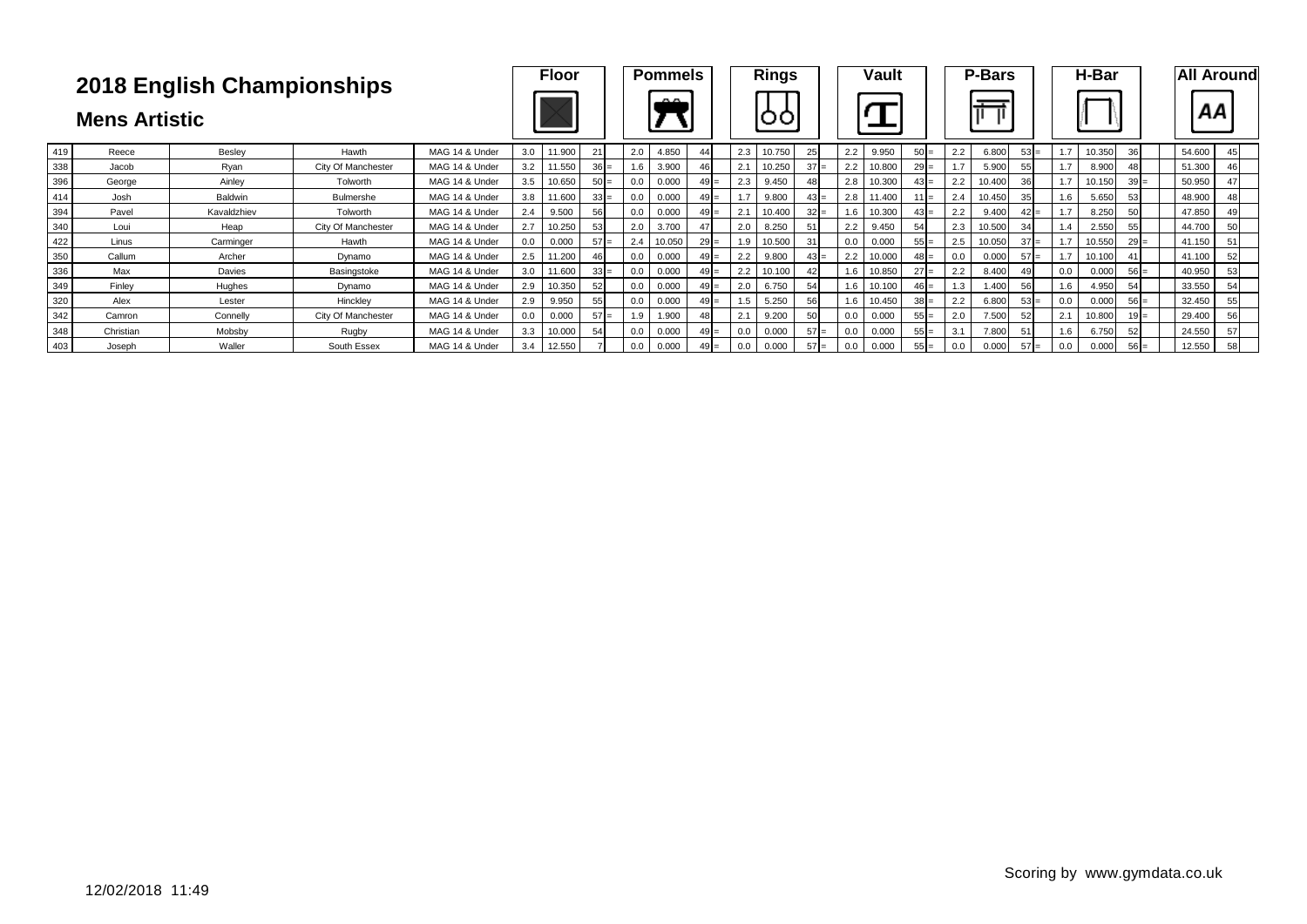

#### MAG 16 & Under

| No  | Name        |                 | Club                 | Comp           | D   | FX     |                 | D   | PH     |        | D   | <b>SR</b> |        | D   | VT     |        | D   | <b>PB</b> |        | D   | <b>HB</b> |        | AA     |    |
|-----|-------------|-----------------|----------------------|----------------|-----|--------|-----------------|-----|--------|--------|-----|-----------|--------|-----|--------|--------|-----|-----------|--------|-----|-----------|--------|--------|----|
| 464 | Raekwon     | <b>Baptiste</b> | <b>Notts</b>         | MAG 16 & Under | 4.2 | 12.550 |                 | 4.4 | 12.200 |        | 4.4 | 13.000    |        | 5.2 | 12.500 |        | 4.5 | 12.250    |        | 3.8 | 12.300    |        | 74.800 |    |
| 462 | Sam         | Mostowfi        | Pegasus              | MAG 16 & Under | 4.8 | 13.100 |                 | 4.0 | 11.000 |        | 4.1 | 12.350    |        | 4.8 | 14.250 |        | 4.4 | 11.300    |        | 3.7 | 10.450    | 17     | 72.450 |    |
| 482 | Korben      | Fellows         | City of Birmingham   | MAG 16 & Under | 3.8 | 11.650 |                 | 5.1 | 11.950 |        | 4.2 | 13.100    |        | 4.0 | 12.150 |        | 4.2 | 11.600    |        | 3.2 | 11.000    |        | 71.450 |    |
| 475 | Colton      | Dudley          | Heathrow             | MAG 16 & Under | 4.6 | 13,200 |                 | 3.3 | 11.750 |        | 3.2 | 11.600    |        | 3.2 | 12.000 |        | 2.5 | 11.350    |        | 2.2 | 10,800    | 13     | 70.700 |    |
| 460 | Fraser      | Griffiths       | Woking               | MAG 16 & Under | 4.0 | 12.100 |                 | 4.1 | 10.050 |        | 3.8 | 12.150    |        | 4.0 | 13.250 |        | 3.4 | 11.000    | $16 =$ | 3.1 | 11.050    |        | 69.600 |    |
| 461 | Jasper      | Smith-Gordon    | Wokina               | MAG 16 & Under | 3.9 | 11.950 | $13 =$          | 4.1 | 11.900 |        | 3.8 | 11.600    |        | 4.8 | 13.500 |        | 3.3 | 10.900    |        | 2.8 | 9.500     | 23     | 69.350 |    |
| 467 | Jake        | Johnson         | Leeds                | MAG 16 & Under | 3.6 | 11.800 | $15 =$          | 4.1 | 12.050 |        | 3.3 | 11,600    |        | 2.2 | 11.150 |        | 3.8 | 10.400    | 21     | 3.1 | 12.000    |        | 69.000 |    |
| 490 | James       | Puddy           | Fromeside            | MAG 16 & Under | 3.9 | 12.500 |                 | 2.9 | 10.050 |        | 2.7 | 11.200    |        | 2.8 | 11.450 |        | 3.4 | 11.000    | $16 =$ | 2.9 | 11.650    |        | 67.850 |    |
| 471 | Zion        | Hunt            | Tolworth             | MAG 16 & Under | 3.7 | 12.050 |                 | 3.4 | 10.700 |        | 2.5 | 10.750    |        | 3.2 | 12.350 |        | 2.4 | 11.000    | 16     | 2.5 | 10.850    | 12     | 67.700 |    |
| 469 | Jaydon      | Attygalle       | Tolworth             | MAG 16 & Under | 3.8 | 12.050 |                 | 3.2 | 10.750 |        | 1.9 | 10.000    | 21     | 4.0 | 12.850 |        | 2.4 | 10.900    | 19     | 1.8 | 10.500    | 16     | 67.050 |    |
| 494 | Luke        | Morrison        | Pipers Vale          | MAG 16 & Under | 4.1 | 11.600 | 20              | 2.9 | 10.000 |        | 3.2 | 10.950    | 11     | 3.2 | 12.100 |        | 2.6 | 11.050    | 15     | 2.3 | 11.100    |        | 66.800 |    |
| 472 | Daniel      | Lisney          | Colchester           | MAG 16 & Under | 3.5 | 11.600 | 20              | 3.2 | 9.600  | 21     | 3.4 | 10.700    | 15     | 3.2 | 12.250 |        | 3.5 | 11.350    |        | 2.2 | 11.000    |        | 66.500 | 12 |
| 474 | Harrison    | Hoad            | Europa               | MAG 16 & Under | 3.6 | 11.700 | 17 <sup>1</sup> | 3.3 | 11.050 |        | 2.1 | 10.350    | 17     | 2.2 | 11.000 | 21     | 2.8 | 11.700    |        | 2.0 | 10.400    | 18     | 66.200 | 13 |
| 496 | Musa        | Siddigi         | Bulmershe            | MAG 16 & Under | 3.6 | 12.000 |                 | 3.7 | 10.500 | $11 =$ | 2.4 | 10.150    | 19     | 2.4 | 11.150 |        | 3.2 | 10.350    | 23     | 2.6 | 11.250    |        | 65.400 |    |
| 473 | Christopher | O'Shea          | Europa               | MAG 16 & Under | 3.2 | 12.050 |                 | 2.8 | 10.500 | $11 =$ | 2.4 | 10.250    | 18     | 2.2 | 10.550 | 26     | 2.7 | 11.300    | $10 =$ | 2.0 | 10.700    |        | 65.350 | 15 |
| 463 | Samuel      | Ghinn           | Pegasus              | MAG 16 & Under | 4.5 | 10.600 |                 | 4.7 | 11.000 |        | 2.8 | 9.550     | 24     | 4.0 | 11.350 |        | 4.4 | 12.200    |        | 3.9 | 10.550    | 15     | 65.250 |    |
| 495 | Finlav      | Morgan          | Bulmershe            | MAG 16 & Under | 4.2 | 12.300 |                 | 3.5 | 10.150 |        | 3.1 | 10.800    | 12     | 2.8 | 10,800 | 24     | 3.9 | 9.400     | 26     | 2.3 | 10.950    | 11     | 64.400 | 17 |
| 480 | Archie      | Knowles         | Basingstoke          | MAG 16 & Under | 3.7 | 11.800 | 15 <sub>l</sub> | 3.1 | 9.950  | 20     | 3.1 | 10,800    | 12     | 2.2 | 10.950 | $22 =$ | 2.9 | 10.150    | 25     | 1.8 | 9.350     | 24     | 63.000 | 18 |
| 470 | Kasev       | Risina          | Tolworth             | MAG 16 & Under | 3.8 | 11.050 | $22 =$          | 2.6 | 10.500 | $11 =$ | 2.0 | 9.620     | 23     | 2.2 | 10.750 | 25     | 2.4 | 11.250    |        | 1.9 | 9.550     | 22     | 62.720 | 19 |
| 477 | Theo-Amari  | Ochana          | Heathrow             | MAG 16 & Under | 3.5 | 12.400 |                 | 2.6 | 8.650  | 23     | 2.3 | 9.850     | 22     | 1.6 | 10.100 | 28     | 3.1 | 10.400    | 21     | 2.4 | 10.000    | 19     | 61.400 | 20 |
| 478 | Alex        | Arnold          | Basingstoke          | MAG 16 & Under | 3.2 | 11.050 | 22              | 2.2 | 9.400  | 22     | 1.8 | 10.100    | 20     | 2.4 | 11.500 |        | 2.3 | 11.600    |        | 1.6 | 5.150     | 26     | 58.800 | 21 |
| 468 | Luke        | Whitehouse      | Leeds                | MAG 16 & Under | 0.0 | 0.000  | 29              | 3.9 | 10.400 | 1/     | 3.4 | 12.150    |        | 4.0 | 11.400 |        | 4.1 | 11.950    |        | 3.2 | 12.200    |        | 58.100 | 22 |
| 488 | Henry       | <b>Brooker</b>  | Baskerville          | MAG 16 & Under | 4.4 | 8.900  | 27              | 2.6 | 7.100  | 25     | 2.6 | 8.300     | 25     | 4.0 | 11.400 |        | 3.1 | 10.200    | 24     | 2.9 | 9.900     | 20     | 55.800 | 23 |
| 481 | Nicholas    | Rodrigues       | Basingstoke          | MAG 16 & Under | 2.7 | 9.150  | 26              | 2.9 | 7.250  | 24     | 1.9 | 7.950     | 26     | 2.2 | 10.350 | 27     | 3.0 | 11.300    | $10 =$ | 2.2 | 9.750     | 21     | 55.750 | 24 |
| 465 | George      | Honnor          | Falcons              | MAG 16 & Under | 4.4 | 12.750 |                 | 0.0 | 0.000  | $26 =$ | 3.8 | 12.700    |        | 4.0 | 13.200 |        | 0.0 | 0.000     | $28 =$ | 2.7 | 11.200    |        | 49.850 | 25 |
| 483 | Tobie       | Watson          | City of Birmingham   | MAG 16 & Under | 3.9 | 11.950 | 13 <sup>1</sup> | 4.4 | 10.350 |        | 0.0 | 0.000     | 28     | 4.0 | 12.550 |        | 4.0 | 12.100    |        | 0.0 | 0.000     | $27 =$ | 46.950 | 26 |
| 484 | Harrison    | Langridge       | South Essex          | MAG 16 & Under | 3.5 | 11.700 | $17 =$          | 0.0 | 0.000  | $26 =$ | 2.8 | 10.650    | 16     | 2.4 | 10.950 | $22 =$ | 2.6 | 11.300    | $10 =$ | 0.0 | 0.000     | $27 =$ | 44.600 | 27 |
| 492 | Benjamin    | Smith           | Hinckley             | MAG 16 & Under | 3.0 | 5.650  | 28              | 0.0 | 0.000  | $26 =$ | 1.7 | 4.350     | 27     | 2.2 | 9.400  | 29     | 2.3 | 3.450     | 27     | 1.8 | 6.900     | 25     | 29.750 | 28 |
| 489 | Thomas      | Malpass         | <b>Bury Spectrum</b> | MAG 16 & Under | 2.9 | 9.200  |                 | 0.0 | 0.000  | $26 =$ | 0.0 | 0.000     | $28 =$ | 3.2 | 11.650 |        | 0.0 | 0.000     |        | 0.0 | 0.000     | 27     | 20.850 | 29 |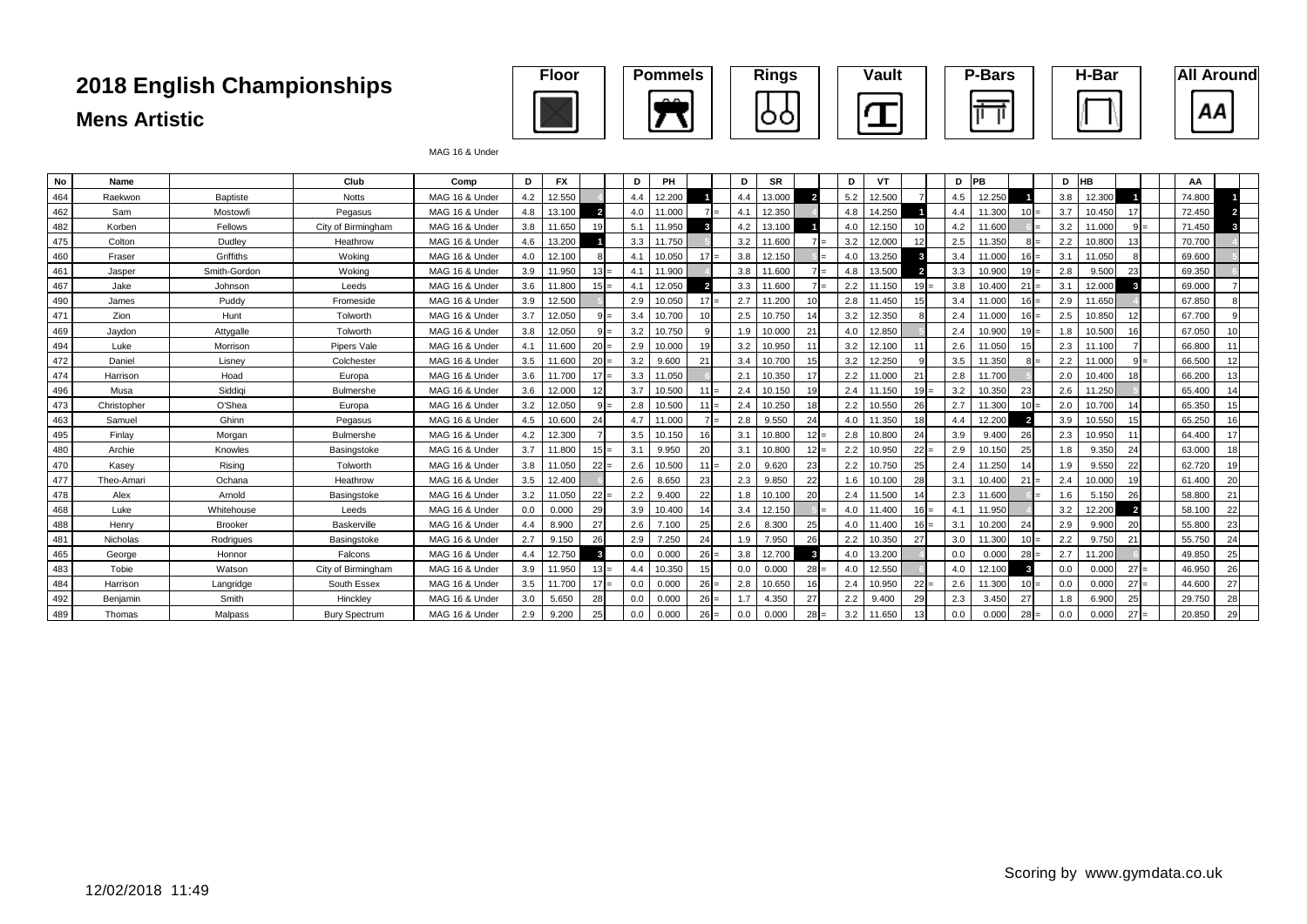### **2018 English Championships**

**Mens Artistic**

| <b>Floor</b> | <b>Pommels</b> | <b>Rings</b> | <b>Vault</b> | P-Bars | H-Bar | <b>All Around</b> |
|--------------|----------------|--------------|--------------|--------|-------|-------------------|
|              | $\mathbf{A}$   |              |              |        |       |                   |

MAG 18 & Under Gst

| No  | Name  |             | Clu.            | Com                                |     | $\sim$<br>$\overline{\phantom{a}}$ |    | rн.    |                               | <b>GP</b><br>ייש | .,  | $\mathbf{r}$   |  |       | Ð       | <b>HB</b> |  | A/            |  |
|-----|-------|-------------|-----------------|------------------------------------|-----|------------------------------------|----|--------|-------------------------------|------------------|-----|----------------|--|-------|---------|-----------|--|---------------|--|
| 218 | 'ull∿ | O'Rourke-Wa | <b>Tolworth</b> | <b>MAG 18 &amp;</b><br>∴ & Under ⊆ | --- | $\sim$ $\sim$ $\sim$               | ັັ | 10.850 | $\sim$<br>$\mathbf{u}$<br>--- | 0.000            | 0.0 | 0.000<br>v.vvv |  | ----- | $0.0\,$ | $.000 -$  |  | <b>22.800</b> |  |

MAG Senior Gst

| No  | Name     |             | Club               | Comp                  |     | <b>FX</b> |     | PH     |  |     | <b>SR</b> |  |     | VT     |     | <b>IPB</b> |     |     | HB     |  | AA     |  |
|-----|----------|-------------|--------------------|-----------------------|-----|-----------|-----|--------|--|-----|-----------|--|-----|--------|-----|------------|-----|-----|--------|--|--------|--|
| 262 | Hamish   | Carter      | City of Birmingham | <b>MAG Senior Gst</b> | 5.8 | 12.500    | 4.8 | 13.000 |  | 4.6 | 13.250    |  | 4.6 | 14.000 | 5.2 | 13.900     |     |     | 13.500 |  | 80.150 |  |
| 279 | Reiss    | Beckford    | South Essex        | MAG Senior Gst        | 5.6 | 13.200    | 4.8 | 13.150 |  |     | 13.500    |  |     | 13.400 | 5.4 | 13.700     | 4.8 |     | 13.150 |  | 80.100 |  |
| 289 | Adam     | Steele      | Pipers Vale        | MAG Senior Gst        | 5.3 | 12.700    | 4.9 | 13.450 |  | 4.5 | 11.400    |  |     | 13.750 | 4.9 | 13.350     |     |     | 12.900 |  | 77.550 |  |
| 287 | Benjamin | Eyre        | Huntingdon         | <b>MAG Senior Gst</b> | 5.2 | 13.500    | 4.3 | 11.950 |  |     | 12.400    |  | 4.8 | 13.700 | 4.8 | 13.100     | 4.6 |     | 12.750 |  | 77.400 |  |
| 282 | Daniel   | Fox         | Tolworth           | MAG Senior Gst        | 4.2 | 12.450    | 4.0 | 12.150 |  | 4.6 | 10.550    |  | 40  | 12.650 | 4.5 | 13.250     |     | 3.4 | 11.950 |  | 73.000 |  |
| 288 | Tony     | Duchars     | Huntingdon         | <b>MAG Senior Gst</b> | 0.0 | 0.000     |     | 13.100 |  |     | 0.000     |  |     | 0.000  | 0.0 | 0.000      |     | 0.0 | 0.000  |  | 13.100 |  |
| 283 | Veselin  | Kavaldzhiev | Tolworth           | <b>MAG Senior Gst</b> | 0.0 | 0.000     | 0.0 | 0.000  |  |     | 12.050    |  |     | 0.000  | 0.0 | 0.000      |     |     | 0.000  |  | 12.050 |  |

MAG 16 & Under Gst

| No l | Name   |               | vuu         | Comp               | $-1$<br>$\overline{ }$ | ִ           | PH    | D. | en.<br>- SR |  | D.  | V                      |           | D PB  | D    | . no |  | <b>AL</b> |  |
|------|--------|---------------|-------------|--------------------|------------------------|-------------|-------|----|-------------|--|-----|------------------------|-----------|-------|------|------|--|-----------|--|
| 479  | าเamıı | 10111<br>אט∪∪ | asingstokrد | MAG 16 & Under Gst | 0.000                  | າ ດ<br>ت. ک | 8.750 |    | 10.000      |  | 0.0 | $\sim$<br><b>U.UUU</b> | つち<br>ں.ے | v.vov | ت. ا | .550 |  | ບບ.ບບບ    |  |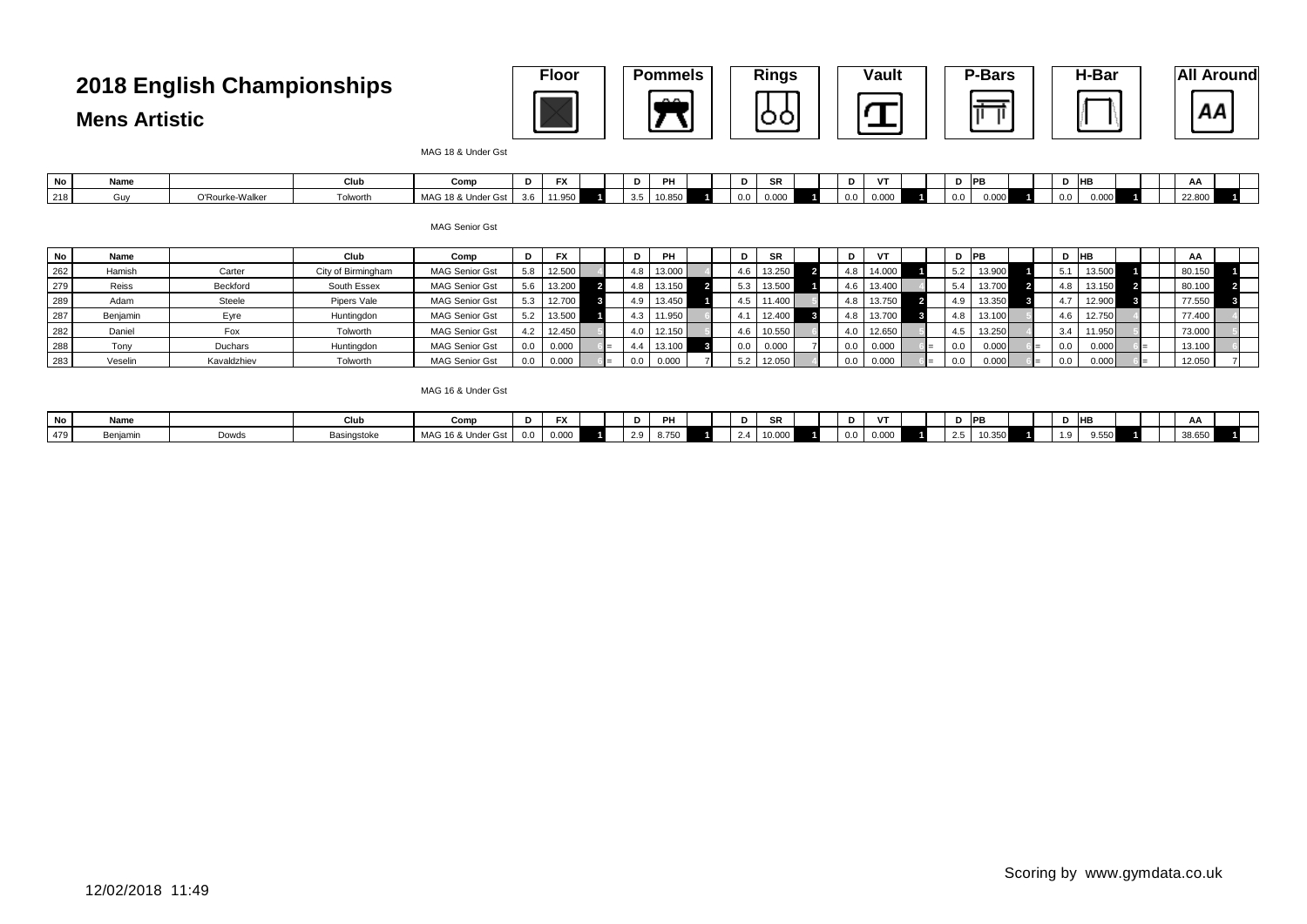#### **WAG Espoir**

| lNo             | Name        |                  | <b>Club</b>              | Comp              | AA     |  |
|-----------------|-------------|------------------|--------------------------|-------------------|--------|--|
|                 | 111 Ruby    | Stacey           | <b>Plymouth Swallows</b> | <b>WAG Espoir</b> | 49.350 |  |
|                 | 60 Alia     | Leat             | Heathrow                 | <b>WAG Espoir</b> | 48.000 |  |
|                 | 7 Isabella  | Wheeldon         | Park Wrekin              | <b>WAG Espoir</b> | 47.400 |  |
|                 | 105 Roxanne | Price            | <b>Bristol Hawks</b>     | <b>WAG Espoir</b> | 47.050 |  |
|                 | 51 Tommera  | <b>Hendricks</b> | Europa                   | <b>WAG Espoir</b> | 46.950 |  |
| 92 <sub>l</sub> | Teegan      | Milligan         | Huntingdon               | <b>WAG Espoir</b> | 46.650 |  |

Coach: Jemma Maskell Plymouth Swallows

| <b>Name</b>  |          | Club               | Comp              | Av Vault |  |
|--------------|----------|--------------------|-------------------|----------|--|
| 60 Alia      | Leat     | Heathrow           | <b>WAG Espoir</b> | 13.350   |  |
| 101 Isabelle | Mardle   | Norfolk Academy    | <b>WAG Espoir</b> | 12.725   |  |
| 7 Isabella   | Wheeldon | <b>Park Wrekin</b> | <b>WAG Espoir</b> | 12.525   |  |

| lNo | <b>Name</b>  |          | <b>Club</b>        | Comp              |     |        |  |
|-----|--------------|----------|--------------------|-------------------|-----|--------|--|
|     | 60 Alia      | Leat     | <b>Heathrow</b>    | <b>WAG Espoir</b> | 4.6 | 13.600 |  |
|     | 101 Isabelle | Mardle   | Norfolk Academy    | <b>WAG Espoir</b> | 4.0 | 13.100 |  |
|     | 7 Isabella   | Wheeldon | <b>Park Wrekin</b> | <b>WAG Espoir</b> | 4.0 | 12.900 |  |

| <b>INo</b> | <b>IName</b> |                 | <b>Club</b>              | <b>Comp</b>       |     | <b>UB</b> |   |  |
|------------|--------------|-----------------|--------------------------|-------------------|-----|-----------|---|--|
|            | 111 Ruby     | <b>Stacev</b>   | <b>Plymouth Swallows</b> | <b>WAG Espoir</b> | 3.5 | 11.800    |   |  |
|            | 103 Darcy    | <b>Chesters</b> | Warrington               | <b>WAG Espoir</b> | 2.5 | 11.150    |   |  |
|            | 96 Ellie     | Petroiu         | South Essex              | <b>WAG Espoir</b> | 2.9 | 10.950    | o |  |

| <b>INo</b> | <b>Name</b> |          | <b>Club</b>              | <b>Comp</b>       |     | <b>BB</b> |   |  |
|------------|-------------|----------|--------------------------|-------------------|-----|-----------|---|--|
|            | 95 Ellie    | Gargett  | South Essex              | <b>WAG Espoir</b> | 4.6 | 12.700    |   |  |
|            | 92 Teegan   | Milligan | Huntinadon               | <b>WAG Espoir</b> | 4.5 | 12.650    |   |  |
|            | 111 Ruby    | Stacev   | <b>Plymouth Swallows</b> | <b>WAG Espoir</b> | 4.6 | 12.550    | 3 |  |

| lNo | <b>IName</b> |                | <b>Club</b>              | lComp             |     | FX     |  |
|-----|--------------|----------------|--------------------------|-------------------|-----|--------|--|
|     | 98 Paige     | <b>Moroney</b> | South Essex              | <b>WAG Espoir</b> | 4.4 | 12.900 |  |
|     | 111 Ruby     | Stacev         | <b>Plymouth Swallows</b> | <b>WAG Espoir</b> | 4.3 | 12.600 |  |
|     | 60 Alia      | Leat           | <b>Heathrow</b>          | <b>WAG Espoir</b> | 4.5 | 12.600 |  |

Christine Bowker Artistry

| <b>INo</b> | <b>Name</b> |                  |        | 01Comr                    | ota.   |  |
|------------|-------------|------------------|--------|---------------------------|--------|--|
| - - - -    | ommera      | <b>Hendricks</b> | Europa | -<br><b>WAG</b><br>Espoir | 46.950 |  |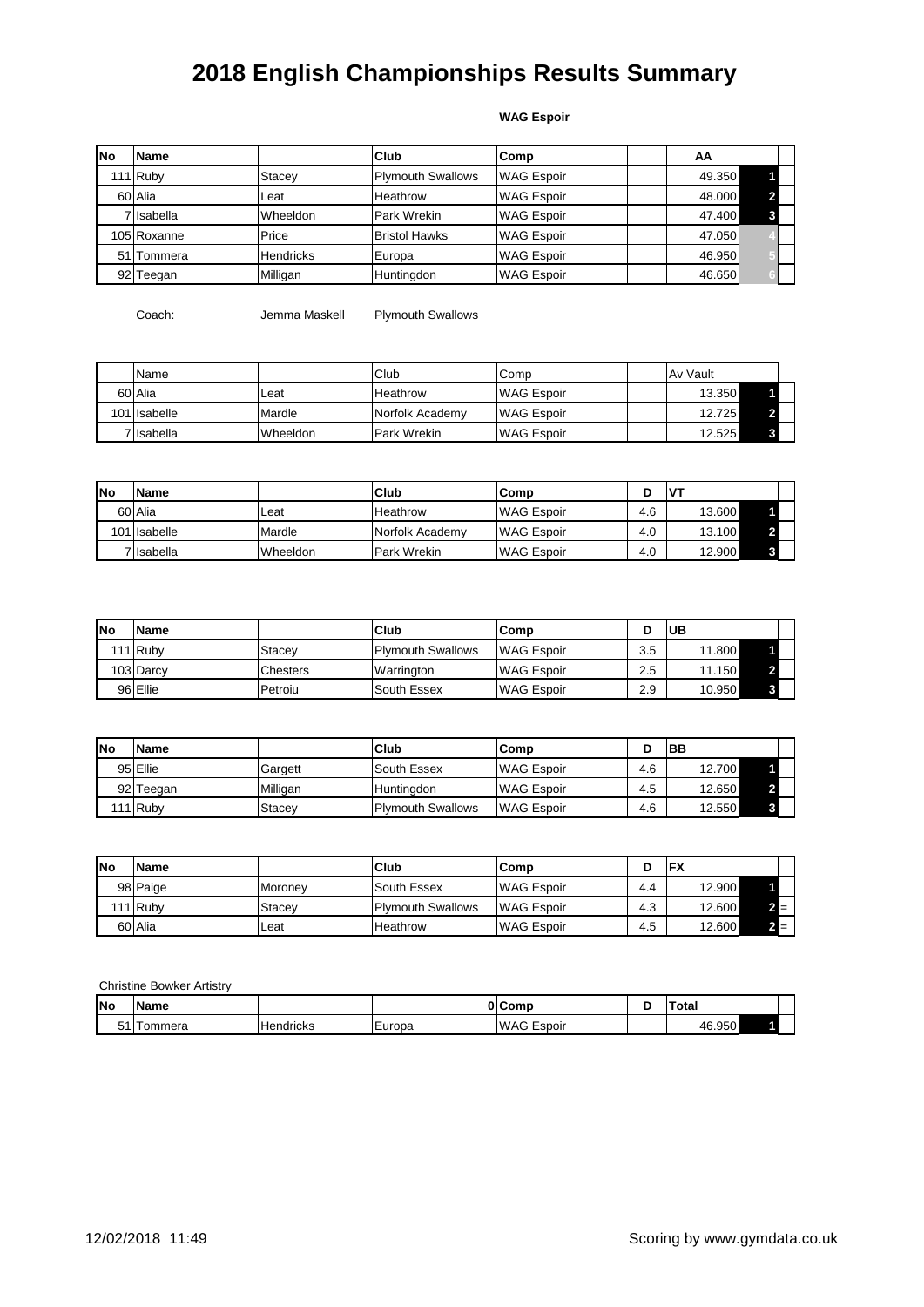**WAG Senior**

|     | Highest All Around |           |                          |                   |        |  |
|-----|--------------------|-----------|--------------------------|-------------------|--------|--|
| lNo | <b>Name</b>        |           | <b>Club</b>              | Comp              | AA     |  |
|     | 230 Amy            | Tinkler   | South Essex              | <b>WAG Senior</b> | 54.600 |  |
|     | 256 Claudia        | Fragapane | <b>Bristol Hawks</b>     | <b>WAG Senior</b> | 54.400 |  |
|     | 239 Georgia-Mae    | Fenton    | East London              | <b>WAG Senior</b> | 53.050 |  |
|     | 240 Kelly          | Simm      | Dynamo                   | <b>WAG Senior</b> | 52.700 |  |
|     | 257 Lucy           | Stanhope  | <b>City Of Liverpool</b> | <b>WAG Senior</b> | 51.400 |  |
|     | 222 Laura          | Beasley   | Park Wrekin              | <b>WAG Senior</b> | 50.650 |  |

Coach: Ross Falsetta South Essex

| <b>No</b> | Name      |               | Club        | Comp              | Av Vault |  |
|-----------|-----------|---------------|-------------|-------------------|----------|--|
|           | 230 Amy   | Tinkler       | South Essex | <b>WAG Senior</b> | 14.350   |  |
|           | 234 Megan | <b>Bridge</b> | Gymmagic    | <b>WAG Senior</b> | 13.275   |  |
|           | 178 Katie | Meadow        | Southport   | <b>WAG Senior</b> | 12.625   |  |

| lNo | <b>Name</b> |           | <b>Club</b>              | Comp              | ш   | $IV^{\tau}$ |  |
|-----|-------------|-----------|--------------------------|-------------------|-----|-------------|--|
|     | 230 Amy     | Tinkler   | South Essex              | <b>WAG Senior</b> | 5.4 | 14.700      |  |
|     | 257 Lucy    | Stanhope  | <b>City Of Liverpool</b> | <b>WAG Senior</b> | 5.4 | 14.700      |  |
|     | 256 Claudia | Fragapane | <b>Bristol Hawks</b>     | <b>WAG Senior</b> | 5.4 | 14.200      |  |

| <b>INo</b> | <b>Name</b> |           | <b>Club</b>          | Comp              | ш   | IUВ    |  |
|------------|-------------|-----------|----------------------|-------------------|-----|--------|--|
|            | 230 Amv     | Tinkler   | South Essex          | <b>WAG Senior</b> | 5.5 | 13.700 |  |
|            | 256 Claudia | Fragapane | <b>Bristol Hawks</b> | <b>WAG Senior</b> | 5.2 | 13.650 |  |
|            | 240 Kelly   | Simm      | Dynamo               | <b>WAG Senior</b> | 5.4 | 13.500 |  |

| lNo | Name            |         | <b>Club</b> | Comp              |     | IBB    |  |
|-----|-----------------|---------|-------------|-------------------|-----|--------|--|
|     | 239 Georgia-Mae | Fenton  | East London | <b>WAG Senior</b> | 5.2 | 13.800 |  |
|     | 245 Amelia      | Knight  | The Academy | <b>WAG Senior</b> | 5.1 | 13.400 |  |
|     | 230 Amy         | Tinkler | South Essex | <b>WAG Senior</b> | 5.3 | 13.200 |  |

| lNo | <b>Name</b> |           | Club                 | Comp              |     | FX     |   |  |
|-----|-------------|-----------|----------------------|-------------------|-----|--------|---|--|
|     | 256 Claudia | Fragapane | <b>Bristol Hawks</b> | <b>WAG Senior</b> | 5.8 | 13.500 |   |  |
|     | 230 Amy     | Tinkler   | South Essex          | <b>WAG Senior</b> | 5.5 | 13.000 |   |  |
|     | 236 Elissa  | Downie    | <b>Notts</b>         | <b>WAG Senior</b> | 5.  | 12.400 | 3 |  |

Max Sime Trophy for Artistry

| <b>INo</b> | IN<br>ΠG |                            | Ωı                            | 'omr                 | Total |  |
|------------|----------|----------------------------|-------------------------------|----------------------|-------|--|
|            | :llee    | $\sim$ $\sim$<br>ieetriani | ``<br>nester<br>Manch<br>City | <b>WAG</b><br>Senior |       |  |

Beth Tweedle Lowest E score on Bars

| <b>No</b> | Nar<br>∍me   |          | ameside       | Comp                  | Гоtal |  |
|-----------|--------------|----------|---------------|-----------------------|-------|--|
|           | -<br>' ⊨llie | Clements | Academy<br>he | IM.<br>Senior<br>، AG |       |  |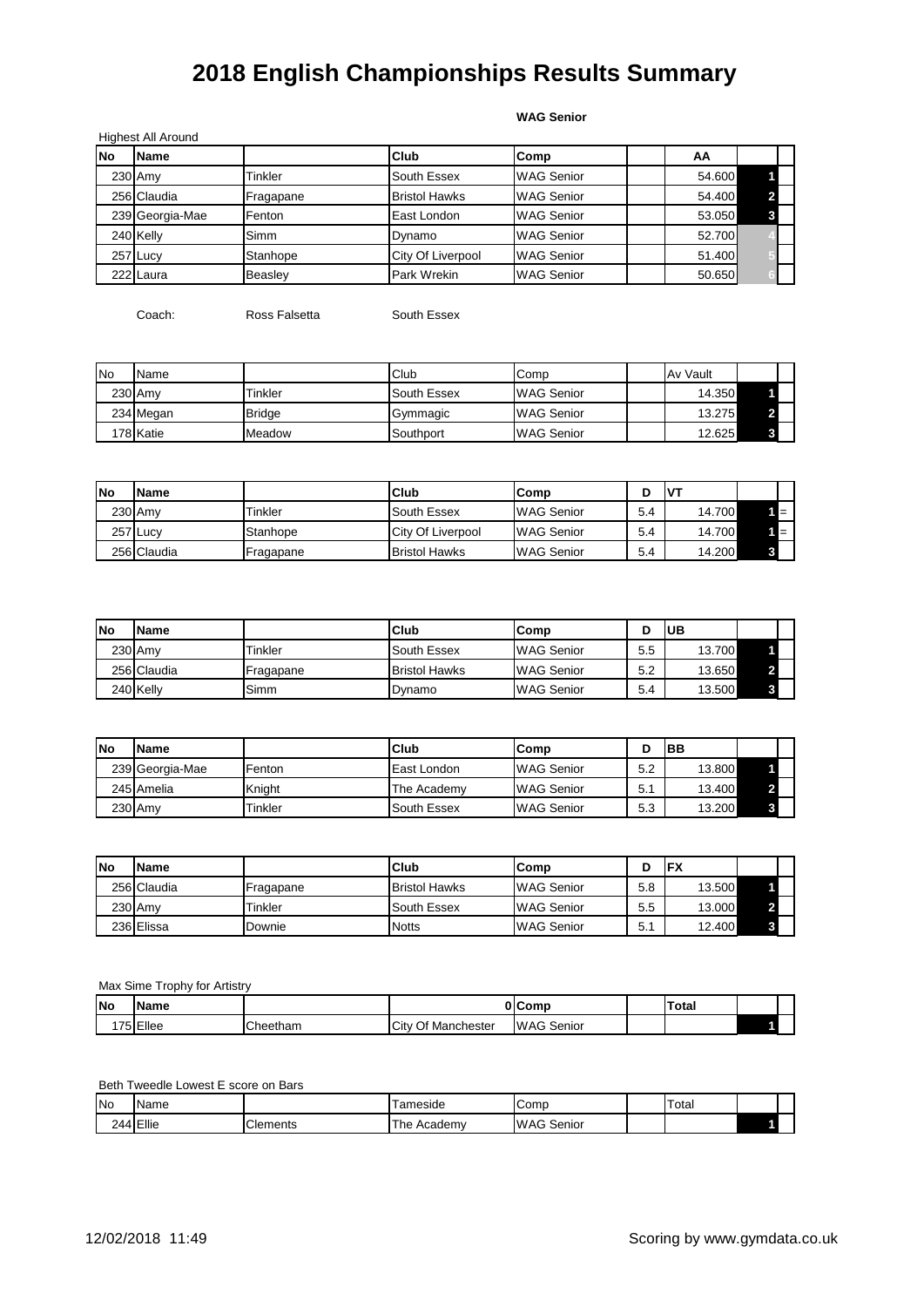#### **WAG Junior**

|     | <b>Highest All Around</b> |             |                 |                   |        |  |
|-----|---------------------------|-------------|-----------------|-------------------|--------|--|
| lNo | <b>Name</b>               |             | <b>Club</b>     | Comp              | AA     |  |
|     | 426 Amelie                | Morgan      | The Academy     | <b>WAG Junior</b> | 51.250 |  |
|     | 454 Ondine                | Achampong   | Sapphire        | <b>WAG Junior</b> | 51.000 |  |
|     | 428 Phoebe                | Jakubczyk   | The Academy     | <b>WAG Junior</b> | 50.450 |  |
|     | 456 Hallie                | Copperwheat | Sapphire        | <b>WAG Junior</b> | 49.350 |  |
|     | 429 Annie                 | Young       | Norfolk Academy | <b>WAG Junior</b> | 48.600 |  |
|     | 361 Gabriella             | Connolly    | Berkhamsted     | <b>WAG Junior</b> | 47.250 |  |

Coach: Liz Kincaid The Academy

| <b>INo</b> | Name          |           | Club        | Comp              | Av Vault |  |
|------------|---------------|-----------|-------------|-------------------|----------|--|
|            | 426 Amelie    | Morgan    | The Academv | WAG Junior        | 13.400   |  |
|            | 428 Phoebe    | Jakubczyk | The Academv | <b>WAG Junior</b> | 13.325   |  |
|            | 361 Gabriella | Connolly  | Berkhamsted | <b>WAG Junior</b> | 13.175   |  |

| <b>No</b> | <b>Name</b> |             | Club         | lComp             |     | V٦     |       |
|-----------|-------------|-------------|--------------|-------------------|-----|--------|-------|
|           | 428 Phoebe  | Jakubczyk   | The Academv  | <b>WAG Junior</b> | 4.6 | 13.700 |       |
|           | 426 Amelie  | Morgan      | The Academv  | <b>WAG Junior</b> | 4.6 | 13.600 |       |
|           | 456 Hallie  | Copperwheat | Sapphire     | <b>WAG Junior</b> | 4.6 | 13.500 | $3 =$ |
|           | 448 Ramivah | Kofi        | <b>Notts</b> | <b>WAG Junior</b> | 4.6 | 13.500 | $3 =$ |

| <b>INo</b> | <b>Name</b> |           | Club        | Comp              |     | UB     |  |
|------------|-------------|-----------|-------------|-------------------|-----|--------|--|
|            | 428 Phoebe  | Jakubczvk | The Academy | <b>WAG Junior</b> | 4.0 | 12.100 |  |
|            | 454 Ondine  | Achampong | Sapphire    | <b>WAG Junior</b> | 3.8 | 12.050 |  |
|            | 426 Amelie  | Morgan    | The Academv | <b>WAG Junior</b> | 4.3 | 11.950 |  |

| <b>INo</b> | <b>Name</b> |           | Club              | Comp              |     | <b>BB</b> |  |
|------------|-------------|-----------|-------------------|-------------------|-----|-----------|--|
|            | 454 Ondine  | Achampong | Sapphire          | <b>WAG Junior</b> | 5.2 | 13.400    |  |
|            | 426 Amelie  | Morgan    | The Academy       | <b>WAG Junior</b> | 5.3 | 13.050    |  |
|            | 292 Chloe   | Storev    | City Of Liverpool | <b>WAG Junior</b> | 4.7 | 12.700    |  |

| <b>INo</b> | <b>Name</b> |           | Club        | Comp              | D   | FX     |  |
|------------|-------------|-----------|-------------|-------------------|-----|--------|--|
|            | 454 Ondine  | Achampong | Sapphire    | <b>WAG Junior</b> | 4.5 | 12.950 |  |
|            | 428 Phoebe  | Jakubczvk | The Academv | <b>WAG Junior</b> | 4.2 | 12.700 |  |
|            | 426 Amelie  | Morgan    | The Academv | <b>WAG Junior</b> | 4.7 | 12.650 |  |

Jim Moss Artistry Award

| lNo | <b>Name</b>  |          |           | 0 <sub>I</sub> Comp | Total |  |
|-----|--------------|----------|-----------|---------------------|-------|--|
|     | 381 Jennifer | Gadirova | Avlesburv | <b>WAG Junior</b>   |       |  |
|     | 382 Jessica  | Gadirova | Avlesbury | <b>WAG Junior</b>   |       |  |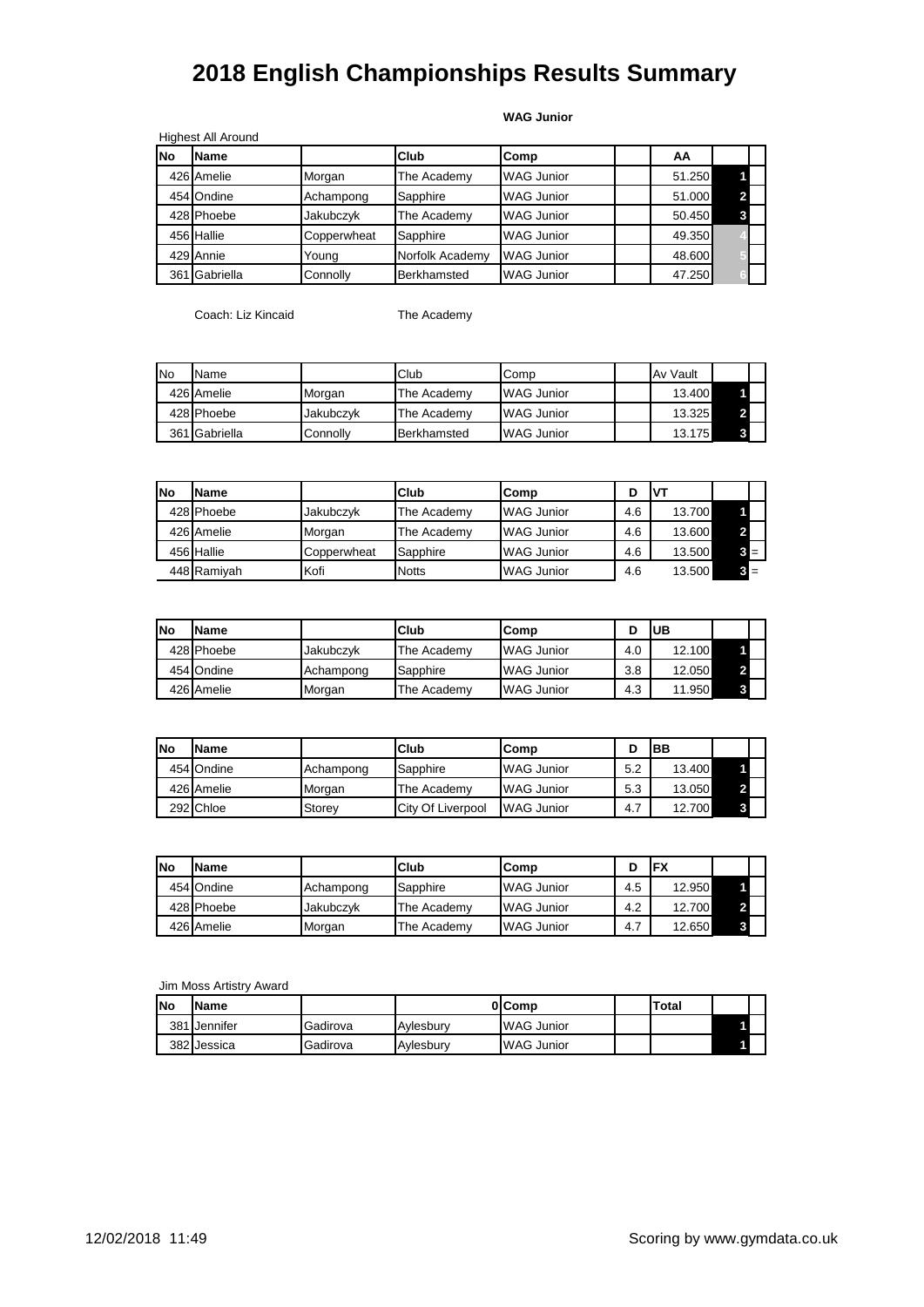|  |  | MAG 12 & Under |
|--|--|----------------|
|--|--|----------------|

|    | <b>Highest All Around</b> |                |                    |                |        |  |
|----|---------------------------|----------------|--------------------|----------------|--------|--|
| No | <b>Name</b>               |                | Club               | Comp           | AA     |  |
|    | 125 Joseph                | Feery          | Bury               | MAG 12 & Under | 70.300 |  |
|    | 128 Daniel                | Leighton-Scott | <b>Pipers Vale</b> | MAG 12 & Under | 70.000 |  |
|    | 151 Michael               | Goddard        | Leeds              | MAG 12 & Under | 69.300 |  |
|    | 129 Brandon               | King           | City of Birmingham | MAG 12 & Under | 69.100 |  |
|    | 85 Thomas                 | O'Connor       | Woking             | MAG 12 & Under | 68.550 |  |
|    | 141 Jonas                 | Rushworth      | Leeds              | MAG 12 & Under | 68.200 |  |

Coach: Darren Garrard

| <b>INo</b> | <b>IName</b> |                    | Club               | Comp           |          | <b>IFX</b> |  |
|------------|--------------|--------------------|--------------------|----------------|----------|------------|--|
|            | 128 Daniel   | Leighton-Scott     | <b>Pipers Vale</b> | MAG 12 & Under | 3.9      | 13.100     |  |
|            | 125 Joseph   | Feerv              | lBurv              | MAG 12 & Under | 3.5      | 12.700     |  |
|            | 141 Jonas    | <b>I</b> Rushworth | Leeds              | MAG 12 & Under | $3.4 \,$ | 12.500     |  |

| <b>INo</b> | <b>IName</b> |         | <b>Club</b>        | Comp            |     | <b>IPH</b> |  |
|------------|--------------|---------|--------------------|-----------------|-----|------------|--|
|            | $123$ Max    | Goodwin | Europa             | MAG 12 & Under  | 3.6 | 11.950     |  |
|            | 129 Brandon  | King    | City of Birmingham | MAG 12 & Under  | 2.7 | 11.400     |  |
|            | 151 Michael  | Goddard | Leeds              | IMAG 12 & Under | 2.8 | 11.200     |  |

| <b>No</b> | <b>Name</b> |         | Club                        | Comp           |     | <b>ISR</b> |  |
|-----------|-------------|---------|-----------------------------|----------------|-----|------------|--|
|           | 124 Oliver  | Condon  | Europa                      | MAG 12 & Under | 3.0 | 11.700     |  |
|           | 132 Zion    | Aserie  | <b>I</b> City of Birmingham | MAG 12 & Under | 2.9 | 11.650     |  |
|           | 130 Gabriel | Langton | City of Birmingham          | MAG 12 & Under | 3.2 | 11.650     |  |

| <b>INo</b> | <b>IName</b> |                | Club               | Comp           |     | <b>IVT</b> |  |
|------------|--------------|----------------|--------------------|----------------|-----|------------|--|
|            | 128 Daniel   | Leighton-Scott | <b>Pipers Vale</b> | MAG 12 & Under | 4.0 | 12.500     |  |
|            | 132 Zion     | Aserie         | City of Birmingham | MAG 12 & Under | 4.0 | 12.500     |  |
|            | 84 Santo     | Fuoco          | Woking             | MAG 12 & Under | 2.8 | 12.000     |  |

| <b>INo</b> | <b>IName</b> |         | Club        | Comp            | D   | PВ     |       |  |
|------------|--------------|---------|-------------|-----------------|-----|--------|-------|--|
|            | 125 Joseph   | Feerv   | Burv        | IMAG 12 & Under | 3.7 | 12.850 |       |  |
|            | 151 Michael  | Goddard | Leeds       | MAG 12 & Under  | 3.2 | 12.750 | 2 =   |  |
|            | 148 Sean     | Dalton  | South Essex | IMAG 12 & Under | 3.3 | 12.750 | $2 =$ |  |

| <b>No</b> | <b>IName</b> |           | <b>Club</b>        | Comp            |     | <b>IHB</b> |  |
|-----------|--------------|-----------|--------------------|-----------------|-----|------------|--|
|           | Michael      | Goddard   | ∟eeds              | MAG 12 & Under  | 2.9 | 11.450     |  |
|           | 147 Josh     | Graham    | <b>South Essex</b> | IMAG 12 & Under | 2.2 | 11.250     |  |
|           | 141 Jonas    | Rushworth | Leeds              | MAG 12 & Under  | 2.2 | 11.200     |  |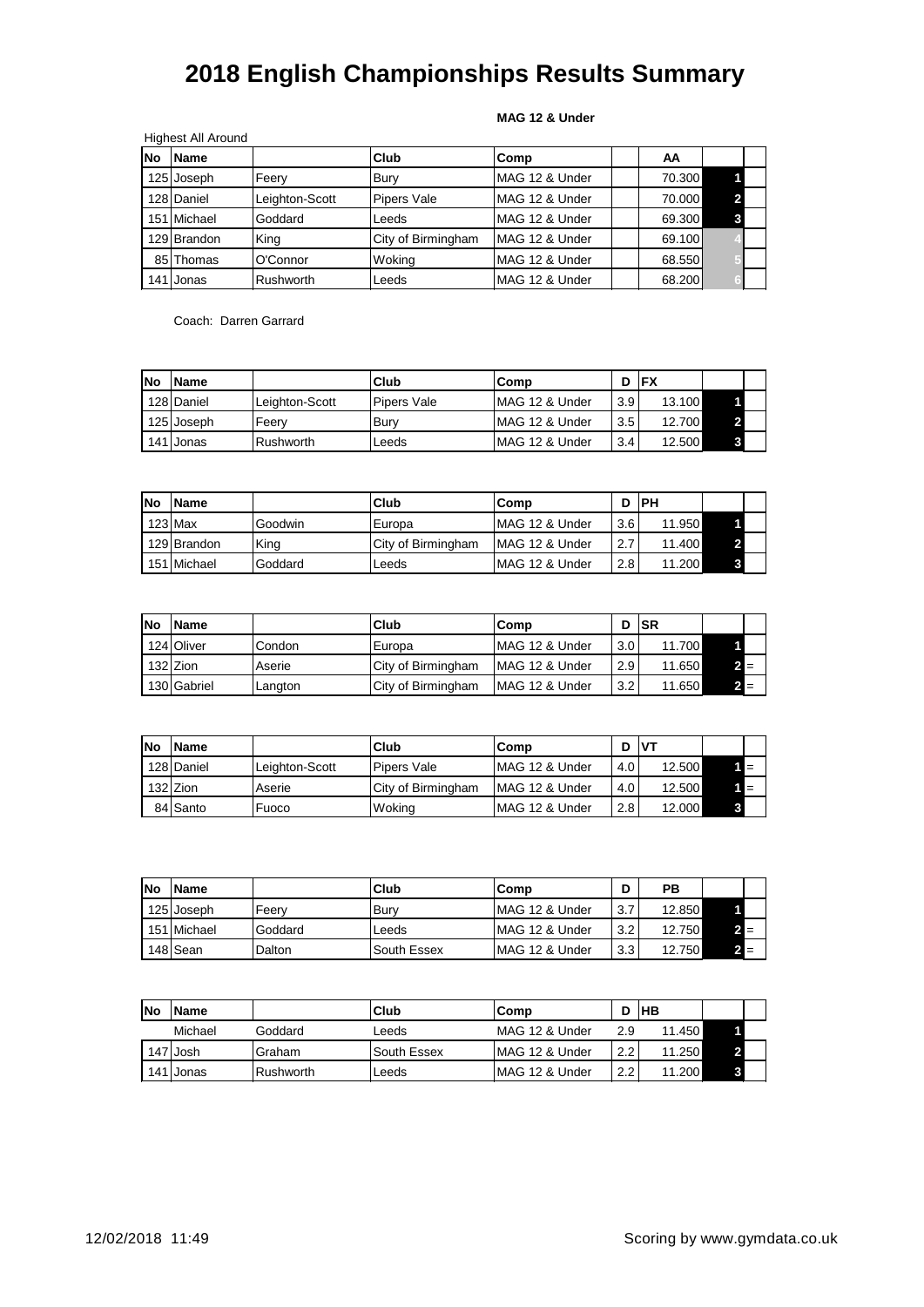#### **MAG 18 & Under**

|     | <b>Highest All Around</b> |            |                    |                |        |  |
|-----|---------------------------|------------|--------------------|----------------|--------|--|
| lNo | <b>Name</b>               |            | Club               | Comp           | AA     |  |
|     | 194 Jamie                 | Lewis      | Woking             | MAG 18 & Under | 79.650 |  |
|     | 192 Adam                  | Tobin      | Falcons            | MAG 18 & Under | 77.700 |  |
|     | 198 Jake                  | Jarman     | Huntingdon         | MAG 18 & Under | 75.400 |  |
|     | 216 Dominic               | Bigsby     | <b>Pipers Vale</b> | MAG 18 & Under | 70.250 |  |
|     | 203 Caleb                 | Stephenson | Heathrow           | MAG 18 & Under | 70.100 |  |
|     | 195 Lorenzo               | Carrozzo   | Woking             | MAG 18 & Under | 69.200 |  |

Coach: Simon Elliott

| <b>No</b> | <b>Name</b> |                   | Club              | <b>Comp</b>     |     | <b>IFX</b> |     |  |
|-----------|-------------|-------------------|-------------------|-----------------|-----|------------|-----|--|
|           | 201 Havden  | Skinner           | South Essex       | MAG 18 & Under  | 6.0 | 13.600     |     |  |
|           | 192 Adam    | <sup>r</sup> obin | Falcons           | MAG 18 & Under  | 5.1 | 13.500     |     |  |
|           | 198 Jake    | Jarman            | <b>Huntinadon</b> | IMAG 18 & Under | 5.3 | 13.500     | 2 = |  |

| <b>No</b> | <b>Name</b> |        | Club              | .Comp           | D   | IPH    |  |
|-----------|-------------|--------|-------------------|-----------------|-----|--------|--|
|           | 194 Jamie   | Lewis  | Wokina            | MAG 18 & Under  | 6.0 | 14.050 |  |
|           | 198 Jake    | Jarman | <b>Huntinadon</b> | MAG 18 & Under  | 4.4 | 12.750 |  |
|           | 192 Adam    | Tobin  | Falcons           | IMAG 18 & Under | 4.5 | 12.350 |  |

| lNo | <b>Name</b>          |         | Club    | lComp                      |     | <b>ISR</b> |  |
|-----|----------------------|---------|---------|----------------------------|-----|------------|--|
|     | 194 Jamie            | ∟ewis   | Wokina  | <b>IMAG 18 &amp; Under</b> | 4.5 | 13.600     |  |
|     | 192 Adam             | ™obin   | Falcons | <b>IMAG 18 &amp; Under</b> | 4.0 | 13.100     |  |
|     | 210 <sub>I</sub> Tom | Killick | Hawth   | IMAG 18 & Under            | 3.6 | 12.450     |  |

| <b>I</b> No | Name       |         | Club              | Comp                       | Av Vault |  |
|-------------|------------|---------|-------------------|----------------------------|----------|--|
|             | 201 Havden | Skinner | South Essex       | MAG 18 & Under             | 13.675   |  |
|             | 198 Jake   | Jarman  | <b>Huntinadon</b> | MAG 18 & Under             | 13.100   |  |
|             | 196 Euan   | Cox     | Pegasus           | <b>IMAG 18 &amp; Under</b> | 12.650   |  |

| <b>No</b> | <b>Name</b> |        | Club       | Comp            | ח<br>ш | РB     |  |
|-----------|-------------|--------|------------|-----------------|--------|--------|--|
|           | 194 Jamie   | Lewis  | Woking     | IMAG 18 & Under | 5.1    | 13.700 |  |
|           | 207 James   | Leaver | Portsmouth | IMAG 18 & Under | 4.2    | 13.150 |  |
|           | 192 Adam    | Tobin  | Falcons    | IMAG 18 & Under | 4.6    | 12.800 |  |

| <b>INo</b> | <b>Name</b> |             | <b>Club</b>     | Comp            | D   | ІНВ    |  |
|------------|-------------|-------------|-----------------|-----------------|-----|--------|--|
|            | 192 Adam    | $\tau$ obin | Falcons         | MAG 18 & Under  | 4.0 | 12.950 |  |
|            | 203 Caleb   | Stephenson  | <b>Heathrow</b> | IMAG 18 & Under | 4.0 | 12.750 |  |
|            | 198 Jake    | Jarman      | Huntingdon      | MAG 18 & Under  | 4.5 | 12.700 |  |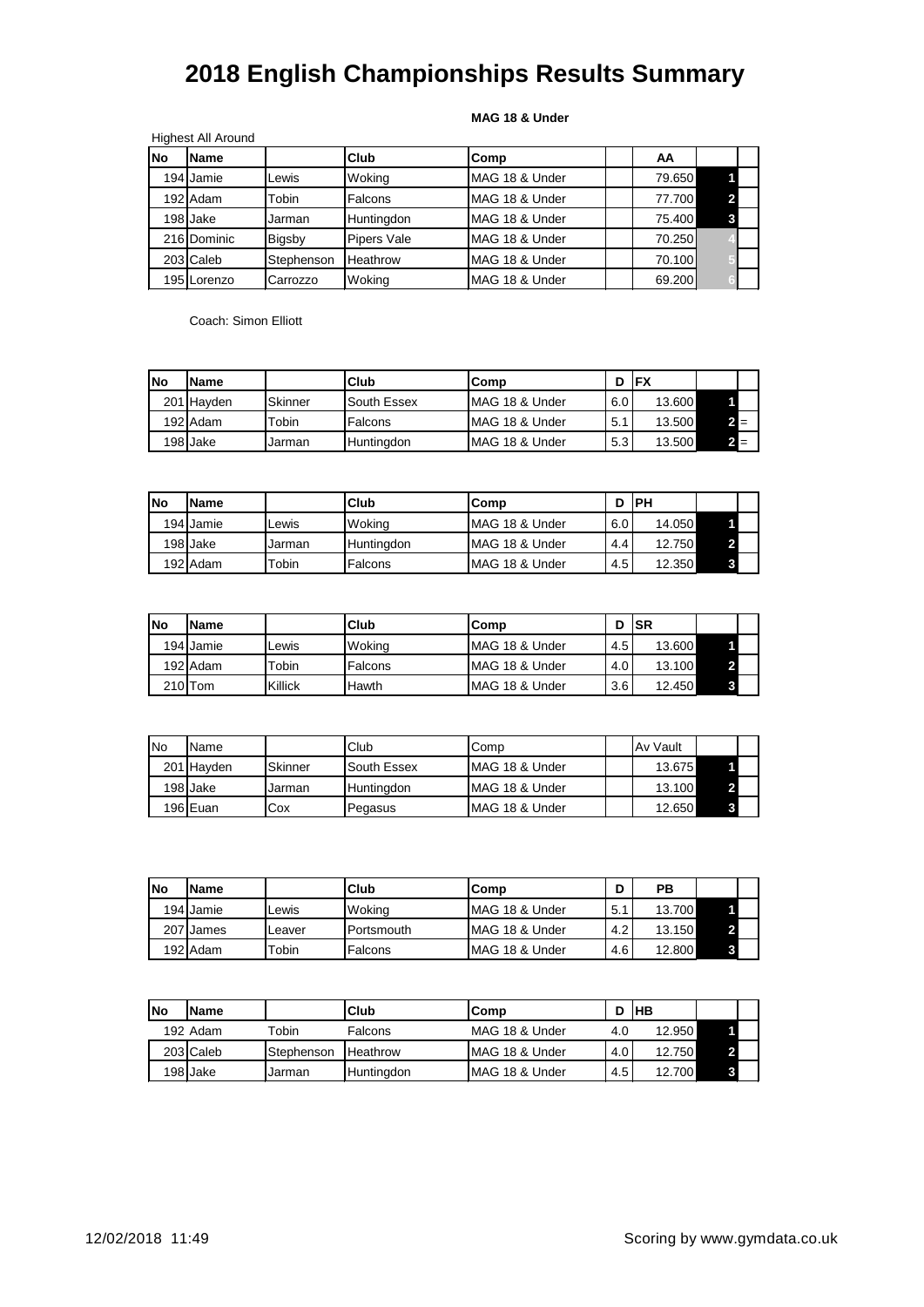#### **MAG Senior**

|     | <b>Highest All Around</b> |            |                    |                   |        |  |
|-----|---------------------------|------------|--------------------|-------------------|--------|--|
| No  | <b>Name</b>               |            | Club               | Comp              | AA     |  |
|     | 272 James                 | Hall       | Pegasus            | <b>MAG Senior</b> | 84.150 |  |
|     | 261 Dominick              | Cunningham | City of Birmingham | <b>MAG Senior</b> | 84.000 |  |
|     | 280 Brinn                 | Bevan      | South Essex        | <b>MAG Senior</b> | 80.400 |  |
| 270 |                           | Oldham     | <b>Notts</b>       | <b>MAG Senior</b> | 77.400 |  |
|     | 278 Tommy                 | Nicolaou   | South Essex        | <b>MAG Senior</b> | 76.050 |  |
| 291 | Thomas                    | Gibbs      | Independent        | <b>MAG Senior</b> | 73.500 |  |

Coach: Ionut Trandburu

| lNo | IName        |                     | Club               | Comp              |     | 'FX    |  |
|-----|--------------|---------------------|--------------------|-------------------|-----|--------|--|
|     | 261 Dominick | <b>Cunningham</b>   | City of Birmingham | <b>MAG Senior</b> | 6.1 | 14.500 |  |
|     | 277 Max      | <b>Whitlock MBE</b> | South Essex        | <b>MAG Senior</b> | 5.9 | 13.900 |  |
|     | 272 James    | Hall                | Pegasus            | <b>MAG Senior</b> | 5.9 | 13.750 |  |

| <b>No</b> | <b>Name</b> |                       | Club        | Comp              |     | <b>PH</b> |  |
|-----------|-------------|-----------------------|-------------|-------------------|-----|-----------|--|
|           | 277 Max     | <b>I</b> Whitlock MBE | South Essex | <b>MAG Senior</b> | 6.8 | 15.400    |  |
|           | 280 Brinn   | Bevan                 | South Essex | <b>MAG Senior</b> | 6.0 | 14.500    |  |
|           | 281 Gaius   | ⊺hompson              | South Essex | <b>MAG Senior</b> | 5.7 | 13.850    |  |

| <b>No</b> | <b>Name</b>  |         | Club        | lComp             |     | <b>SR</b> |     |  |
|-----------|--------------|---------|-------------|-------------------|-----|-----------|-----|--|
|           | 271 Courtney | Tulloch | Pegasus     | <b>MAG Senior</b> | 6.2 | 14.950    |     |  |
|           | 280 Brinn    | Bevan   | South Essex | <b>MAG Senior</b> | 5.1 | 13.950    | 2 ⊟ |  |
|           | 272 James    | Hall    | Pegasus     | <b>MAG Senior</b> | 5.6 | 13.950    | 2 ≡ |  |

| <b>No</b> | Name      |                         | Club                     | Comp              |     | <b>Av Vault</b> |       |
|-----------|-----------|-------------------------|--------------------------|-------------------|-----|-----------------|-------|
|           |           | 261 Dominick Cunningham | City of Birmingham       | <b>MAG Senior</b> | 0.0 | 14.425          |       |
|           | 267 Owen  | Print                   | Rugby                    | <b>MAG Senior</b> | 0.0 | 12.850          |       |
|           | 266 Harry | Ross                    | <b>City Of Newcastle</b> | <b>MAG Senior</b> | 0.0 | 12.175          | $3 =$ |
|           | 269 James | Hodgson                 | <b>Notts</b>             | <b>MAG Senior</b> | 0.0 | 12.175          | $3 =$ |

| <b>No</b> | <b>Name</b> |                         | Club               | Comp              |     | PB     |  |
|-----------|-------------|-------------------------|--------------------|-------------------|-----|--------|--|
|           | 286 Nile    | Wilson                  | Leeds              | <b>MAG Senior</b> | 6.1 | 14.800 |  |
|           | 272 James   | Hall                    | Pegasus            | <b>MAG Senior</b> | 6.0 | 14.500 |  |
|           |             | 261 Dominick Cunningham | City of Birmingham | <b>MAG Senior</b> | 5.5 | 14.350 |  |

| <b>No</b> | IName     |        | Club        | Comp              |     | IНB    |  |
|-----------|-----------|--------|-------------|-------------------|-----|--------|--|
|           | 272 James | Hall   | Pegasus     | <b>MAG Senior</b> | 5.9 | 14.450 |  |
|           | 286 Nile  | Wilson | Leeds       | <b>MAG Senior</b> | 5.5 | 14.100 |  |
|           | 280 Brinn | Bevan  | South Essex | <b>MAG Senior</b> | 5.2 | 13.700 |  |

Louis Smith Lowest E score on Pommels

| <b>INo</b> | Name    |                 | Club           | Comp                  | -<br>⊤otaı |  |
|------------|---------|-----------------|----------------|-----------------------|------------|--|
|            | 288 Max | Whitlock<br>MBE | South<br>Essex | IMAG<br>Gst<br>Senior |            |  |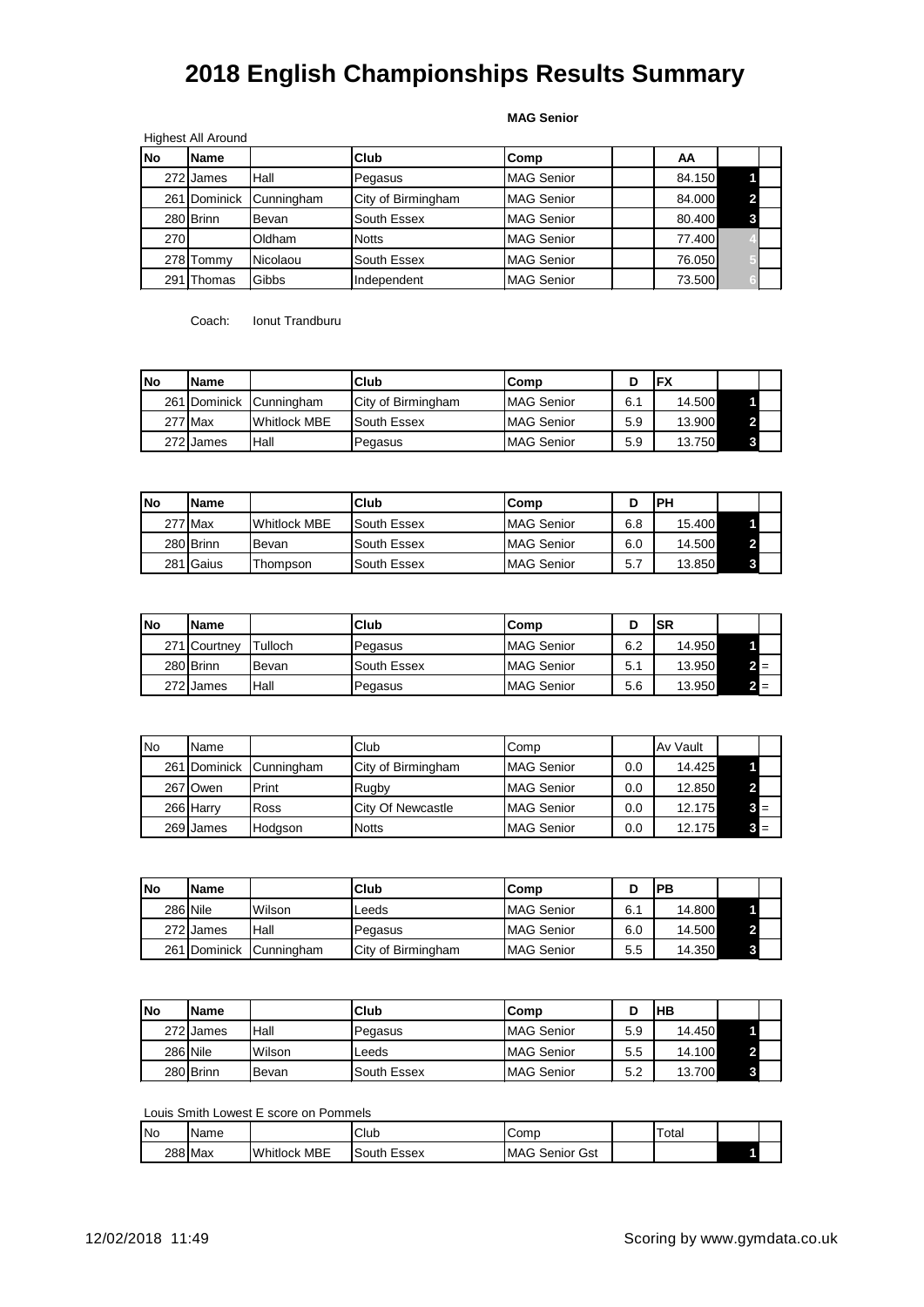### **MAG 14 & Under**

|           | <b>Highest All Around</b> |               |                    |                |        |   |  |
|-----------|---------------------------|---------------|--------------------|----------------|--------|---|--|
| <b>No</b> | <b>Name</b>               |               | Club               | Comp           | ΑА     |   |  |
|           | 402 Danny                 | Crouch        | South Essex        | MAG 14 & Under | 74.900 |   |  |
|           | 388 Jack                  | Stanley       | Leeds              | MAG 14 & Under | 74.450 |   |  |
|           | 385 Anton                 | Adewale       | Pegasus            | MAG 14 & Under | 72.750 | 3 |  |
|           | 400 Charlie               | Harvey-Lloyd  | <b>Pipers Vale</b> | MAG 14 & Under | 72.300 |   |  |
|           | 386 Oakley                | <b>Banks</b>  | Pegasus            | MAG 14 & Under | 71.850 |   |  |
|           | 333 Frederick             | <b>Nelson</b> | City Of Newcastle  | MAG 14 & Under | 71.200 |   |  |

Coach: Anthony Wise

| No | <b>Name</b> |         | Club             | lComp          |     | <b>FX</b> |       |  |
|----|-------------|---------|------------------|----------------|-----|-----------|-------|--|
|    | 402 Danny   | Crouch  | South Essex      | MAG 14 & Under | 4.4 | 13.750    |       |  |
|    | 388 Jack    | Stanley | Leeds            | MAG 14 & Under | 4.0 | 12.800    |       |  |
|    | 385 Anton   | Adewale | Pegasus          | MAG 14 & Under | 4.3 | 12.700    | $3 =$ |  |
|    | 415 James   | Philip  | <b>Marriotts</b> | MAG 14 & Under | 4.0 | 12.700    | $3 =$ |  |

| <b>INo</b> | <b>Name</b> |              | Club        | lComp          |     | PН     |  |
|------------|-------------|--------------|-------------|----------------|-----|--------|--|
|            | 388 Jack    | Stanlev      | Leeds       | MAG 14 & Under | 3.8 | 12.550 |  |
|            | 386 Oakley  | <b>Banks</b> | Pegasus     | MAG 14 & Under | 4.1 | 12.300 |  |
|            | 402 Danny   | Crouch       | South Essex | MAG 14 & Under | 3.5 | 12.100 |  |

| <b>No</b> | <b>IName</b> |                  | Club    | Comp           |     | SR     |  |
|-----------|--------------|------------------|---------|----------------|-----|--------|--|
|           | 390 Simon    | <b>Toussaint</b> | Leeds   | MAG 14 & Under | 3.7 | 12.500 |  |
|           | 388 Jack     | Stanlev          | ∟eeds   | MAG 14 & Under | 3.0 | 12.250 |  |
|           | 385 Anton    | Adewale          | Pegasus | MAG 14 & Under | 4.0 | 12.200 |  |

| lNo | <b>Name</b> |                     | Club               | Comp           | <b>Av Vault</b> |  |
|-----|-------------|---------------------|--------------------|----------------|-----------------|--|
|     | 388 Jack    | Stanley             | Leeds              | MAG 14 & Under | 12.475          |  |
|     | 400 Charlie | <b>Harvey-Llovd</b> | <b>Pipers Vale</b> | MAG 14 & Under | 12.400          |  |
|     | 385 Anton   | Adewale             | Pegasus            | MAG 14 & Under | 12.200          |  |

| <b>INo</b> | <b>Name</b> |                | Club        | Comp           |     | РB     |  |
|------------|-------------|----------------|-------------|----------------|-----|--------|--|
|            | 402 Danny   | Crouch         | South Essex | MAG 14 & Under | 3.6 | 12.900 |  |
|            | 385 Anton   | Adewale        | Pegasus     | MAG 14 & Under | 3.6 | 12.750 |  |
|            | 395 Scott   | Gordon-Menzies | -olworth    | MAG 14 & Under | 3.6 | 12.600 |  |

| <b>No</b> | <b>Name</b> |                | Club           | Comp           |         | HВ     |  |
|-----------|-------------|----------------|----------------|----------------|---------|--------|--|
|           | 395 Scott   | Gordon-Menzies | Tolworth       | MAG 14 & Under | 2.7     | 12.000 |  |
|           | 409 Joshua  | Porter         | Woking         | MAG 14 & Under | 2.8     | 11.850 |  |
|           | 397 Gregor  | Belousov       | <b>Wavenev</b> | MAG 14 & Under | $2.5\,$ | 11.800 |  |